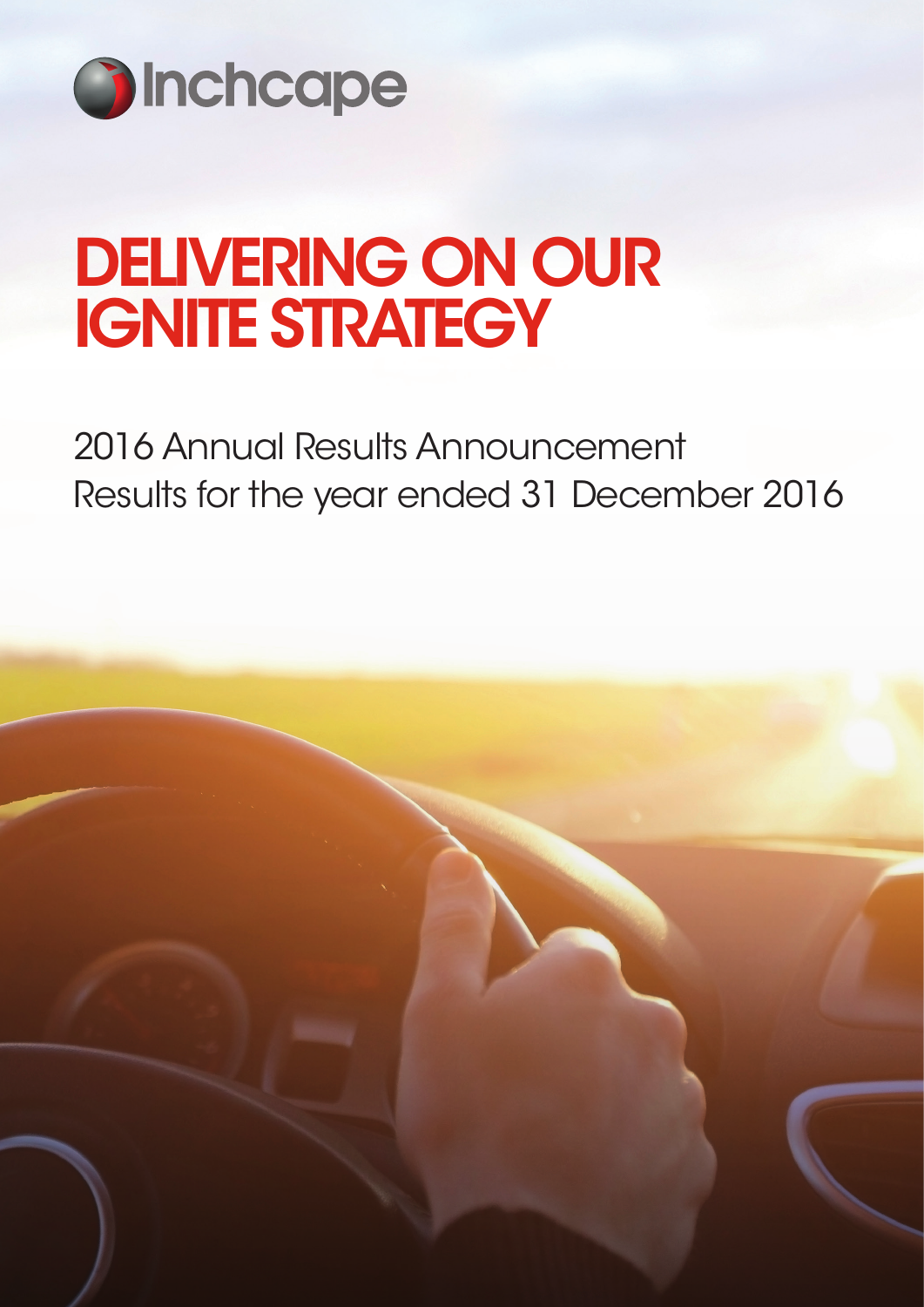

# "DELIVERING ON OUR IGNITE STRATEGY"

# **2016 HIGHLIGHTS**

- Double digit adjusted EPS growth of 14%, supported by FX and global portfolio of markets
- Continuation of track record of robust cash generation, FY16 dividend per share +14%
- Strong performance from Emerging Markets
- Good progress on Ignite strategy
- Strategic acquisition, creating a scale Distribution platform across South America

# **KEY FINANCIALS (AUDITED)**

| <b>Actual Rates</b>               | 2016              | 2015              | <b>Actual Currency</b><br>YoY | <b>Constant Currency</b><br>YoY |
|-----------------------------------|-------------------|-------------------|-------------------------------|---------------------------------|
| Revenue                           | £7.8bn            | £6.8bn            | $+14.7%$                      | +7.6%                           |
| Reported operating profit         | £277.5m           | £275.2m           | $+0.8\%$                      | $-9.3\%$                        |
| Pre-exceptional operating profit  | £359.1m           | £324.7m           | $+10.6%$                      | $+0.2%$                         |
| Reported profit before tax        | £267.8m           | £262.6m           | $+2.0\%$                      | $-8.5%$                         |
| Pre-exceptional profit before tax | £349.4m           | £312.1m           | $+12.0%$                      | $+1.3\%$                        |
| Reported basic EPS                | 43.2 <sub>p</sub> | 39.8p             | $+8.5\%$                      |                                 |
| <b>Basic adjusted EPS</b>         | 59.6p             | 52.1 <sub>p</sub> | $+14.4%$                      |                                 |
| Full year dividend <sup>2</sup>   | 23.8 <sub>D</sub> | 20.9 <sub>D</sub> | $+13.9%$                      |                                 |

1. 2016 reported profit includes an exceptional charge of £81.6m, including a non-cash exceptional impairment charge of £48.0m, an £8.8m cash exceptional charge in relation to the December 2016 acquisition and a £24.8m primarily cash exceptional charge, relating to the fixed cost review. 2015 reported profit includes a non-cash exceptional impairment charge of £49.5m.

2. The final dividend of 16.8p is subject to final approval at the AGM on 25 May 2017. The dividend will be paid on 23 June 2017 to all shareholders on the register of members on 19 May 2017. A Dividend Reinvestment Plan (DRIP) is available to Ordinary shareholders and the final date for receipt of elections to participate in the DRIP is 2 June 2017.

# **STEFAN BOMHARD, GROUP CEO OF INCHCAPE PLC, COMMENTED**

"Inchcape is unique within its industry by being a global, independent and multi-brand automotive Distributor and Retailer. I believe our 2016 results demonstrate the strength of our business model as we sustained our track record of growth, converting a robust revenue performance into earnings growth and strong free cash flow. At the same time, we retained our disciplined approach to capital allocation with the proposed 14% growth in the full year dividend to 23.8p per share and completing the share buy-back programme we commenced last year demonstrating our commitment to driving sustainable shareholder returns.

I am pleased with the progress we have made across all five elements of our Ignite strategy. More specifically, we achieved good growth in profits from Used Vehicles and Aftersales, reflecting our focus to deliver the full potential of all revenue streams. We have improved our alignment and focus to become the OEM's partner of choice and shown the importance of these relationships with the Subaru and Hino acquisition in South America and entry into Thailand with Jaguar Land Rover. These moves demonstrate our ability to invest to accelerate growth and have seen Inchcape enter three new markets and take our global presence to twenty-nine in total. They are also indicative of the exciting opportunity for value-adding consolidation in what remains a highly fragmented industry. Meanwhile, the creation of a combined Asia region, together with changes in other regions, has enabled the Group to better leverage our global scale as well as positioning us to serve evolving consumer needs and to sustain our competitive advantage by ensuring we lead in customer experience.

Looking forward, we are well positioned to continue to leverage our global scale, drive growth from the installed base of vehicles and benefit from our positions across a unique spread of markets. More specifically for 2017, although we anticipate a continuation of the transactional currency headwind for our Australasia region and a slower New Vehicle trend in some markets, we expect to deliver a resilient constant currency performance. Our overall 2017 performance will benefit from the recent accretive South American acquisition and, if Sterling remains around current levels, from the translation impact arising from the substantial proportion of our profits being generated in other currencies.

I would like to thank all our talented and dedicated employees who are helping Inchcape progress towards fulfilling our corporate vision to become the world's most trusted automotive Distributor and Retailer."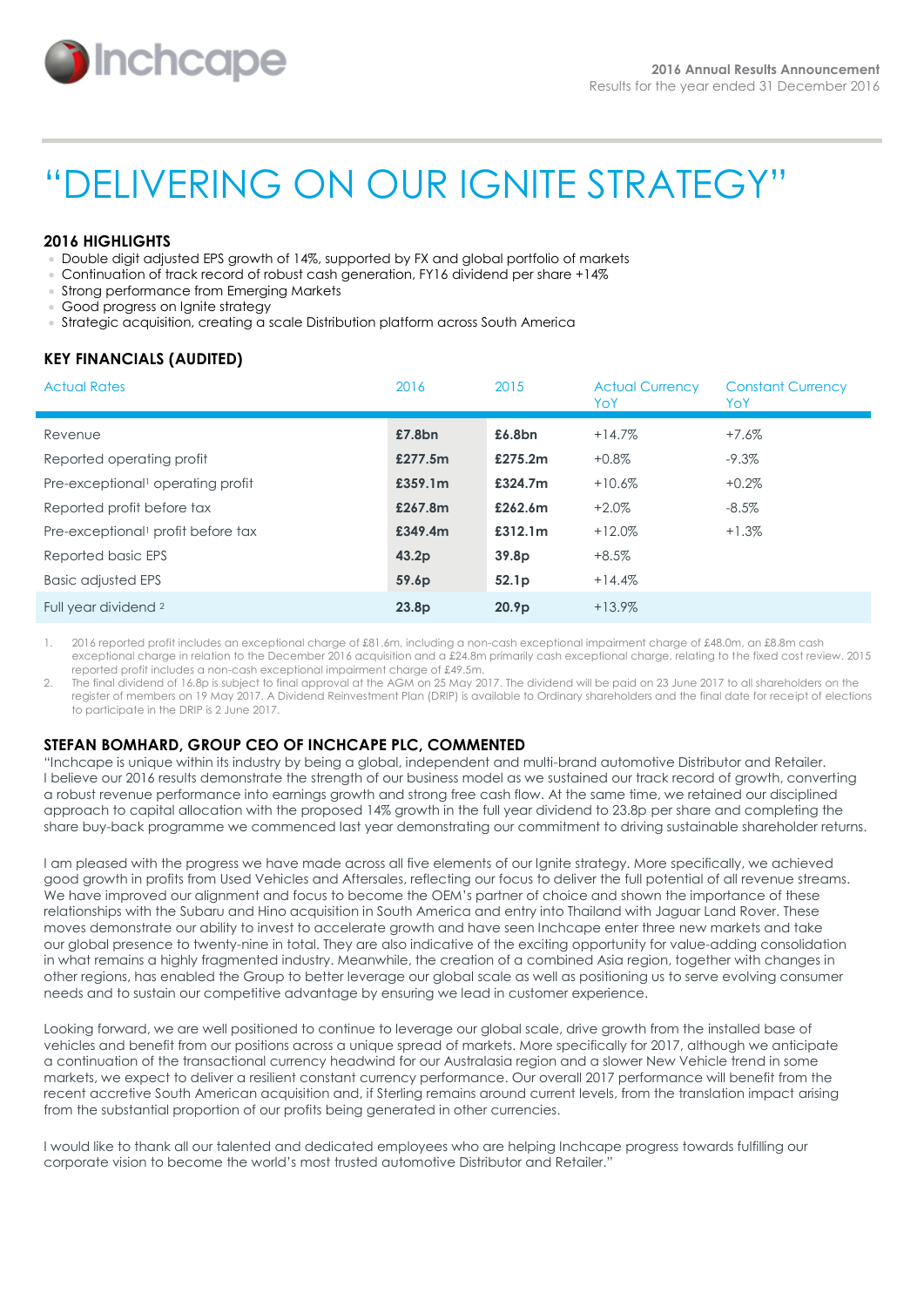# Chief Executive's review

# **Creating the world's most trusted automotive Retailer and Distributor**

Over the years, our unique business model has enabled our global organisation to consistently drive our earnings and cash generation performance. This year has been no exception and pleasingly, despite some challenges, we have delivered double digit adjusted earnings growth and continued our track record of driving sustainable shareholder returns.

Our position as the only global, independent, multi-brand automotive Distributor and Retailer with five revenue streams had an important stabilising effect and enabled our strong revenue and earnings growth in 2016. A supporting element for our results was the benefit from Sterling's weakness in the year, with over three quarters of profits denominated in other currencies.

Besides the financial results, 2016 was a year in which we made significant progress on the 'Ignite' strategy, developing programmes designed to position Inchcape for long-term growth, and crucially, developing our M&A proposition with a distribution acquisition in South America and expansion into Thailand.

Ignite is enabling us to take an even stronger leadership role in our industry, not just in terms of scale, but also ambition, vision and quality of service. This is particularly important at a time when the global automotive industry is developing at pace, with customer purchasing behaviour and service expectations clearly changing. We remain highly focused on differentiating our proposition through customer service excellence. This is a constantly evolving field and we continue to innovate in our physical and digital capabilities.

Moving on, you can read about our regional performance below in the Operating Review section, where we also outline in detail the disclosure changes we are making to provide greater clarity on our reporting. To give you a quick overview of progress, however, I will briefly outline the major regional trends here.

# **Our performance across the world**

# **Asia**

In Asia, we saw the continuation of a challenging trading environment in Hong Kong where the market was down 21%. This was largely due to a prolonged period of subdued consumer and corporate activity that only stabilised later in the year. A number of factors, including the highly publicised political uncertainties of 2016 and stock market volatility, caused weakness across the market, within which Inchcape's performance was as robust as conditions allowed.

Indeed, our continued underlying strength in Hong Kong is illustrated by the fact that our Crown Motors subsidiary won prestigious awards during the year, including the Asia Pacific Excellence award and Toyota's Outstanding Customer Service award for the ninth year in a row. We also maintained our market leadership in Hong Kong. Elsewhere in Asia, we enjoyed a strong year in our key market of Singapore, where Certificates of Entitlement (COE) cycle remained favourable. This helped to drive 41% growth in the New Vehicles market, with the greatest increase taking place in the first half of the year. The moderation during the second half of 2016 and our understanding of the cycle lead us to anticipate a decline in 2017 of around 14%, which would still see sales significantly above the 10 year average.

Staying with Asia, I would like to mention two projects that illustrate how we are seeking to deliver against several of the key objectives under our Ignite strategy, namely, investing to accelerate growth, aiming to lead in customer experience and becoming the OEMs' partner of choice.

First, we have been appointed as the exclusive importer and distributor of vehicles and parts for Jaguar Land Rover (JLR) in Thailand, extending our successful partnership with the company and its brands to 46 years. And second, the continuing development of our state-of-the-art, eight-storey Pandan facility in Singapore, where we are consolidating a range of activities with the aim of increasing capacity and productivity and delivering an even better experience for customers.

# **Australasia**

Turning to Australasia, our Subaru business pleasingly gained market share, taking our position to 4.0% and represents a new full year record. Subaru has a strong line-up of premium SUV models, centred on four wheel drive, with high safety ratings and targeted at active lifestyles. All of these elements have enabled us to create a strong proposition for customers in Australia and New Zealand. Profitability in Australasia was impacted during 2016 by an unfavourable exchange rate between the Japanese Yen and the Australian Dollar. Australasia has pioneered across a number of areas in 2016: creating a mobile servicing offer for customers in the Sydney area for Subaru, a new shopping mall brand experience store, a digital purchase offer for the new Impreza and working on greater automation for Aftersales service reminders to capture more high-margin work from this revenue stream. Innovation is very important within our evolving industry and these steps demonstrate the skills and energy in the Group to drive future success.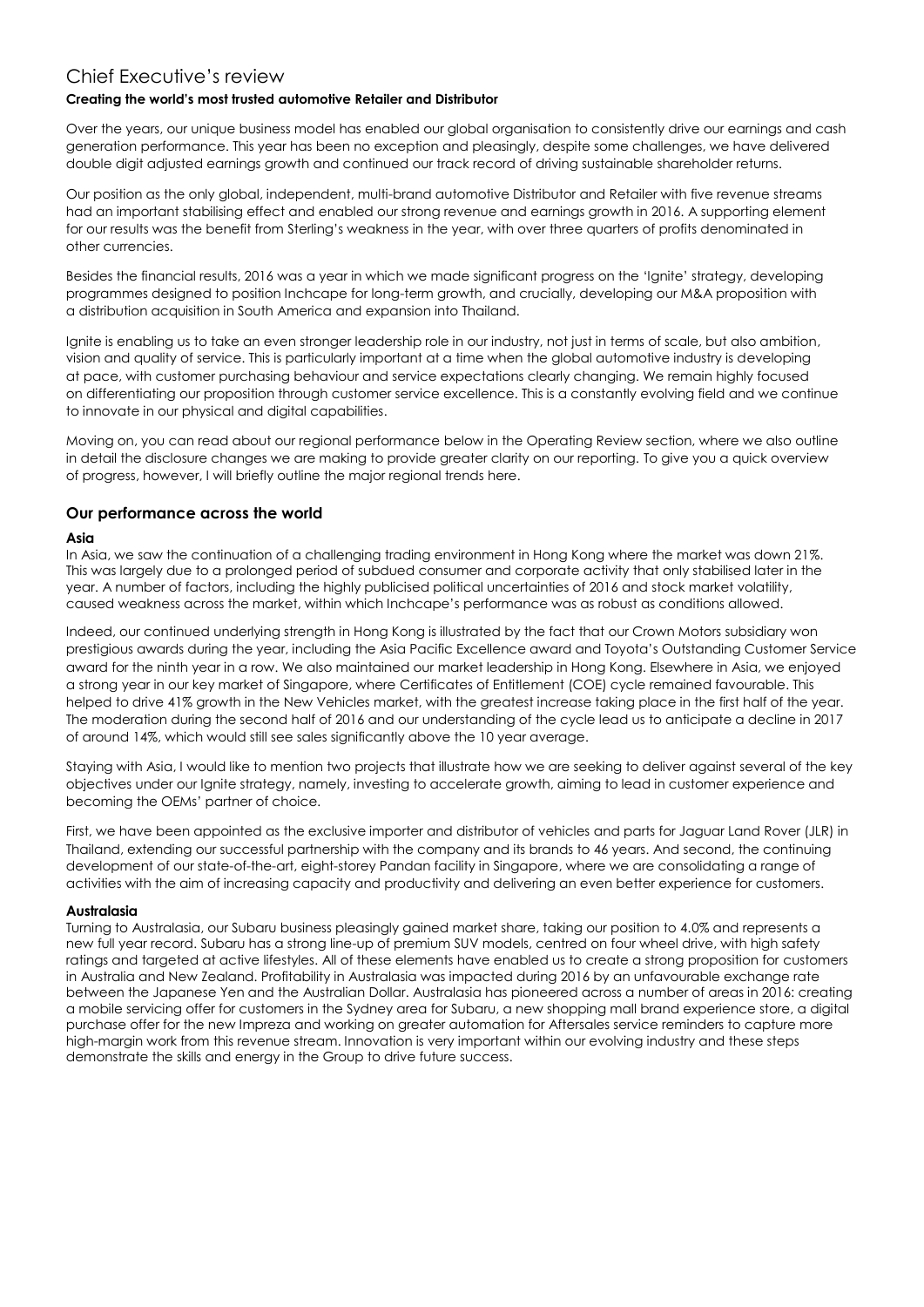#### **UK and Europe**

Our delivery of strong revenue growth in the UK was achieved with good growth across all of our revenue streams; we saw pleasing improvements in Used Vehicle and Aftersales thanks to the sharper focus on these areas.

Overall, a resilient profit performance in the UK was achieved despite higher overheads caused by investments in our sites and operational processes to strengthen the long-term positioning of the business as well as a lower New Vehicle margin due to the competitive market environment. The business remains highly focused on outperforming our competitors and crystallising the significant organic opportunities of our Ignite strategy.

Elsewhere in the segment, we saw encouraging results from Finland, Belgium and Greece where sales are continuing to recover from a low base. Our performance was largely strong throughout Eastern Europe, benefitting from both cyclical and structural growth tailwinds. These include the Balkan and Baltic regions, where our operations achieved good growth and the more mature Polish market.

#### **Emerging Markets**

We delivered a strong performance in our Emerging Markets segment in 2016, with increased profitability across Africa, South America and Russia.

Despite facing a challenging environment in Russia due to the country's well-publicised economic difficulties, our presence in the cities of Moscow and St Petersburg enabled us to make a profit.

As one of the world's fastest-growing economies, Ethiopia has been an excellent market for us for many years. Performance was strong in the first half of 2016, but our business was inevitably disrupted by serious political unrest that started in August. We are optimistic that the situation will be resolved in 2017.

Our South American Distribution operations for BMW in Chile and Peru both recorded an improving performance through the second half of 2016, with particular success in growing our Aftersales revenues. In this global round-up, I would also like to highlight our purchase, completed right at the year-end on 22 December, of the Subaru and Hino Distribution businesses from the major South American company, Empresas Indumotora.

Covering Colombia and Argentina as well as our established markets of Chile and Peru, the business is recognised as a high-quality operator with a culture of excellence in customer service that complements our own. Focused on our long-standing and strong existing partnerships with Subaru and Hino, other Distribution relationships included in the deal are Suzuki in Argentina and DFSK in Chile, Peru and Colombia.

Above all, this acquisition is a compelling demonstration of Ignite in action. It gives us a scale operation and a strong, balanced line-up of brand partners in South America, positioning us well to grasp the opportunities presented by predicted increases in vehicle-ownership across all four countries. In short, it perfectly exemplifies Ignite's overriding goal of driving long-term value creation.

# **Shareholder returns**

The strength of our business model continues to underpin the returns we can deliver to our shareholders. During the year, for example, we were able to continue the share buy-back programme we launched in 2013. This enabled us to return £109.8 million in 2016 in addition to the £90.2 million issued through dividends, and the board has approved continuation of the second tranche of the current programme. Over the past 12 months, we have taken a great deal of action to create an operational and cultural environment in which the business model can be an even stronger driver of improving business performance. This is where the Ignite strategy fits in. I have already referred to this, our strategy to become the world's most trusted automotive Distributor and Retailer, which I outlined in last year's annual report.

# **Outlook for 2017**

I believe that Inchcape has progressed substantially during 2016 on its journey to become the world's most trusted automotive Retailer and Distributor. Looking forward, we are well positioned to continue to leverage our global scale, drive growth from the expanding Car Parc and benefit from our positions across a strong spread of markets.

More specifically for 2017, although we anticipate a continuation of the transactional currency headwind for our Australasia region and a slower New Vehicle trend in some markets, we expect to deliver a resilient constant currency performance. Our overall 2017 performance will benefit from our recent South American acquisition and, if Sterling remains around current levels, from the currency translation benefit arising from the substantial proportion of our profits being generated in other regions.

As an innovative business in a fast changing industry, I know that our Ignite strategy, which is centred around trust, our strong balance sheet and our discipline in controlling cost and capital allocation are all integral parts of our overall approach that will continue to drive long-term value creation for our shareholders.

Add to these vital properties the commitment, passion and engagement of our winning teams across the world, and I believe we have an overall value proposition that is unmatched in our industry.

**Stefan Bomhard** Group Chief Executive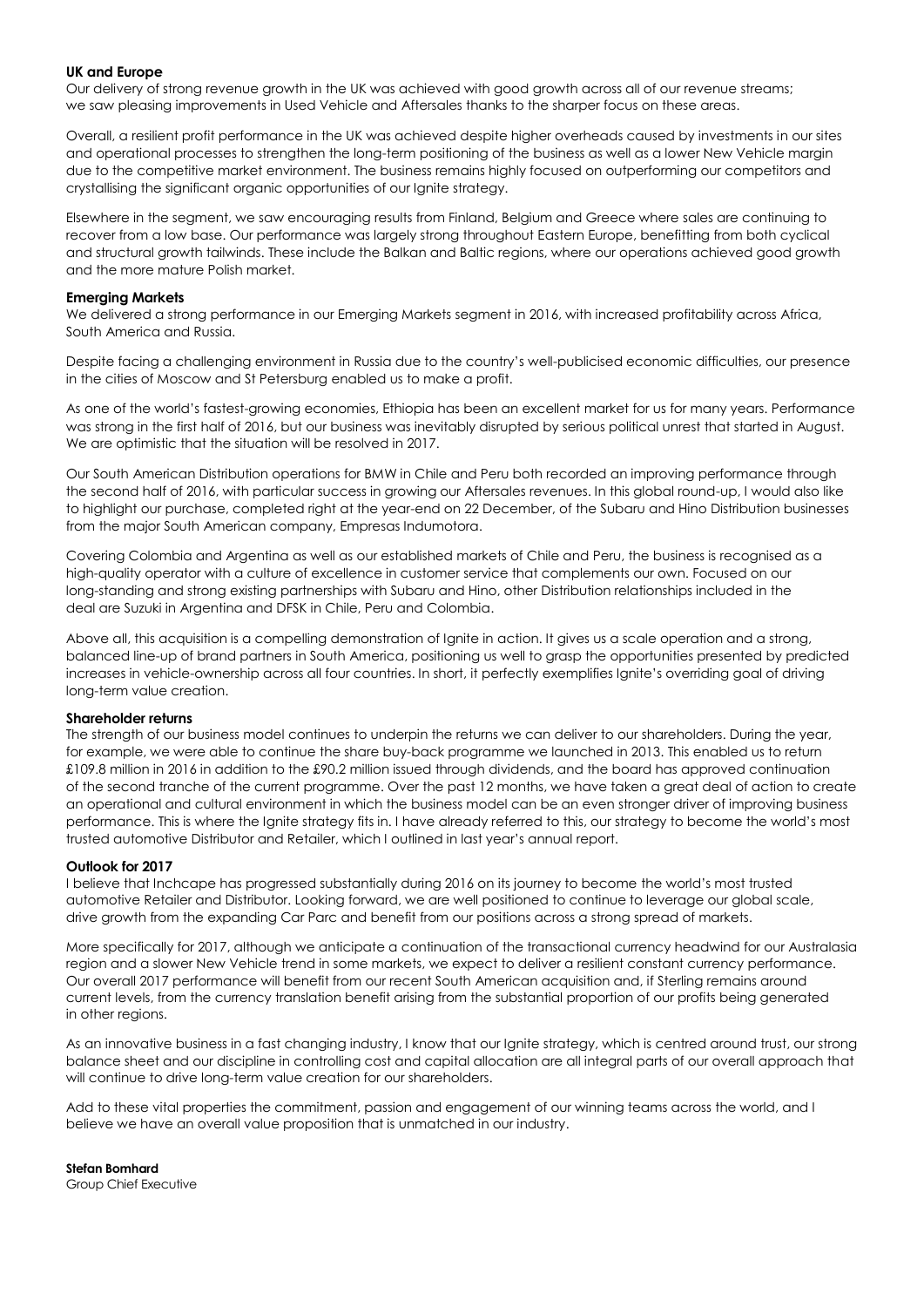# Key Performance Indicators

# **Measuring our performance**

In 2016 we have taken the opportunity to review our Key Performance Indicators (KPIs) to better align them to our Ignite strategy.

KPIs provide insight into how the Board and Executive Committee monitor the Group's strategic and financial performance, as well as directly linking to the key measures for Executive remuneration.

| Key Performance Indicator                                                   | <b>Definition</b>                                                                                                                                                                          | Why we measure it                                                                                                                                                           | 2016 Highlights                                                                                                                           |
|-----------------------------------------------------------------------------|--------------------------------------------------------------------------------------------------------------------------------------------------------------------------------------------|-----------------------------------------------------------------------------------------------------------------------------------------------------------------------------|-------------------------------------------------------------------------------------------------------------------------------------------|
| <b>Sales</b><br>£7.8bn<br>2015: £6.8bn                                      | Consideration receivable from<br>the sale of goods and services.<br>It is stated net of rebates and any<br>discounts, and excludes sales<br>related taxes.                                 | Top-line growth is a key financial<br>metric of both 'Becoming the<br>OEMs' Partner of Choice' and<br>'Leading in Customer Experience'.                                     | The Group has delivered<br>£7.8bn, growth of 14.7% vs.<br>last year.                                                                      |
| <b>Operating margin</b><br>4.6%<br>2015: 4.7%                               | Operating profit (before<br>exceptional items) divided<br>by sales.                                                                                                                        | A key metric of operational<br>efficiency, ensuring that we are<br>leveraging global scale to translate<br>sales growth to profit.                                          | Operating margin is down<br>10 bps vs. 2015 driven by<br>mix and currency impact.                                                         |
| Profit before tax &<br><b>Exceptional Items</b><br>£349.4m<br>2015: £312.1m | Represents the profit made after<br>operating and interest expense<br>excluding the impact of<br>exceptional items and before<br>tax is charged.                                           | A key driver of delivering sustainable Increased in 2016 by 12%<br>and growing earnings to<br>shareholders.                                                                 | to a record £349.4m.                                                                                                                      |
| Free cash flow<br>£190.5m<br>2015: £177.6m                                  | Net cash flows from operating<br>activities, before exceptional cash<br>flows, less normalised net capital<br>expenditure and dividends paid<br>to non-controlling interests.              | A key driver of the Group's ability to<br>'Invest to Accelerate Growth' and<br>to make distributions to<br>shareholders.                                                    | The Group delivered free<br>cash flow of £190.5m, a 7.3%<br>improvement on 2015.                                                          |
| Return on capital<br>employed<br>30%<br>2015: 30%                           | Operating profit (before<br>exceptional items) divided by the<br>average of opening and closing<br>capital employed, where capital<br>employed is defined as net assets<br>less net funds. | A key measure of Ignite (invest<br>to accelerate growth), ROCE is<br>a measure of the Group's ability<br>to drive better returns for investors<br>on the capital we invest. | The Group delivered ROCE<br>of 30%. Underlying ROCE<br>(excluding the acquisition of<br>businesses in South America)<br>was a record 33%. |

# **Clarifying our Financial Metrics**

The following table shows the key profit measures that we use throughout this report to most accurately describe underlying operating performance and how they relate to statutory measures.

| Metric                                              | Results | Use of Metric                                                                          |
|-----------------------------------------------------|---------|----------------------------------------------------------------------------------------|
| <b>Gross Profit</b>                                 | 1,079.1 | Direct profit contribution from Value Drivers (e.g.<br><b>Vehicles and Aftersales)</b> |
| Less: Segment operating expenses                    | (690.5) |                                                                                        |
| <b>Trading Profit</b>                               | 388.6   | Underlying profit generated by our Segments                                            |
| Less: Central Costs                                 | (29.5)  |                                                                                        |
| <b>Operating Profit (pre exceptional Items)</b>     | 359.1   | Underlying profit generated by the Group                                               |
| Less: Exceptional Items                             | (81.6)  |                                                                                        |
| <b>Operating Profit</b>                             | 277.5   | Statutory measure of Operating Profit                                                  |
| Less: share of loss after tax of JVs and associates | (0.1)   |                                                                                        |
| Less: Net Finance Costs                             | (9.6)   |                                                                                        |
| <b>Profit before Tax</b>                            | 267.8   | Statutory measure of profit after the costs of financing<br>the Group                  |
| Add back: Exceptional Items                         | 81.6    |                                                                                        |
| <b>Profit Before Tax &amp; Exceptional Items</b>    | 349.4   | One of the Group's KPIs                                                                |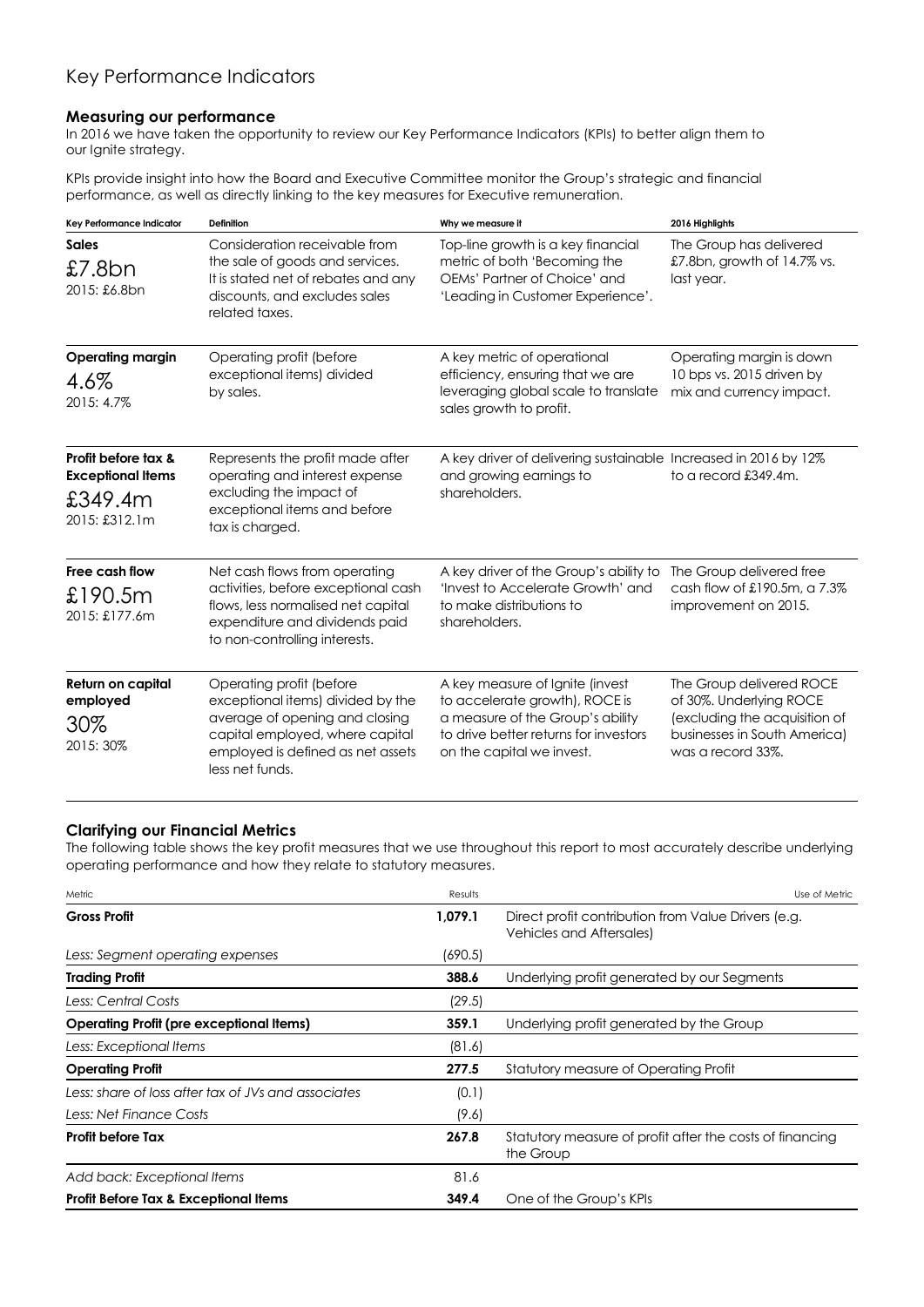# Operating review

# **Continued earnings growth and strong cash generation**

Our results are stated at actual rates of exchange. However, to enhance comparability we also present year-on-year changes in sales and trading profit in constant currency, thereby isolating the impact of exchange. Unless otherwise stated, changes in sales and trading profit in the operating review are at constant currency. The 2017 outlook commentary is also referenced at constant currency.

Group Sales of £7.8bn are up 7.6% year-on-year, with strong top line growth in all regions excluding Asia. The Group delivered an operating profit of £359.1m, in line with last year. Our operating margin declined by 10bps to 4.6%. This reflects a lower margin in New Vehicles, impacted by the strengthening in the Japanese Yen versus the Australian Dollar in Australasia. In addition, this reflects the adverse mix effect of faster growth in Vehicle sales versus Aftersales as well as the adverse geographical mix effect of a difficult trading environment in Hong Kong.

Profit before Tax and Exceptional Items of £349.4m is up 1.3% year-on-year, a resilient performance in the face of material currency headwinds in our Australian business and market decline in Hong Kong.

The Group delivered strong free cash flow of £190.5m, up 7.3% versus 2015 as favourable currency translation more than offset a timing-related increase in cash tax paid.

Return on Capital Employed (ROCE) of 30% again reflects disciplined management of the Group's balance sheet and selective investments to grow the business.

Net capital expenditure in 2016 was £72.1m. We have invested in new facilities in Singapore as well as continuing to develop our facilities in the UK, Australia and Emerging Markets.

Working capital continues to be tightly managed and we ended the year at £89m, with £48m attributable to the South American assets acquired in December 2016. This control supported our good cash conversion and free cash flow generation of £190.5m. Net cash at the end of the year was £26.5m, a very good position given the £227m outflow in December 2016 in relation to the acquisition of the Subaru and Hino distribution businesses and other assets from Empresas Indumotora. In line with our accounting policies and previous transactions, the costs associated with this transaction have been charged as exceptional operating costs.

During 2016, we completed £59m of our 2015 £100m share buyback scheme at an average price of 699p and the first £50m of our 2016 scheme at 675p.

# **Key Performance Indicators – results**

|                                            | Year ended<br>2016<br>£m | Year ended<br>2015<br>£m | % chanae | % change in<br>constant<br>currency |
|--------------------------------------------|--------------------------|--------------------------|----------|-------------------------------------|
| Sales                                      | 7.838.4                  | 6.836.3                  | 14.7%    | 7.6%                                |
| Operating margin                           | 4.6%                     | 4.7%                     | (10bps)  | (10bps)                             |
| Profit before tax before exceptional items | 349.4                    | 312.1                    | 12.0%    | 1.3%                                |
| Free cash flow                             | 190.5                    | 177.6                    | 7.3%     |                                     |
| Return on capital employed                 | 30%                      | 30%                      |          |                                     |

# **Disclosure changes**

2016 marked the launch of the Group's Ignite strategy and consistent with this also saw changes to the management of our geographic regions to better leverage our regional and global scale. For our 2016 results we have made changes to disclosure across two principal areas: value drivers and geographic segments.

We are providing greater disclosure on the value drivers behind revenue and profit. This includes:

- Gross profit attributable to Vehicles: New Vehicles, Used Vehicles and the associated Finance and Insurance (F&I) income; and
- Gross profit attributable to Aftersales: Service and Parts.

This will be applied to both our Distribution and Retail channels, providing visibility on the diversified nature of our value drivers and defensive characteristic of having a significant percentage of our gross profit linked to the installed base of vehicles (often referred to as the Car Parc). Furthermore, this improved disclosure reflects the Group's commitment to our shareholders to achieve success against the Ignite strategic objective of 'Deliver Full Potential on all our Revenue Streams'.

The Group reports its regional analysis in line with IFRS 8 'Operating Segments'. This standard requires operating segments to be identified on the basis of internal reports about components of the Group that are regularly reviewed by the chief operating decision maker in order to assess their performance and to allocate resources to the segments. These operating segments are then aggregated into reporting segments to combine those with similar characteristics.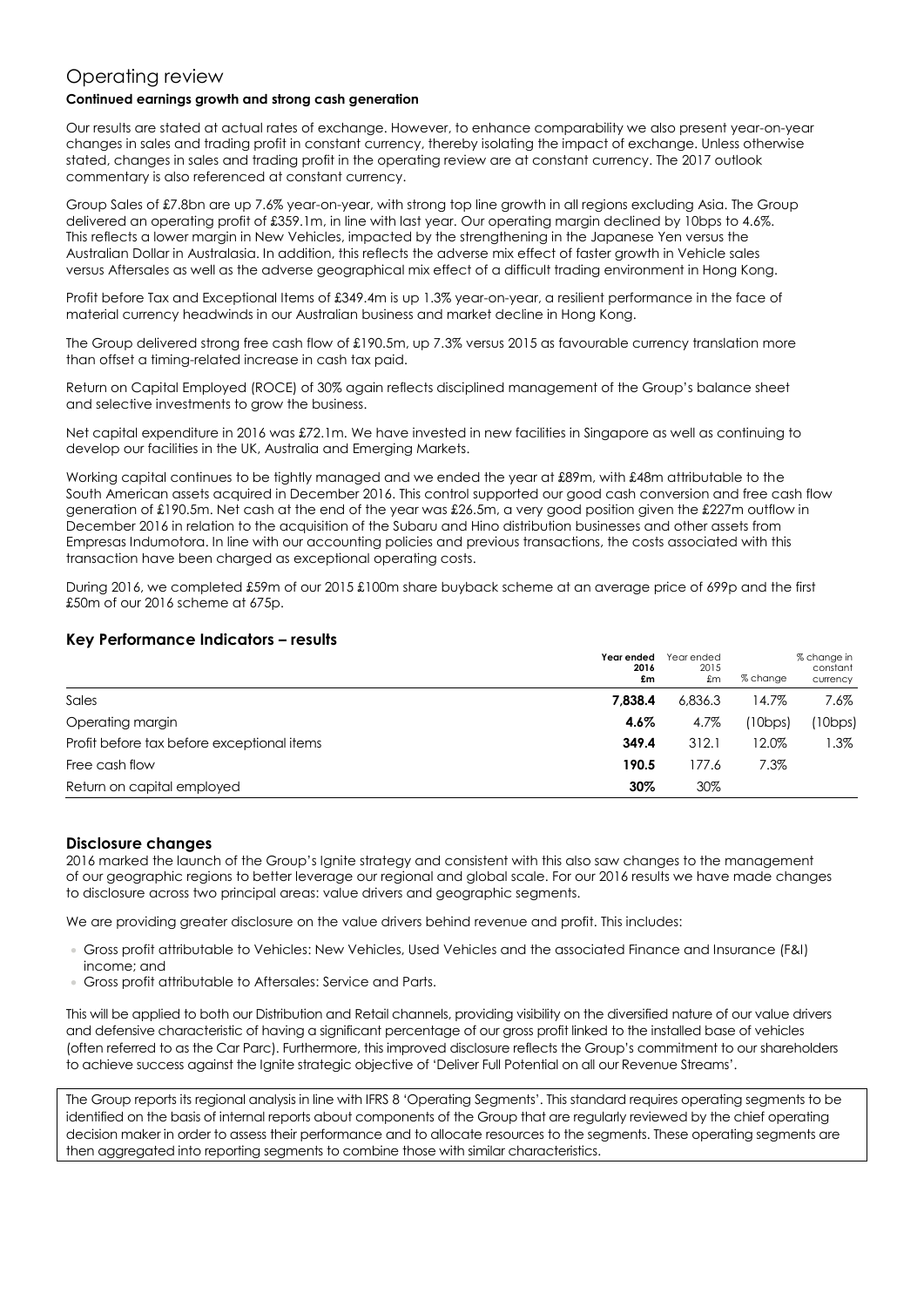# **Regional analysis**

|                         | 2016<br>Operating/Trading<br>profit<br>£m | 2016<br><b>Exceptional</b><br>items<br>£m | Reported<br>£m | 2015<br>2016 Operating/Trading<br>profit<br>£m | 2015<br>Exceptional<br>items<br>£m | 2015<br>Reported<br>£m |
|-------------------------|-------------------------------------------|-------------------------------------------|----------------|------------------------------------------------|------------------------------------|------------------------|
| Asia                    | 136.7                                     | (11.6)                                    | 125.1          | 133.4                                          | -                                  | 133.4                  |
| Australasia             | 102.4                                     | (5.2)                                     | 97.2           | 90.6                                           | $\qquad \qquad -$                  | 90.6                   |
| <b>Emerging Markets</b> | 52.4                                      | (0.9)                                     | 51.5           | 41.8                                           | (49.5)                             | (7.7)                  |
| UK and Europe           | 97.1                                      | (36.7)                                    | 60.4           | 88.9                                           | $\qquad \qquad -$                  | 88.9                   |
| Trading profit          | 388.6                                     | (54.4)                                    | 334.2          | 354.7                                          | (49.5)                             | 305.2                  |
| <b>Central Costs</b>    | (29.5)                                    | (27.2)                                    | (56.7)         | (30.0)                                         | $\qquad \qquad -$                  | (30.0)                 |
| Operating profit        | 359.1                                     | (81.6)                                    | 277.5          | 324.7                                          | (49.5)                             | 275.2                  |

Linked to the Ignite objective of 'Leverage our Global Scale', the management and reporting of the previous North Asia and South Asia regions has changed to encompass the combination of these to form an Asia region, as well as moving China from the Emerging Markets region to Asia. George Ashford was appointed as CEO for Asia in September 2016.

In addition, and reflecting the percentage of the European region as a proportion of the Group across revenue, profit and assets, UK & Europe has been formed as a new reporting region. The new region encompasses the UK, Belgium, Luxembourg, Greece, Finland, Poland, Romania, Bulgaria, Macedonia, Latvia, Lithuania and Estonia. Within this segment, the historically reported UK Distribution business, comprising our fleet management and leasing business, Inchcape Fleet Solutions (IFS), is now reported in the Retail result such that the total UK results are represented within the UK and Europe Retail.

The Emerging Markets region following these changes consists of Ethiopia, Djibouti, Russia, Chile, Peru, Colombia, and Argentina.

To support our stakeholders with these changes we have produced a restatement document to simply show the new and historic disclosures, this is available on our website [www.inchcape.com.](http://www.inchcape.com/)

# **Business Analysis**

|                       | Year ended 2016<br>£m | Year ended 2015<br>£m | % change | % change in<br>constant currency |
|-----------------------|-----------------------|-----------------------|----------|----------------------------------|
| <b>Sales</b>          |                       |                       |          |                                  |
| Distribution          | 3,397.6               | 2.897.3               | 17.3%    | $5.1\%$                          |
| Retail                | 4.440.8               | 3.939.0               | 12.7%    | $9.6\%$                          |
| <b>Trading profit</b> |                       |                       |          |                                  |
| Distribution          | 283.0                 | 267.0                 | $6.0\%$  | $(5.0)$ %                        |
| Retail                | 105.6                 | 87.7                  | 20.4%    | 16.4%                            |

# **Distribution**

The Distribution segment delivered a solid performance at constant currency, growing revenue year-on-year by 5.1%. This was driven by strong growth in Singapore and a good performance from Emerging Markets, despite civil unrest during the second half of the year in Ethiopia. These growth drivers offset the slowdown in Hong Kong where continued lower corporate and consumer confidence has impacted both Commercial vehicle and Private car purchases.

Trading profit is down 5.0% in constant currency as this includes the transactional currency impact of the weakening of the Australian Dollar against the Japanese Yen and the decline in profit in Hong Kong as a consequence of the market decline highlighted above. At actual currency, profit growth of 6.0% has benefitted from the weakness of sterling.

# **Retail**

The Retail segment delivered a robust performance, growing revenue by 9.6% driven by strong top-line growth of 11.5% in our UK & Europe segment.

The competitive UK environment continues to drive margin pressure on New Cars. However, this is being offset across other revenue streams as we are starting to see the benefit of our Ignite strategy being delivered through strong growth in revenue and margins on Used Cars growth and margin improvement on Aftersales.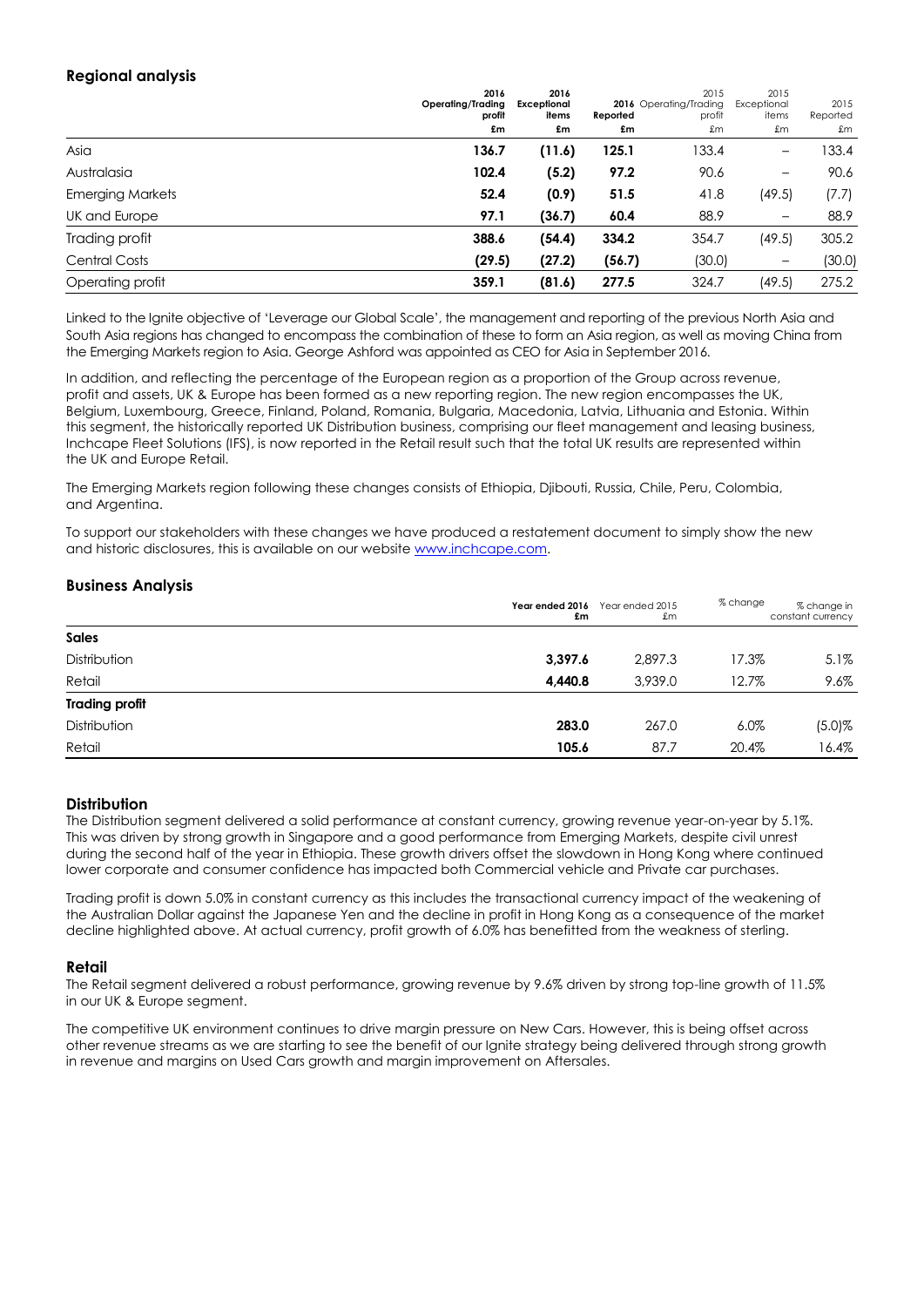# **Value Drivers**

The value driver disclosure for Vehicles and Aftersales gross profit shows our commitment under the Ignite strategy to delivering growth across our revenue streams and especially in Aftersales as New Vehicles reach a slower growth environment in a number of markets. The growth in Aftersales gross profit ahead of Vehicles shows delivery, even at this early stage, on the Ignite strategy in addition to the market and transactional currency dynamics at play in our portfolio.

The decline in Distribution Vehicles gross profit of 7.1% at constant currency reflects two key factors, the significant decline of the New Vehicle market in Hong Kong as well as the decline in gross profit from vehicles in Australasia as a result of the Yen strengthening.

The Distribution Aftersales gross profit increase of 7.0% stems from our success in capturing growth in the one to five year old Car Parc in Singapore, with our new Pandan facility up and running, alongside strong structural growth, complemented by operational focus driving Aftersales strength in South America and Ethiopia.

The Retail business saw 7.9% growth in Vehicles gross profit and flat Aftersales gross profit, at constant currency. The good performance in Vehicles gross profit is the result of growth across all three geographic regions, led by our large Retail presence in the UK, and supported by an improved performance from our Russian business, albeit off a low base.

At the Aftersales level for Retail, the outcome at constant currency reflects disposals in our Australian business of non-core sites, including Peugeot, Harley Davidson and Volvo, as well as a decline for Aftersales in Russia where the prolonged weak trend in New Cars has impacted the size of the young addressable Car Parc. Importantly, we have seen good progress in the UK underpinned by the focus on the Ignite strategy and the underlying growth in the Car Parc.

# **Value Drivers**

|              |                   | Gross profit £m<br>Year ended 2016 | Gross profit £m<br>Year ended 2015 | % change | % change in<br>constant currency |
|--------------|-------------------|------------------------------------|------------------------------------|----------|----------------------------------|
| Group        | <b>Vehicles</b>   | 678.7                              | 631.5                              | 7.5%     | 0.2%                             |
|              | <b>Aftersales</b> | 400.4                              | 357.3                              | 12.1%    | 4.0%                             |
|              | Total             | 1,079.1                            | 988.8                              | 9.1%     | 1.5%                             |
| Distribution | <b>Vehicles</b>   | 339.7                              | 326.5                              | 4.0%     | $(7.1)$ %                        |
|              | <b>Aftersales</b> | 242.1                              | 203.8                              | 18.8%    | 7.0%                             |
|              | Total             | 581.8                              | 530.3                              | 9.7%     | $(1.7)$ %                        |
| Retail       | <b>Vehicles</b>   | 339.0                              | 305.0                              | 11.1%    | 7.9%                             |
|              | <b>Aftersales</b> | 158.3                              | 153.5                              | 3.1%     | $\overline{\phantom{a}}$         |
|              | Total             | 497.3                              | 458.5                              | 8.5%     | 5.2%                             |

# **Exceptional Items**

Along with the costs associated with the acquisition of the Subaru and Hino distribution businesses in South America, there have been a number of exceptional items in the year totalling £81.6m (2015: £49.5m).

The annual impairment review of our Baltics operations determined that whilst positive, the estimated future growth rates in both Lithuania and Estonia were not sufficient to support the carrying value of the Goodwill and a non-cash exceptional impairment of £24.9m has been taken.

During the year, the Group has made configuration changes to the iPower system to better reflect the Ignite strategy. This has resulted in a number of areas of functionality being superseded and as such, we have recorded an exceptional, non-cash impairment charge of £23.1m.

The cost review announced on 27 October 2016 has identified opportunities to better leverage our global scale under the Ignite strategy and ensure we are appropriately positioned for the future. The total associated exceptional cost of this action is c.£35m, with cash outlay primarily in 2017. £24.8m been charged in 2016 in respect of the cost review. We expect the payback to be circa two years.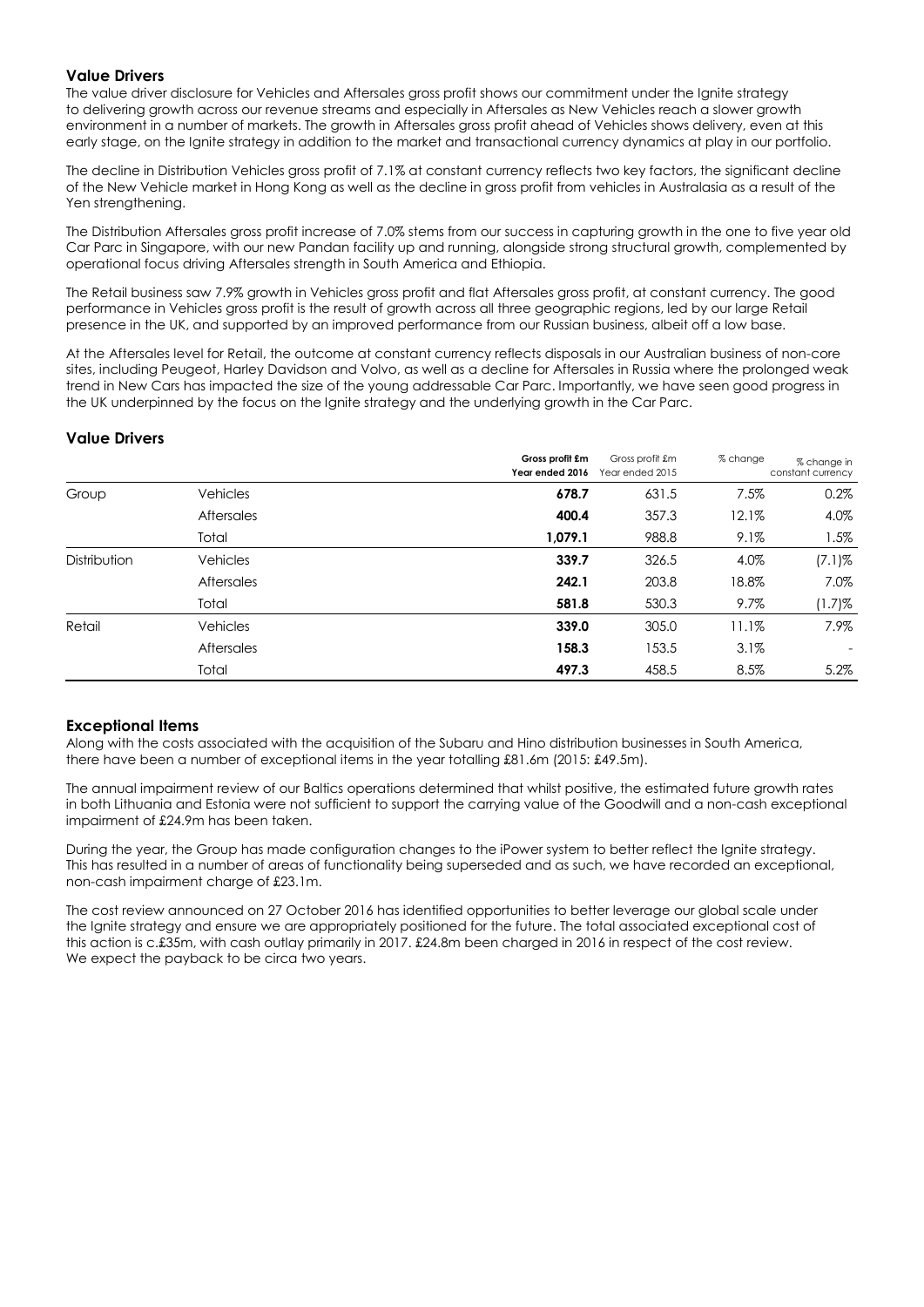# **Business model**

At the heart of the Asia region, we are the Distributor and exclusive Retailer for Toyota, Lexus and Hino and operate Distribution and exclusive Retail for Jaguar, Land Rover and Ford in Hong Kong with additional Distribution and Retail franchises across the Region.

| Country         | Route to market                 | Brands                                                         |
|-----------------|---------------------------------|----------------------------------------------------------------|
| Hong Kong       | Distribution & Exclusive Retail | Toyota, Lexus, Jaguar, Land Rover, Daihatsu, Ford, Hino, Maxus |
| Macau           |                                 |                                                                |
| Singapore       | Distribution & Exclusive Retail | Toyota, Lexus, Hino, Suzuki                                    |
| <b>Brunei</b>   | Distribution & Exclusive Retail | Toyota, Lexus                                                  |
| Guam            | Distribution & Exclusive Retail | Toyota, Lexus, Chevrolet                                       |
| Saipan          | Distribution & Exclusive Retail | Tovota                                                         |
| <b>Thailand</b> | Distribution & Exclusive Retail | Jaguar, Land Rover                                             |
| China           | Retail                          | Lexus, Jaguar, Land Rover, Mercedes-Benz, Porsche              |

# **Challenging Hong Kong market partially offset by strong Singapore**

#### **Key Financial Highlights**

|                       | £m<br>Year ended 2016 | £m<br>Year ended 2015 | % change       | % change<br>in constant currency |
|-----------------------|-----------------------|-----------------------|----------------|----------------------------------|
| <b>Sales</b>          | 1.591.6               | .431.9                | 11.2%          | $(0.7\%)$                        |
| <b>Trading profit</b> | 136.7                 | 133.4                 | 2.5%           | (9.0%)                           |
| Trading Margin %      | $8.6\%$               | 9.3%                  | $(0.7$ ppt $)$ | $(0.8$ ppt $)$                   |

#### **Operating performance**

Our two biggest markets in this segment, Hong Kong and Singapore, largely offset each other in 2016 driven by very different underlying market dynamics.

In Hong Kong, driven by reduced consumer and corporate confidence, the New Car market declined 20.5%, with similar decreases for Passenger and Commercial Vehicles. Consumer confidence has been impacted on a number of fronts, including stock market volatility, declining property values and a weaker corporate environment linking into the private sector. The Commercial Vehicle decrease is also driven in part by the multi-year government sponsored scrappage scheme where the phase-out volume for 2016 was, as expected, lower year-on-year.

We performed well against this backdrop, retaining our strong market leadership position in Hong Kong. We continue to generate very good returns from our Aftersales business, leveraging the scale of the Car Parc for the OEM partners we represent and our strategic focus under Ignite.

We have delivered strong growth in Singapore. Our business in Singapore delivered revenue growth of 30% for the year as growing de-registrations created an increase in the quota of available Certificates of Entitlement (COEs), driving market growth of 41%. There was a slowdown in growth rate in the second half, consistent with our expectation, as more Singaporean passenger vehicle owners renewed their COEs for either five or 10 years. The Singaporean Government relaxed automotive loan rules at the end of May 2016, both the maximum loan to value and tenure, which has helped keep competition for COEs strong and impacted our margin on New Vehicles in the second half.

Overall, revenue for the segment was down marginally versus a strong 2015 with Sterling weakness driving 11.2% actual currency revenue growth.

Trading profit for the segment in 2016 was down 9.0% year-on-year driven by the decline in Hong Kong. This is both the consequence of lower volume in the market and, to a more limited degree, pressure on margins as market participants looked to protect share in a declining market. The result included profit on disposal of property in Hong Kong.

During the year the Group gained the Distribution rights for Jaguar Land Rover in Thailand and the first year of operation is performing well against plan.

#### **Outlook**

In 2017, we expect a flat New Vehicle market for Hong Kong and a decline in Singapore, reflecting a lower supply of COEs. Our Aftersales business in Singapore will continue to benefit from growth in vehicles aged one to five years and our strategic focus to maximise the opportunity from this revenue stream across the Group. Overall we expect to deliver a resilient 2017 performance in Asia.

# Asia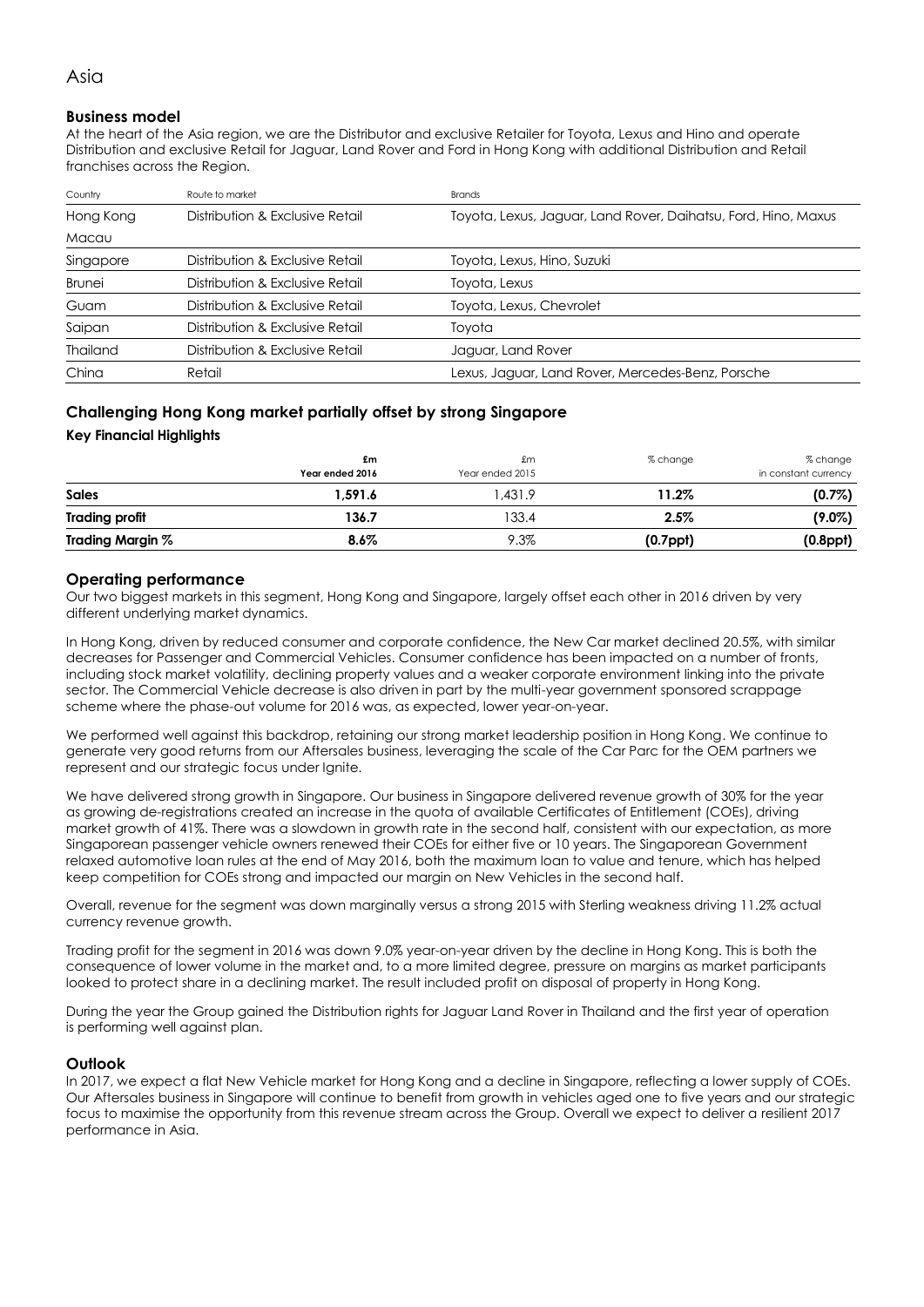# Australasia

# **Business model**

We are the Distributor for Subaru in both Australia and New Zealand. In addition, we operate multi-franchise Retail operations in Sydney, Melbourne and Brisbane. At the end of 2016, we owned 35 Retail Centres and managed a network of 101 independent Subaru sites.

| Country     | Route to market       | <b>Brands</b>                                                                                                            |
|-------------|-----------------------|--------------------------------------------------------------------------------------------------------------------------|
| Australia   | Distribution & Retail | Subaru                                                                                                                   |
|             | Retail                | Jaguar, Land Rover, Volkswagen, BMW, MINI, Rolls-Royce, Aston<br>Martin, Bentley, Honda, Isuzu, Kia, McLaren, Mitsubishi |
| New Zealand | Distribution          | Subaru                                                                                                                   |

# **Resilient performance despite currency headwinds**

#### **Key Financial Highlights**

|                  | £m              | £m              | % change       | % change             |
|------------------|-----------------|-----------------|----------------|----------------------|
|                  | Year ended 2016 | Year ended 2015 |                | in constant currency |
| Sales            | 1,429.1         | 1,219.9         | 17.1%          | 4.5%                 |
| Retail           | 701.3           | 642.2           | 9.2%           | $(2.6\%)$            |
| Distribution     | 727.8           | 577.7           | 26.0%          | 12.3%                |
| Trading profit   | 102.4           | 90.6            | 13.0%          | 0.8%                 |
| Retail           | 34.6            | 23.6            | 46.6%          | 31.1%                |
| Distribution     | 67.8            | 67.0            | 1.2%           | $(9.9\%)$            |
| Trading margin % | $7.2\%$         | 7.4%            | $(0.2$ ppł $)$ | $(0.3$ ppł $)$       |
| Retail           | 4.9%            | 3.7%            | 1.2ppt         | 1.3ppt               |
| Distribution     | 9.3%            | 11.6%           | $(2.3$ ppt $)$ | $(2.3$ ppt $)$       |

# **Operating performance**

Our Australasian segment delivered a resilient performance, offsetting significant transactional currency pressure as the Australian Dollar weakened against the Japanese Yen throughout the year, impacting the cost of Subaru vehicles.

The Australian car market reached a record level of 1.18m cars, up 2.3% on 2015, with growth driven by the ongoing shift to the SUV segment, which increased by 8.5%. Our Subaru business continues to win market share, with registrations growing well ahead of the market at 7.8% and taking our share position to 4.0%, up 20bps. Revenue growth of 4.5% was driven by strong growth in Subaru Distribution where we have delivered record volume performance, despite some capacity constraints in the second half of the year. Our outperformance was supported by the successful launch of the Subaru 'Do' marketing campaign, generating leads and importantly bringing new customers to the brand, as well as the successful launch of the Levorg Tourer in the second half of the year.

In our Retail business, BMW and Jaguar Land Rover as premium and luxury brands continued to grow ahead of the market and during the year we successfully launched the Jaguar F-Pace into the fast-growing premium SUV segment. The total sales decline for Retail reflects a number of site disposals of non-core franchises in Sydney and Melbourne.

During the year our Subaru Retail business innovated by introducing new mobile service vans in Sydney, whereby qualified Subaru mobile service technicians perform the service work from the convenience of the customer's chosen location. Given the success so far, we expect to introduce more mobile service vans across different regions.

Trading profit was in line with last year at constant currency as significant transactional currency impact in the Distribution business was partially mitigated through careful price positioning, leveraging procurement opportunities and disciplined cost control. Retail trading profit growth benefitted from a year-on-year net increase in property profits.

The currency-driven decline in Distribution margin was mostly offset at the total segment level by a 130bps improvement in Retail trading margin. This was partially driven by continued rationalisation and optimisation of the Retail footprint following the franchise disposals last year.

# **Outlook**

We expect modest underlying growth in the New Vehicle market for 2017, with the relatively old Car Parc supporting the replacement cycle. The 2017 completion of an expansion of a Subaru production centre in the United States will free up Japanese capacity and remove some supply constraints. However, given the transactional currency headwind from the Japanese Yen and Australian Dollar, we expect 2017 to be a difficult year at constant currency for Australasia, particularly in the first half of the year.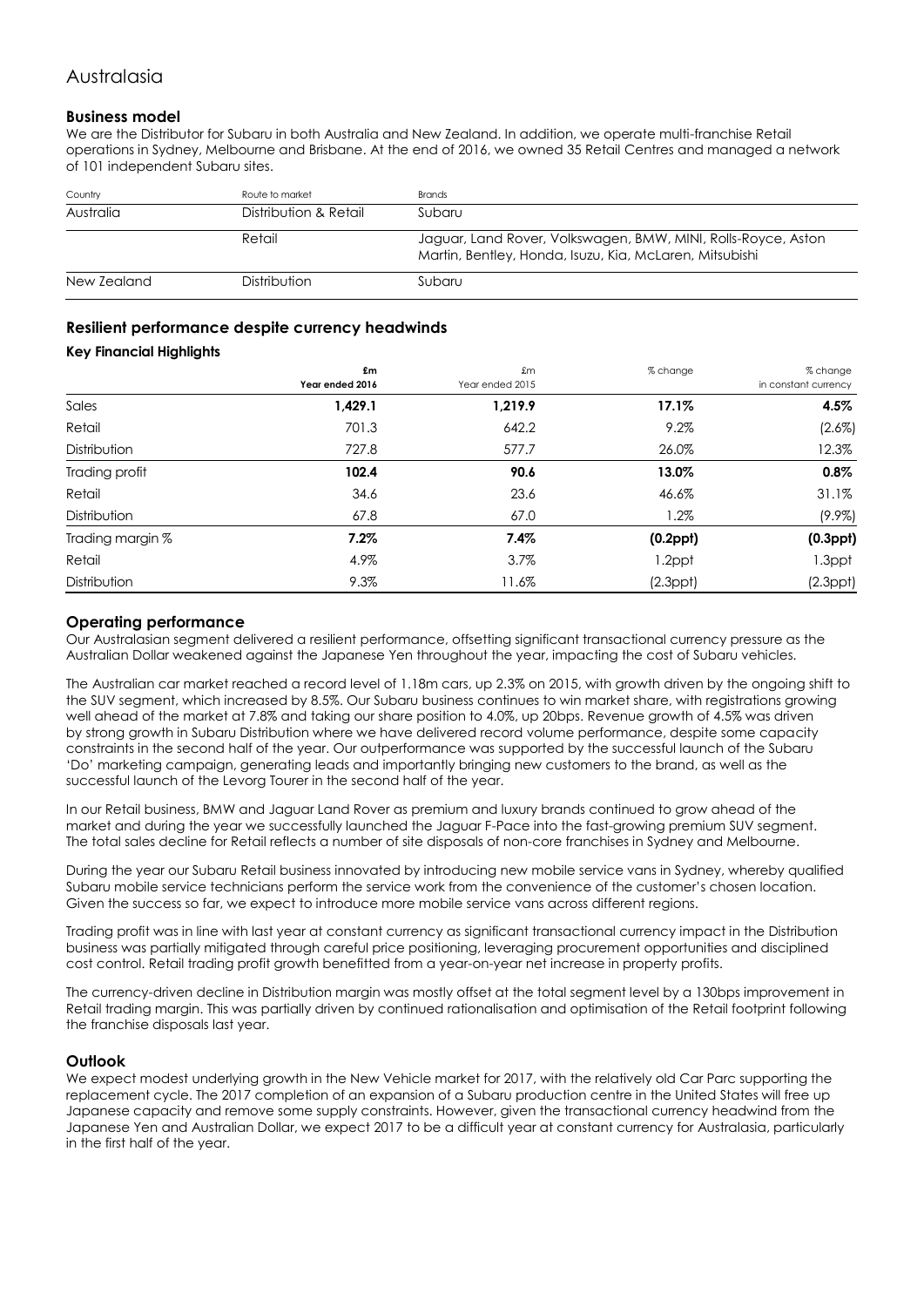# UK and Europe

# **Business model**

We have scale Retail operations across the core regions of the UK focused on premium and luxury brands. Our European operations are centred on Toyota and Lexus Distribution in Belgium, Greece and the Balkans, BMW Retail in Poland and a number of fast-growing businesses in the Baltic region focused on Jaguar Land Rover, Mazda and other brands.

| Country         | Route to market       | Brands                                                                                           |
|-----------------|-----------------------|--------------------------------------------------------------------------------------------------|
| UK              | Retail                | Toyota, Lexus, Jaguar, Land Rover, Mercedes-Benz,<br>Smart, Volkswagen, Audi, Porsche, BMW, MINI |
| Belgium         | Distribution & Retail | Toyota, Lexus                                                                                    |
| <b>Bulgaria</b> |                       |                                                                                                  |
| Greece          |                       |                                                                                                  |
| Luxembourg      |                       |                                                                                                  |
| Macedonia       |                       |                                                                                                  |
| Romania         |                       |                                                                                                  |
| Finland         | Distribution          | Jaguar, Land Rover, Mazda                                                                        |
| Estonia         | Retail                | Jaguar, Land Rover, Mazda                                                                        |
| Latvia          | Retail                | Jaguar, Land Rover, BMW, MINI, Ford, Mazda                                                       |
| Lithuania       | Distribution & Retail | Jaguar, Land Rover, Ford, Hyundai, Mazda, Mitsubishi                                             |
| Poland          | Retail                | BMW, MINI                                                                                        |

# **Strong top line growth across the region**

# **Key Financial Highlights**

|                         | £m<br>Year ended 2016 | £m<br>Year ended 2015 | % change       | % change<br>in constant currency |
|-------------------------|-----------------------|-----------------------|----------------|----------------------------------|
| <b>Sales</b>            | 4,062.9               | 3,534.9               | 14.9%          | 11.9%                            |
| Retail                  | 3,318.1               | 2,951.0               | 12.4%          | 11.5%                            |
| Distribution            | 744.8                 | 583.9                 | 27.6%          | 13.7%                            |
| <b>Trading profit</b>   | 97.1                  | 88.9                  | 9.2%           | 5.5%                             |
| Retail                  | 70.6                  | 66.1                  | $6.8\%$        | 6.4%                             |
| Distribution            | 26.5                  | 22.8                  | 16.2%          | 3.5%                             |
| <b>Trading Margin %</b> | 2.4%                  | 2.5%                  | $(0.1$ ppł $)$ | $(0.1$ ppł $)$                   |
| Retail                  | 2.1%                  | 2.2%                  | $(0.1$ ppt $)$ | $(0.1$ ppt $)$                   |
| Distribution            | 3.6%                  | 3.9%                  | $(0.3$ ppt $)$ | $(0.4$ ppt $)$                   |

# **Operating performance**

We delivered strong growth across our UK & Europe segment with revenue up 11.9%. This top-line performance was broad-based with all key markets within the segment growing strongly in 2016.

The UK car market continued to grow in 2017, with registrations of 2.7m setting another record year for car sales and representing growth of 2.3%. This slowed in the second half but the OEM partners that Inchcape represents have continued to outperform the market. Overall, our UK business delivered revenue of £3.0bn, up 11.2% on last year, and a trading profit of £63.5m.

Pleasingly in the UK, we saw good progress on Used Cars, simultaneously growing volume by 15% and expanding margin as we roll out the Ignite strategy. Similarly in Aftersales, in line with the increased operational focus on all revenue streams, we delivered robust growth in hours sold and gross profit delivered. During the year, we worked in conjunction with Jaguar Land Rover to optimise our footprint, acquiring and disposing of sites ahead of the new combined site format being launched across the UK.

The Greek market was up 3.7% as it continued to recover from years of decline following a sustained period of macroeconomic and political uncertainty. Our Toyota Lexus business in Greece improved its strong overall market leadership position with share of 12.4%, gaining 10bps of share, and within this a shift towards the more profitable private retail segment.

In Belgium, the passenger car market grew by 7.8%. Diesel as a percentage of the private vehicle market declined from 60% in the prior year to 52% this year driven by government taxation changes. Our Toyota Lexus business is focused on hybrid and petrol technology and therefore this trend plays to our long-term benefit.

Finland performed well in 2016, driven by the government incentive of a vehicle taxation reduction, announced in 2015, for all vehicles emitting CO2 lower than 140 grams per kilometre. In Eastern Europe we delivered strong performances in our Toyota operations in Bulgaria and Romania as well as in our BMW Retail business in Poland.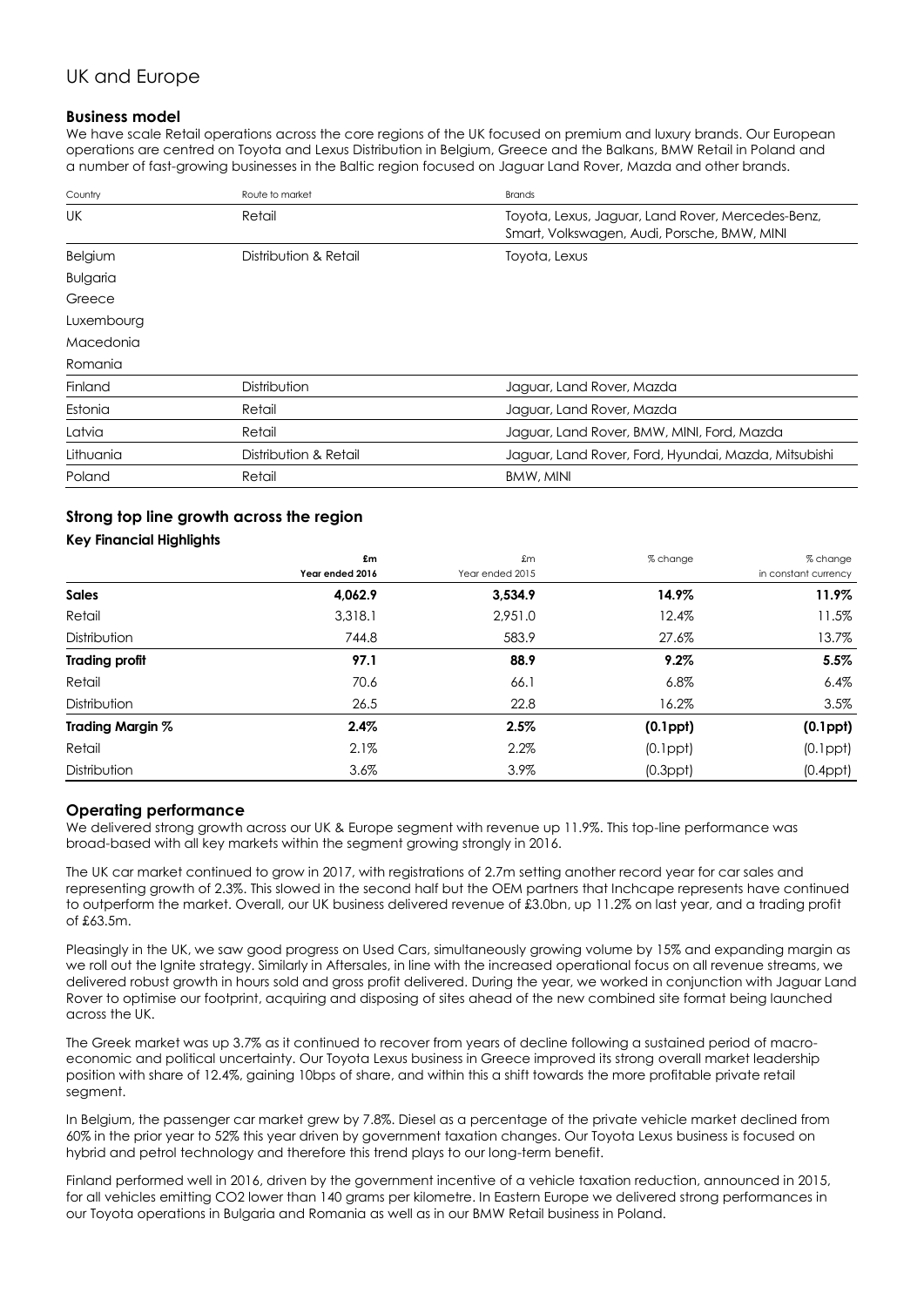The trading profit increase of 5.5% was driven by the performances of our Western and Eastern European operations, with a broadly flat total UK profit trend. However, our UK business excluding our Inchcape Fleet Solutions business saw profit growth of 3.7% in 2016, a pleasing improvement from the 1.0% growth rate for the first half of 2016.

#### **Outlook**

In 2017, we expect the New Vehicle market to decline in the UK, to be broadly flat in Belgium and continue to grow in Greece and across our Eastern European operations. However, given our Ignite strategy, we are well prepared to counter slower New Vehicle trends in some markets with increased focus on Used Vehicles and Aftersales. Overall, we expect to deliver a resilient performance in the UK & Europe segment in 2017.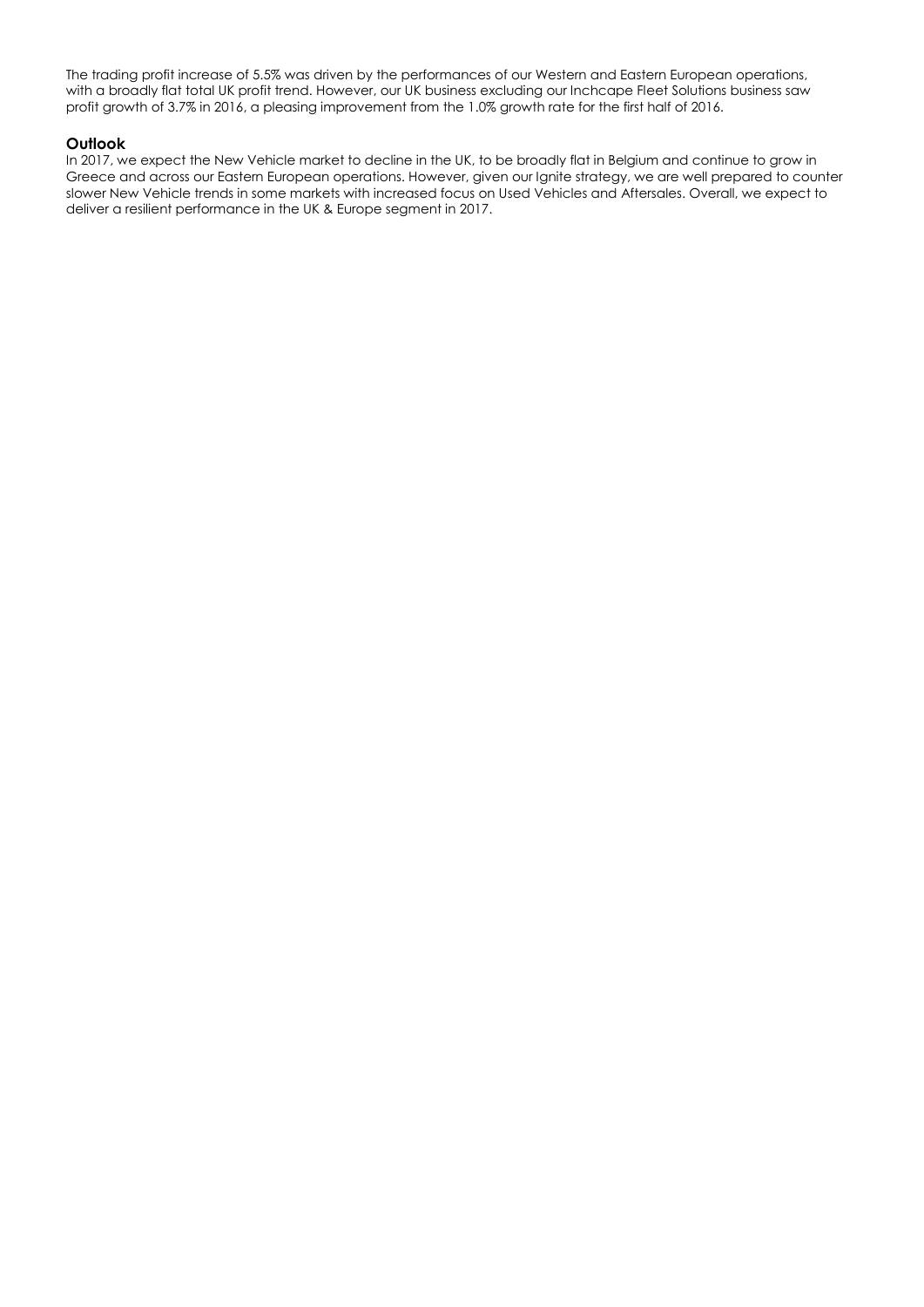# Emerging Markets

# **Business model**

Our business in Ethiopia is centred on Distribution and exclusive Retail for Toyota. In Russia we operate 21 retail centres in Moscow and St Petersburg representing a number of our global OEM partners. In South America, our recent acquisition complements our BMW Distribution businesses in Chile and Peru with Subaru and Hino operations across the existing presence and also in two new countries, Colombia and Argentina.

| Country             | Route to market                      | <b>Brands</b>                                                             |
|---------------------|--------------------------------------|---------------------------------------------------------------------------|
| Ethiopia & Djibouti | Distribution and Exclusive<br>Retail | Toyota, Daihatsu, Hino, Komatsu, New Holland                              |
| Russia              | Retail                               | Toyota, Lexus, Jaguar, Land Rover, Audi, BMW, MINI, Rolls-Royce,<br>Volvo |
| Chile               | Distribution and Retail              | BMW, Rolls-Royce, Subaru, DFSK, Hino                                      |
| Peru                | Distribution and Retail              | <b>BMW, Subaru, DFSK</b>                                                  |
| Colombia            | Distribution and Retail              | Subaru, Hino, DFSK, Mack                                                  |
| Argentina           | Distribution and Retail              | Subaru, Suzuki                                                            |

# **Strong broad-based performance**

# **Key Financial Highlights**

|                       | £m<br>Year ended 2016 | £m<br>Year ended 2015 | % change | % change<br>in constant currency |
|-----------------------|-----------------------|-----------------------|----------|----------------------------------|
| <b>Sales</b>          | 754.8                 | 649.6                 | 16.2%    | 10.2%                            |
| Retail                | 421.4                 | 345.8                 | 21.9%    | 18.0%                            |
| Distribution          | 333.4                 | 303.8                 | $9.7\%$  | 1.7%                             |
| <b>Trading profit</b> | 52.4                  | 41.8                  | 25.4%    | 17.0%                            |
| Retail                | 0.4                   | (2.0)                 | 120.0%   | 122.5%                           |
| Distribution          | 52.0                  | 43.8                  | 18.7%    | 10.9%                            |
| Trading Margin %      | $6.9\%$               | 6.4%                  | 0.5ppt   | 0.4ppt                           |
| Retail                | 0.1%                  | $(0.6)$ %             | 0.7ppt   | 0.7ppt                           |
| Distribution          | 15.6%                 | 14.4%                 | 1.2ppt   | 1.3ppt                           |

# **Operating performance**

We delivered another strong year of growth across our Emerging Markets segment with double-digit sales and profit growth as well as an expansion in trading margin.

The business delivered revenue of £421.4m, an 18% increase on the previous year, and a small trading profit of £0.4m. These results were achieved despite a continued decline in the overall New Car market, demonstrating the resilience of our Retail model based in the major cities with leading luxury brands.

In South America our BMW business also grew strongly as the luxury New Vehicle markets in Chile and Peru improved after a number of years of commodity weakness dampening demand. These results do not include any revenue or profit for 2016 from the South American acquisition completed towards the end of December.

Revenue growth moderated from the first half as expected, against a tougher comparative, and with the outcome partially influenced by the effects of civil unrest in Ethiopia.

Profit growth was broad-based for the segment, but led by South America and with a solid full-year performance from our African business. Trading margins improved across all our Emerging Markets businesses as we start to see the benefits of increased focus across all revenue streams as part of our Ignite strategy.

# **Outlook**

In 2017, we are set to continue benefitting from the strong underlying fundamentals in Ethiopia and from the investments we have made in recent years which will support growth.

Benefitting from a more stable New Vehicle market outlook for Russia in 2017, and from the Ignite objective of delivering the full potential on all our revenue streams, notably Used Vehicles in this case, we forecast another year of improvement ahead.

We are in the right places with the right brands in South America and are benefitting from gradual improvements in the underlying economies. The South America acquisition of the Subaru and Hino businesses from Empresas Indumotora has created a scale Distribution platform for Inchcape. Overall, with the benefit of the accretion from the acquisition we expect to deliver a very strong performance in our Emerging Markets segment in 2017.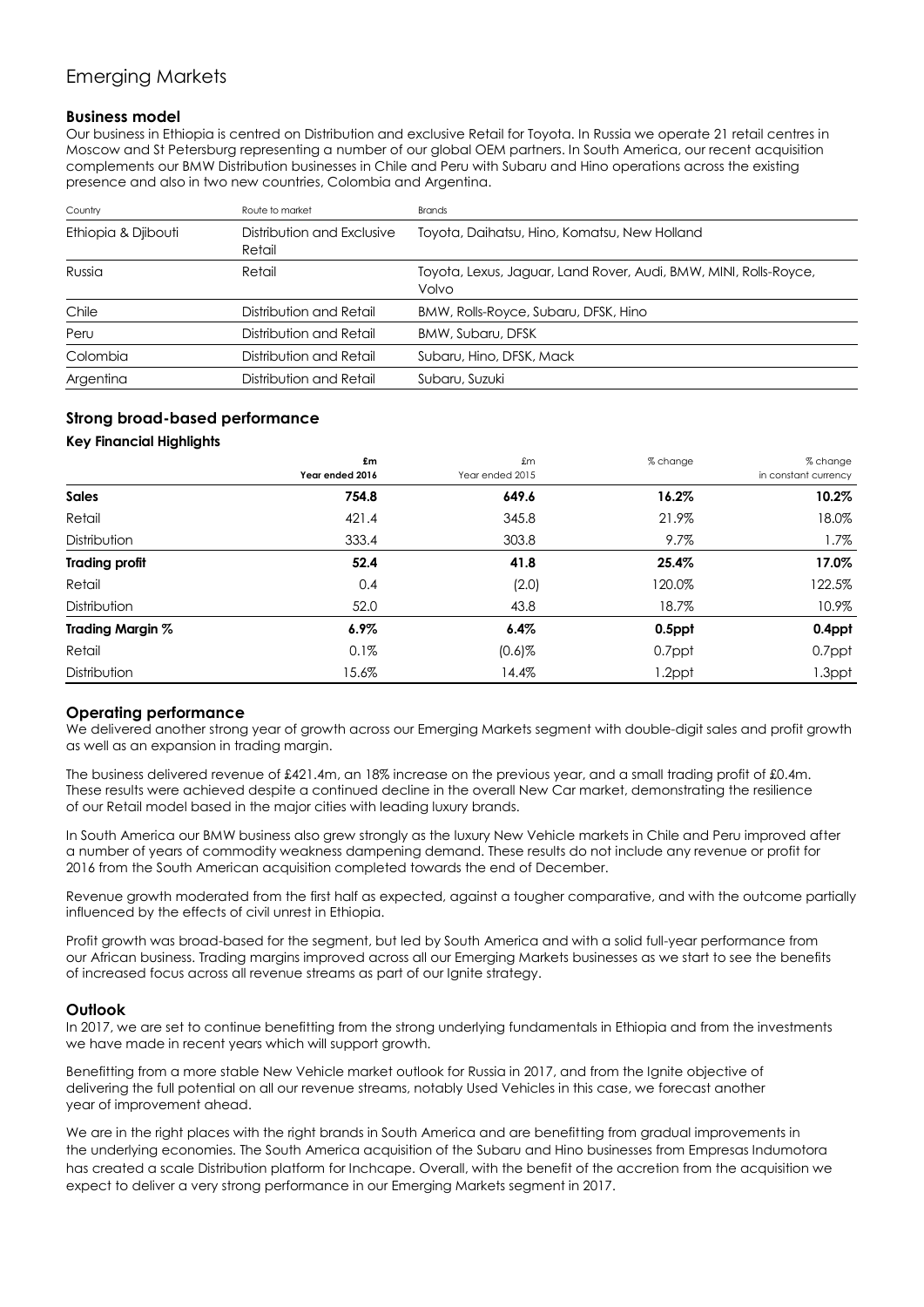# Operating review continued

# **Central costs**

Unallocated central costs for the full year are £29.5m before exceptional items (2015: £30.0m) with underlying operational costs broadly equal to last year. Included in these costs is income of £6.5m in relation to the gross amount of the Group's claim for restitution of Advanced Corporation Tax (ACT) paid under the Foreign Income Dividend (FID) regime. This income has offset one-off costs associated with the mobilisation phase of the Group's Ignite strategy and a charge in relation to historic account balances in Chile.

# **Operating exceptional items**

In 2016, the Group has recorded exceptional operating costs of £81.6m (2015: £49.5m). The 2016 charge is comprised of a non-cash impairment of £24.9m in respect of the goodwill associated with businesses in Lithuania and Estonia; a non-cash impairment of £23.1m relating to superseded functionality within the iPower ERP system; restructuring costs of £24.8m associated with the global cost reduction programme; and £8.8m in relation to the acquisition of the Subaru and Hino distribution businesses in South America. In 2015, the Group fully impaired the carrying value of goodwill attributable to the Russian business.

# **Net financing costs**

Net financing costs for the year are £9.6m (2015: £13.3m). During 2016, we have benefitted from reduced forward points expense on hedging activities and foreign exchange losses. In 2016, the Group reported a gain of £1.0m (2015: a gain of £0.9m) in our mark to market reporting of the hedges for the US loan notes and net interest income on pension assets of £4.2m (2015: net income of £4.2m).

# **Tax**

The effective tax rate for the year before exceptional items was 25.2% (2015: 24.0%). The increase in the underlying rate includes the impact of profit mix increasing the Group's weighted average tax rate and the tax treatment of the FID gain. During 2016, tax cash flow was £99.5m (2015: £69.6m) with the increase principally driven by increased profit delivery and timing of tax instalment payments in Australia. Following the acquisition in South America, we have identified intangible assets relating to the Distribution contracts for Subaru and Hino and these have resulted in an associated deferred tax liability of £50.2m

We expect the effective rate to increase marginally for 2017 given the profit mix across the Group.

# **Non-controlling interests**

Profits attributable to our non-controlling interests were £6.9m, compared to £7.1m in 2015. The Group's non-controlling interests principally comprised a 33% minority holding in UAB Vitvela in Lithuania, a 30% share in NBT Brunei, a 10% share of Subaru Australia and 6% of the Motor & Engineering Company of Ethiopia.

# **Foreign currency**

During 2016 and driven by the weakening of sterling, the translation of the Group's overseas profits before tax into sterling at the 2016 average exchange rate positively impacted the year's results by £32.5m (2015: negative impact of £1.0m).

# **Dividend**

The Board recommends a final ordinary dividend of 16.8p per ordinary share which is subject to the approval of shareholders at the 2016 Annual General Meeting. This gives a total dividend for the year of 23.8p per ordinary share (2015: 20.9p), an increase of 13.9% vs. 2015.

# **Pensions**

In 2016, the IAS 19 net post-retirement surplus was £37.3m (2015: £98.9m), with the reduction in surplus driven by the reduction in discount rates leading to an increase in pension liabilities, which has been partially offset by experience gains and an increase in the value of pension assets. In line with the funding programme agreed with the Trustees, the Group made additional cash contributions to the UK pension schemes amounting to £2.1m (2015: £1.7m). We have agreed with the Trustees that future cash contributions will continue at broadly this level.

# **Acquisitions and disposals**

On 22 December 2016, the Group acquired a multi-country scale Distribution business in South America, focused on Subaru and Hino from subsidiaries and affiliates of Empresas Indumotora S.A. for a total cash consideration of £226.7m. The acquired business consists of Distribution operations in Chile, Peru, Colombia and Argentina. In Light Vehicles, it includes Subaru (in all four countries), DFSK (in Chile, Peru and Colombia) and Suzuki (in Argentina). In Commercial Vehicles it includes Hino (in Chile and Colombia), as well as the truck brand Mack and a number of other machinery and components brands in Colombia. Around 1,400 employees have joined Inchcape.

The assets and liabilities acquired are largely represented by their book values within the acquired business and will be subject to a fair value assessment as permitted under IFRS 3 to be finalised during 2017. The acquisition has given rise to provisional goodwill of £51.2m and intangibles relating to the distribution contracts for Subaru and Hino (net of deferred tax) of £112.2m.

In addition to this, during 2016 the Group acquired and disposed of sites in the UK in relation to the optimisation of our Jaguar Land Rover footprint. The Group also disposed of a site in Australia and finalised the liquidation of a joint venture in Greece. Consideration for these acquisitions was £4.3m and disposal proceeds were £2.8m.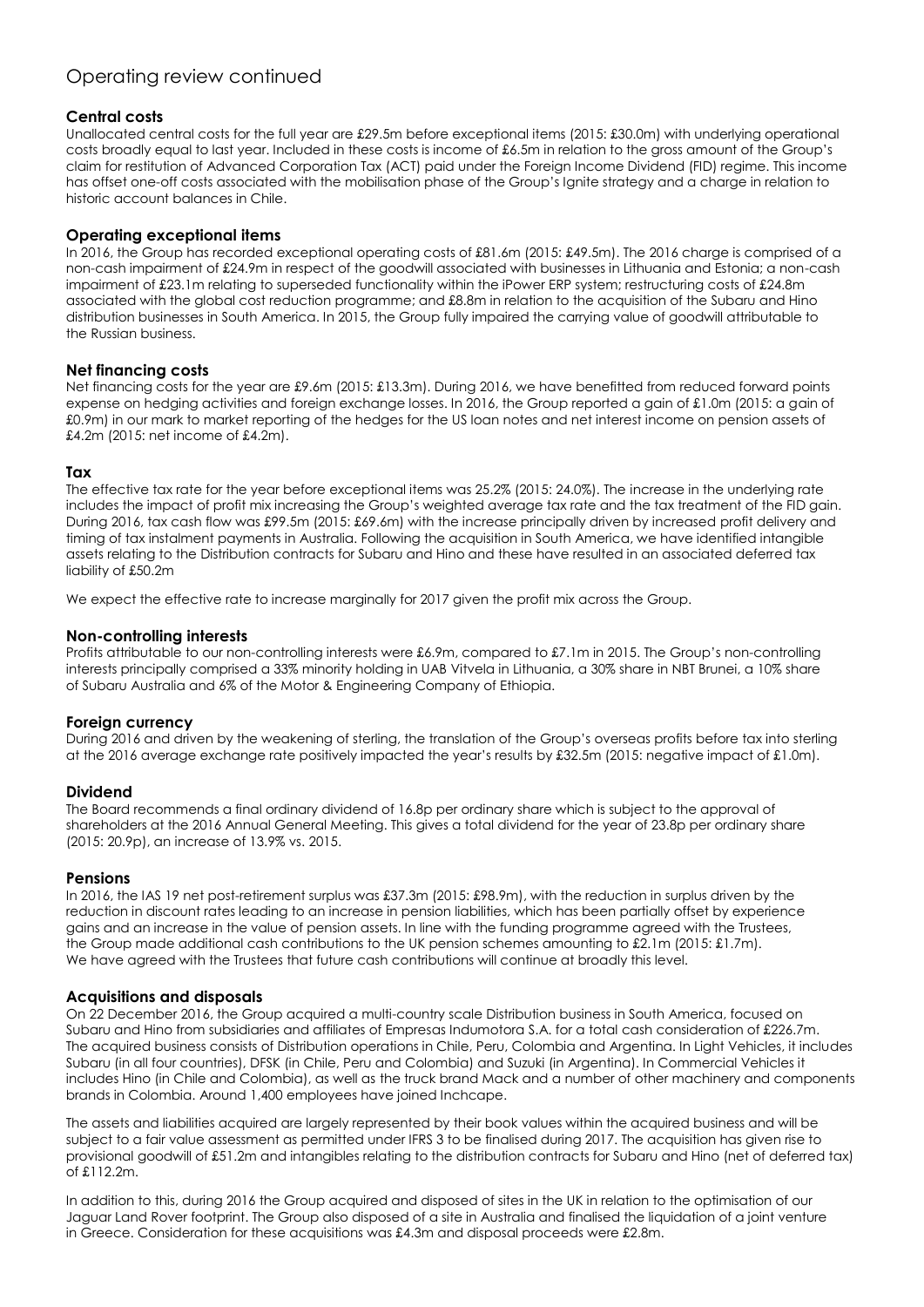In 2015, the Group acquired one retail centre in the UK for £5.1m and disposed of non-core businesses in Australia and its interest in the Excelease joint venture, generating disposal proceeds of £5.4m.

# **Refinancing**

In December, the Group successfully concluded a US Private Placement (USPP) transaction, raising £210m with a blended 7, 10 and 12 year tenor to refinance existing USPP facilities maturing in May 2017. Delayed funding was arranged for January and May 2017 and an initial £70.0m was funded on 25 January 2017. In January 2017, the Group also successfully concluded the second one year extension of the £400.0m Revolving Credit Facility (RCF) with all the Group's relationship banks participating. In combination, these refinancing events extend the Group's committed facilities at attractive financing rates.

# **Capital expenditure**

During the year, the Group invested £72.1m (2015: £53.6m) of net capital expenditure in the development of greenfield sites, the enhancement of existing facilities and the continued roll-out of the iPower system. During 2016 the Group opened the new Pandan multi-story aftersales and bodyshop site in Singapore, a significant investment behind the Ignite objective of Delivering Full Potential on all our Revenue Streams.

# **Cash flow and net funds**

The Group delivered free cash of £190.5m (2015: £177.6m). After the acquisition of the Subaru and Hino Distribution businesses in Latin America, and buying back shares at a cost of £109.8m, the Group closed the year with net cash of £26.5m (2015: £166.4m).

# **Reconciliation of free cash flow**

|                                                                        | £m     | £m     |
|------------------------------------------------------------------------|--------|--------|
| Net cash generated from operating activities                           |        | 271.6  |
| Add: Payments in respect of exceptional items                          |        | 3.2    |
| Net cash generated from operating activities, before exceptional items |        | 274.8  |
| Purchase of property, plant and equipment                              | (71.1) |        |
| Purchase of intangible assets                                          | (22.7) |        |
| Proceeds from disposal of property plant and equipment                 | 21.7   |        |
| Net capital expenditure                                                |        | (72.1) |
| Dividends paid to non-controlling interests                            |        | (12.2) |
| Free cash flow                                                         |        | 190.5  |
|                                                                        |        |        |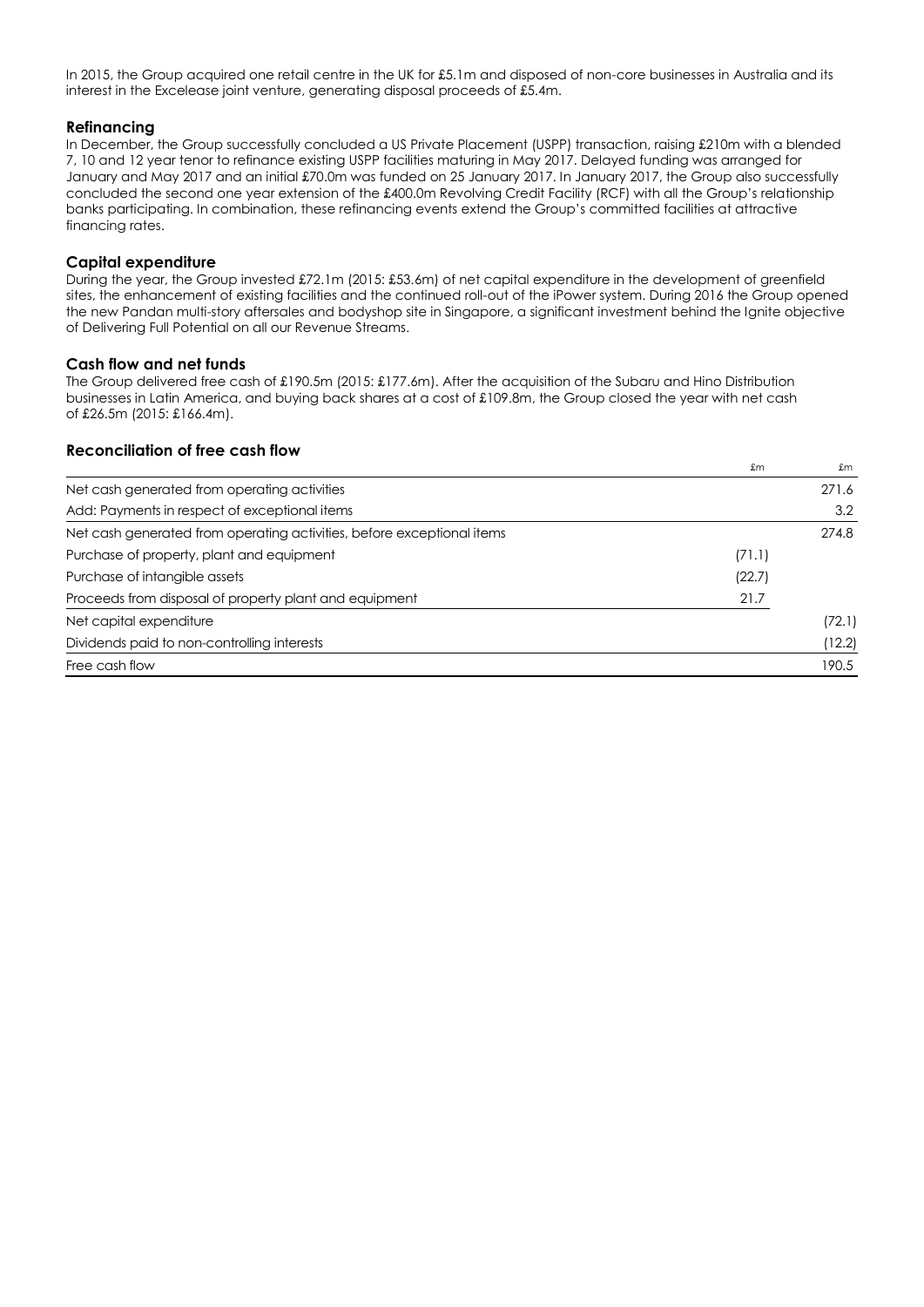# Consolidated income statement

For the year ended 31 December 2016

|                                                                        | Notes          | <b>Before</b><br>exceptional<br>items<br>2016<br>£m | <b>Exceptional</b><br>items<br>(note 3)<br>2016<br>£m | Total<br>2016<br>£m | Before<br>exceptional<br>items<br>2015<br>$\pmb{f}$ m | Exceptional<br>items<br>(note 3)<br>2015<br>£m | Total<br>2015<br>$\pmb{m}$ |
|------------------------------------------------------------------------|----------------|-----------------------------------------------------|-------------------------------------------------------|---------------------|-------------------------------------------------------|------------------------------------------------|----------------------------|
| Revenue                                                                | 2              | 7,838.4                                             | -                                                     | 7,838.4             | 6,836.3                                               | $\overline{\phantom{m}}$                       | 6,836.3                    |
| Cost of sales                                                          |                | (6,759.3)                                           |                                                       | (6,759.3)           | (5,847.5)                                             |                                                | (5,847.5)                  |
| Gross profit                                                           |                | 1,079.1                                             |                                                       | 1,079.1             | 988.8                                                 | $\qquad \qquad -$                              | 988.8                      |
| Net operating expenses                                                 |                | (720.0)                                             | (81.6)                                                | (801.6)             | (664.1)                                               | (49.5)                                         | (713.6)                    |
| Operating profit                                                       | 2              | 359.1                                               | (81.6)                                                | 277.5               | 324.7                                                 | (49.5)                                         | 275.2                      |
| Share of (loss) / profit after tax of joint ventures and<br>associates |                | (0.1)                                               |                                                       | (0.1)               | 0.7                                                   |                                                | 0.7                        |
| Profit before finance and tax                                          |                | 359.0                                               | (81.6)                                                | 277.4               | 325.4                                                 | (49.5)                                         | 275.9                      |
| Finance income                                                         | 4              | 17.0                                                |                                                       | 17.0                | 14.4                                                  |                                                | 14.4                       |
| Finance costs                                                          | 5              | (26.6)                                              | -                                                     | (26.6)              | (27.7)                                                | $\qquad \qquad -$                              | (27.7)                     |
| Profit before tax                                                      |                | 349.4                                               | (81.6)                                                | 267.8               | 312.1                                                 | (49.5)                                         | 262.6                      |
| Tax                                                                    | 6              | (88.0)                                              | 11.5                                                  | (76.5)              | (74.9)                                                | (4.8)                                          | (79.7)                     |
| Profit for the year                                                    |                | 261.4                                               | (70.1)                                                | 191.3               | 237.2                                                 | (54.3)                                         | 182.9                      |
| Profit attributable to:                                                |                |                                                     |                                                       |                     |                                                       |                                                |                            |
| - Owners of the parent                                                 |                |                                                     |                                                       | 184.4               |                                                       |                                                | 175.8                      |
| - Non-controlling interests                                            |                |                                                     |                                                       | 6.9                 |                                                       |                                                | 7.1                        |
|                                                                        |                |                                                     |                                                       | 191.3               |                                                       |                                                | 182.9                      |
| Basic earnings per share (pence)                                       | $\overline{7}$ |                                                     |                                                       | 43.2p               |                                                       |                                                | 39.8p                      |
| Diluted earnings per share (pence)                                     | 7              |                                                     |                                                       | 42.6 <sub>p</sub>   |                                                       |                                                | 39.4p                      |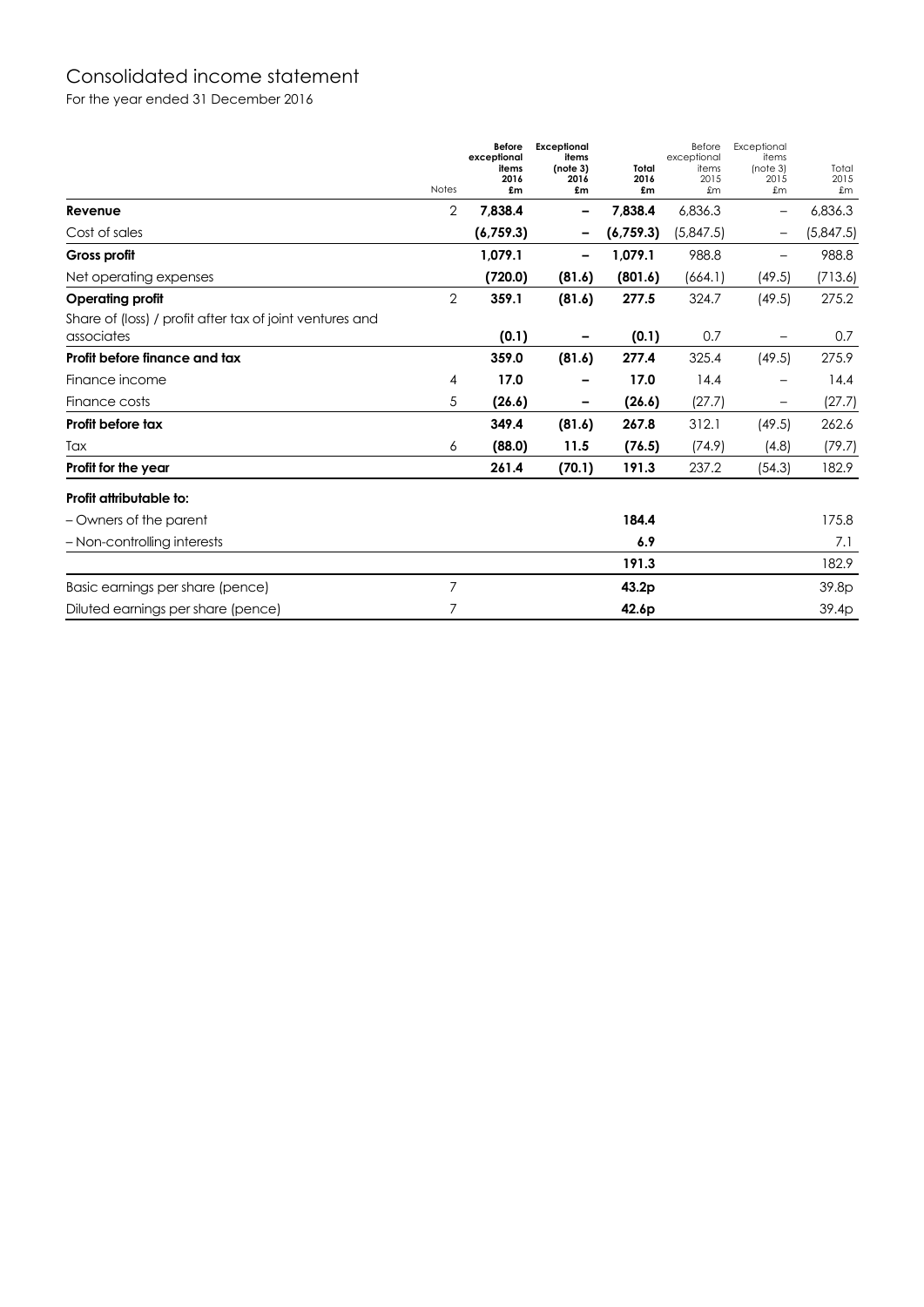# Consolidated statement of comprehensive income

For the year ended 31 December 2016

|                                                                                                  | 2016<br>£m   | 2015<br>£m |
|--------------------------------------------------------------------------------------------------|--------------|------------|
| Profit for the year                                                                              | 191.3        | 182.9      |
| Other comprehensive income:                                                                      |              |            |
| Items that will not be reclassified to the consolidated income statement                         |              |            |
| Defined benefit pension scheme remeasurements                                                    | (60.3)       | (26.8)     |
| Current tax recognised in consolidated statement of comprehensive income                         | 0.1          |            |
| Deferred tax recognised in consolidated statement of comprehensive income                        | 10.8         | 1.2        |
|                                                                                                  | (49.4)       | (25.6)     |
| Items that may be or have been reclassified subsequently to the<br>consolidated income statement |              |            |
| Cash flow hedges                                                                                 | (35.3)       | 25.9       |
| Effect of foreign exchange rate changes                                                          | 215.3        | (49.9)     |
| Deferred tax recognised in consolidated statement of comprehensive income                        | 10.5         | (7.7)      |
|                                                                                                  | 190.5        | (31.7)     |
| Other comprehensive income / (loss) for the year, net of tax                                     | 141.1        | (57.3)     |
| Total comprehensive income for the year                                                          | 332.4        | 125.6      |
| Total comprehensive income attributable to:                                                      |              |            |
| - Owners of the parent                                                                           | 324.5        | 117.7      |
| - Non-controlling interests                                                                      | 7.9<br>332.4 | 7.9        |
|                                                                                                  |              | 125.6      |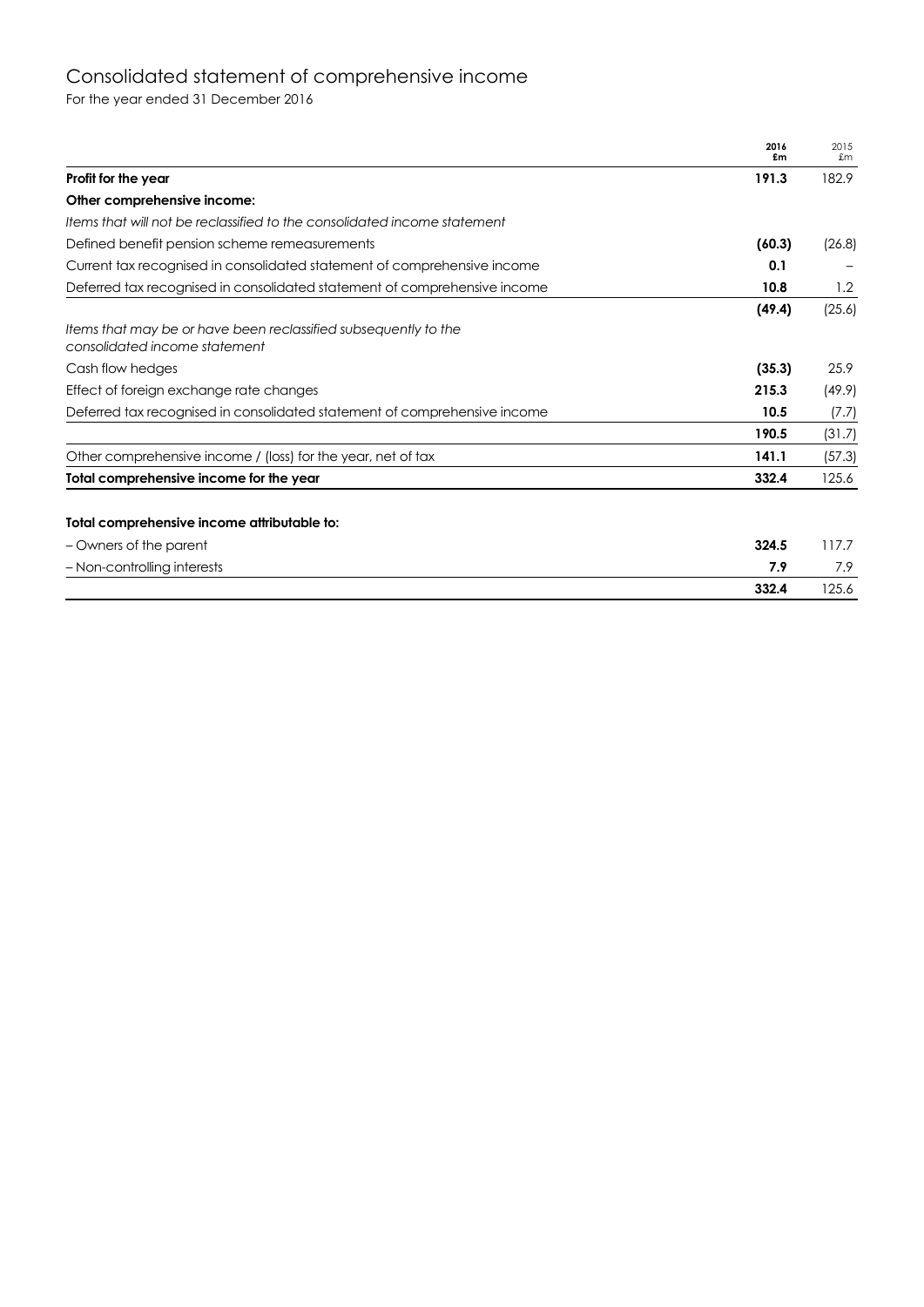# Consolidated statement of financial position

As at 31 December 2016

|                                              | 2016<br>£m | 2015<br>£m |
|----------------------------------------------|------------|------------|
| <b>Non-current assets</b>                    |            |            |
| Intangible assets                            | 614.5      | 418.4      |
| Property, plant and equipment                | 778.6      | 644.0      |
| Investments in joint ventures and associates | 4.1        | 5.3        |
| Available for sale financial assets          | 3.6        | 1.2        |
| Trade and other receivables                  | 50.9       | 47.2       |
| Deferred tax assets                          | 31.7       | 18.7       |
| Retirement benefit asset                     | 80.0       | 124.3      |
|                                              | 1,563.4    | 1,259.1    |
| <b>Current assets</b>                        |            |            |
| Inventories                                  | 1,549.4    | 1,224.4    |
| Trade and other receivables                  | 446.0      | 327.8      |
| Available for sale financial assets          | 0.2        | 0.2        |
| Derivative financial instruments             | 160.1      | 134.5      |
| Current tax assets                           | 13.6       | 4.0        |
| Cash and cash equivalents                    | 645.2      | 473.8      |
|                                              | 2,814.5    | 2,164.7    |
| Assets held for sale                         | 3.2        | 4.5        |
|                                              | 2,817.7    | 2,169.2    |
| <b>Total assets</b>                          | 4,381.1    | 3,428.3    |
| <b>Current liabilities</b>                   |            |            |
| Trade and other payables                     | (1, 911.6) | (1, 566.1) |
| Derivative financial instruments             | (53.6)     | (3.6)      |
| Current tax liabilities                      | (68.5)     | (70.7)     |
| Provisions                                   | (37.0)     | (22.7)     |
| <b>Borrowings</b>                            | (481.7)    | (103.3)    |
|                                              | (2, 552.4) | (1,766.4)  |
| Non-current liabilities                      |            |            |
| Trade and other payables                     | (18.0)     | (12.8)     |
| Provisions                                   | (32.7)     | (26.5)     |
| Deferred tax liabilities                     | (80.8)     | (43.8)     |
| Borrowings                                   | (292.0)    | (311.5)    |
| Retirement benefit liability                 | (42.7)     | (25.4)     |
|                                              | (466.2)    | (420.0)    |
| <b>Total liabilities</b>                     | (3,018.6)  | (2,186.4)  |
| Net assets                                   | 1,362.5    | 1,241.9    |
| Equity                                       |            |            |
| Share capital                                | 42.2       | 43.8       |
| Share premium                                | 146.7      | 146.7      |
| Capital redemption reserve                   | 138.4      | 136.8      |
| Other reserves                               | (25.6)     | (215.1)    |
| Retained earnings                            | 1,042.2    | 1,106.8    |
| Equity attributable to owners of the parent  | 1,343.9    | 1,219.0    |
| Non-controlling interests                    | 18.6       | 22.9       |
| <b>Total equity</b>                          | 1,362.5    | 1,241.9    |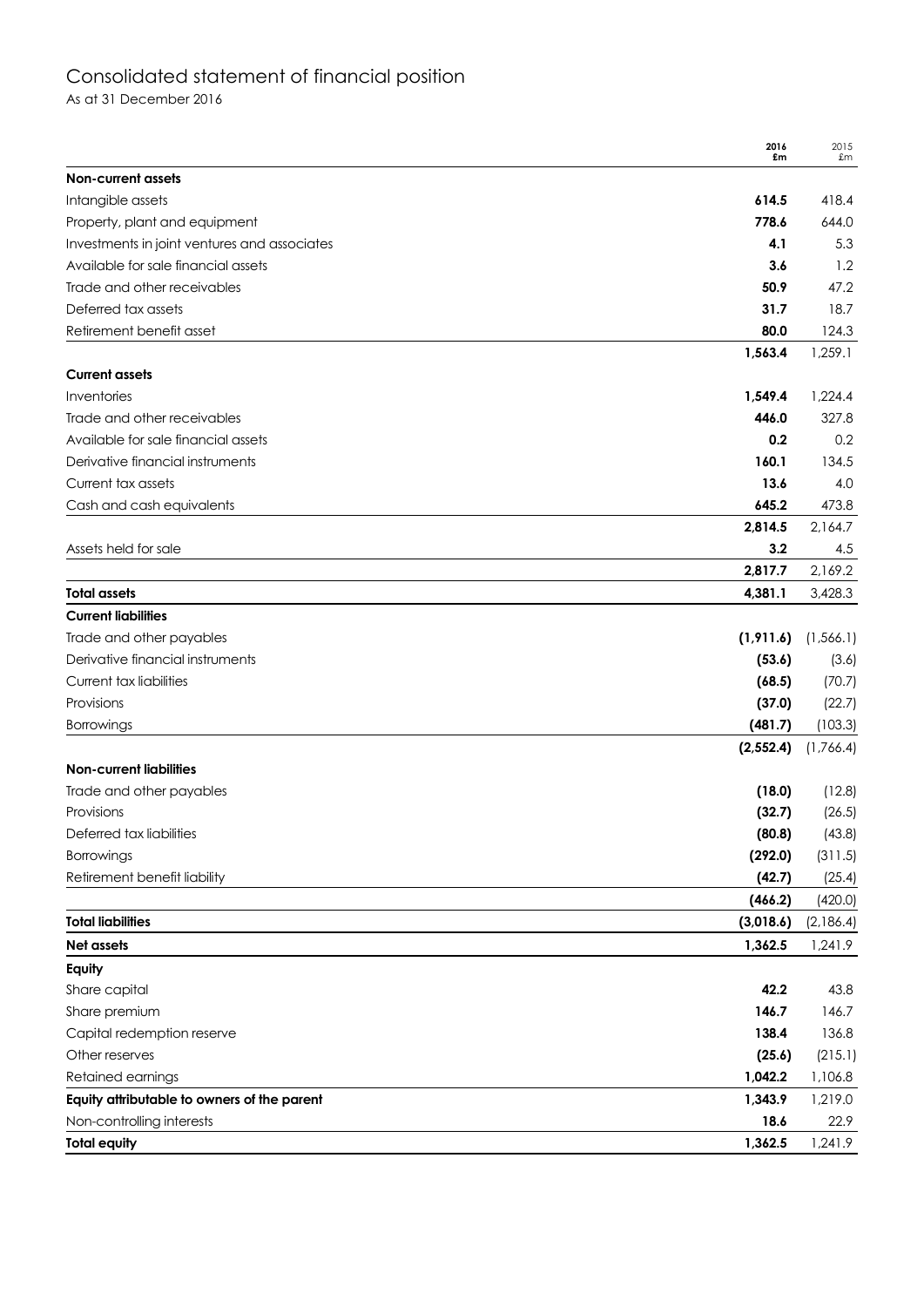# Consolidated statement of changes in equity

For the year ended 31 December 2016

|                                                              | <b>Notes</b> | Share<br>capital<br>£m | Share<br>premium<br>£m | Capital<br>redemptio<br>n reserve<br>£m | Other<br>reserves<br>£m | Retained<br>earnings<br>£m | Equity<br>attributabl<br>e to<br>owners of<br>the parent<br>£m | controlling<br>interests<br>£m | Total<br>Non- shareholder<br>s'<br>equity<br>£m |
|--------------------------------------------------------------|--------------|------------------------|------------------------|-----------------------------------------|-------------------------|----------------------------|----------------------------------------------------------------|--------------------------------|-------------------------------------------------|
| At 1 January 2015                                            |              | 45.0                   | 146.7                  | 135.6                                   | (182.6)                 | 1,148.2                    | 1,292.9                                                        | 25.2                           | 1,318.1                                         |
| Profit for the year                                          |              |                        |                        |                                         |                         | 175.8                      | 175.8                                                          | 7.1                            | 182.9                                           |
| Other comprehensive (loss) /<br>income for the year          |              |                        |                        |                                         | (32.5)                  | (25.6)                     | (58.1)                                                         | 0.8                            | (57.3)                                          |
| Total comprehensive income /<br>(loss) for the year          |              |                        |                        |                                         | (32.5)                  | 150.2                      | 117.7                                                          | 7.9                            | 125.6                                           |
| Share-based payments, net of tax                             |              |                        |                        |                                         |                         | 9.8                        | 9.8                                                            |                                | 9.8                                             |
| Share buy back programme                                     |              | (1.2)                  | —                      | 1.2                                     | $\qquad \qquad -$       | (91.4)                     | (91.4)                                                         | —                              | (91.4)                                          |
| Net purchase of own shares by the<br>Inchcape Employee Trust |              |                        |                        |                                         | $\qquad \qquad -$       | (18.9)                     | (18.9)                                                         | $\qquad \qquad -$              | (18.9)                                          |
| Dividends:                                                   |              |                        |                        |                                         |                         |                            |                                                                |                                |                                                 |
| - Owners of the parent                                       | 8            |                        |                        |                                         |                         | (91.1)                     | (91.1)                                                         | $\qquad \qquad -$              | (91.1)                                          |
| - Non-controlling interests                                  |              |                        |                        |                                         |                         |                            |                                                                | (10.2)                         | (10.2)                                          |
| At 1 January 2016                                            |              | 43.8                   | 146.7                  | 136.8                                   |                         | $(215.1)$ 1,106.8          | 1,219.0                                                        | 22.9                           | 1,241.9                                         |
| Profit for the year                                          |              |                        |                        |                                         |                         | 184.4                      | 184.4                                                          | 6.9                            | 191.3                                           |
| Other comprehensive income /<br>(loss) for the year          |              |                        |                        |                                         | 189.5                   | (49.4)                     | 140.1                                                          | 1.0                            | 141.1                                           |
| Total comprehensive income<br>for the year                   |              |                        |                        |                                         | 189.5                   | 135.0                      | 324.5                                                          | 7.9                            | 332.4                                           |
| Share-based payments, net of tax                             |              |                        |                        |                                         |                         | 11.3                       | 11.3                                                           |                                | 11.3                                            |
| Share buy back programme                                     |              | (1.6)                  |                        | 1.6                                     |                         | (109.8)                    | (109.8)                                                        |                                | (109.8)                                         |
| Net purchase of own shares by the<br>Inchcape Employee Trust |              |                        |                        |                                         |                         | (10.9)                     | (10.9)                                                         |                                | (10.9)                                          |
| Dividends:                                                   |              |                        |                        |                                         |                         |                            |                                                                |                                |                                                 |
| - Owners of the parent                                       | 8            |                        |                        |                                         |                         | (90.2)                     | (90.2)                                                         |                                | (90.2)                                          |
| - Non-controlling interests                                  |              |                        |                        |                                         |                         |                            |                                                                | (12.2)                         | (12.2)                                          |
| At 31 December 2016                                          |              | 42.2                   | 146.7                  | 138.4                                   |                         | $(25.6)$ 1,042.2           | 1,343.9                                                        | 18.6                           | 1,362.5                                         |

Share-based payments include a net tax charge of £0.8m (current tax credit of £0.2m and a deferred tax charge of £1.0m) (2015 – net tax credit of £0.2m (current tax credit of £2.0m and a deferred tax charge of £1.8m)).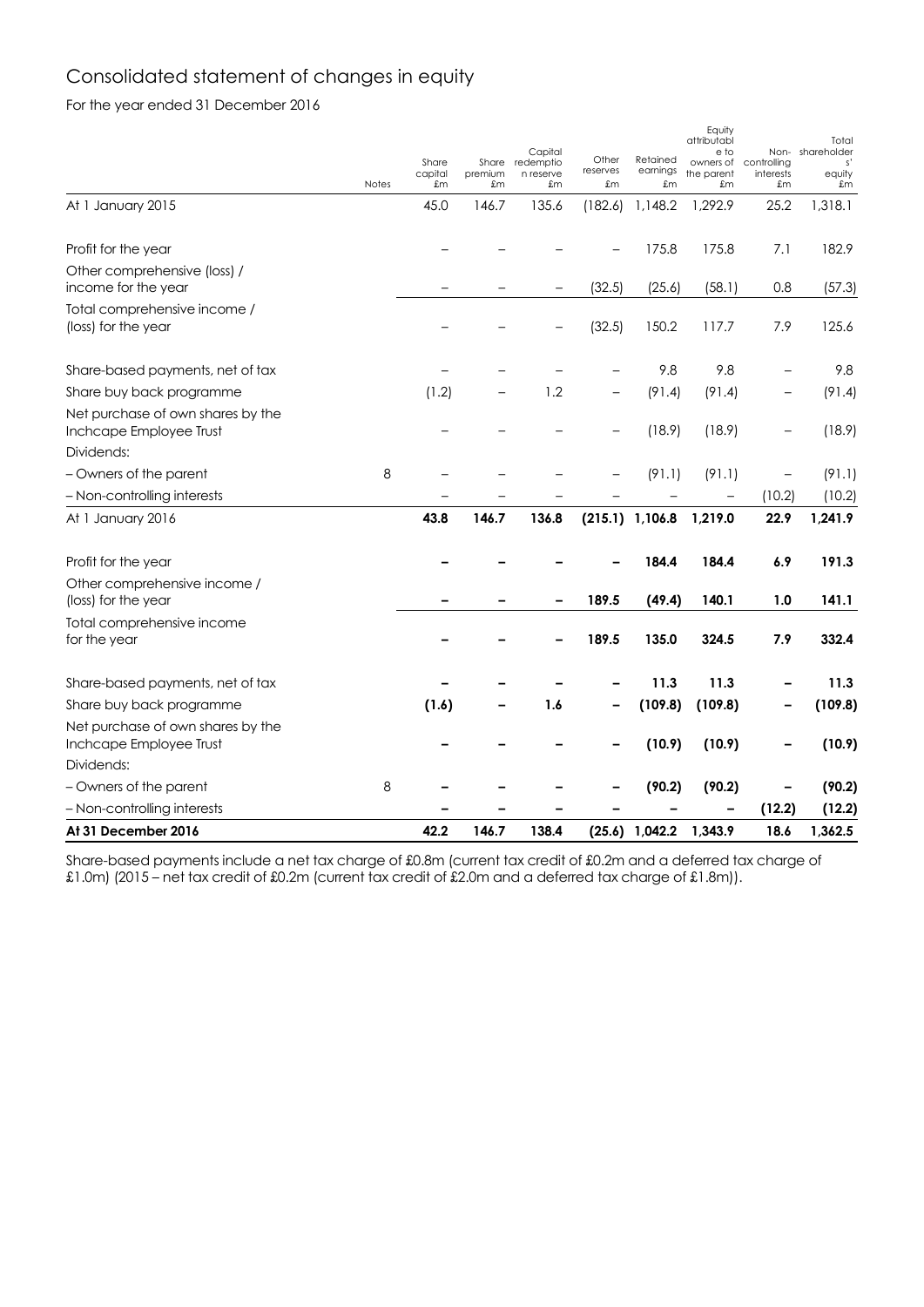# Consolidated statement of cash flows

For the year ended 31 December 2016

|                                                                                                     | Notes          | 2016<br>£m      | 2015<br>£m      |
|-----------------------------------------------------------------------------------------------------|----------------|-----------------|-----------------|
| Cash flows from operating activities                                                                |                |                 |                 |
| Cash generated from operations                                                                      | 9α             | 382.8           | 328.4           |
| Tax paid                                                                                            |                | (99.5)          | (69.6)          |
| Interest received                                                                                   |                | 12.4            | 10.1            |
| Interest paid                                                                                       |                | (24.1)          | (27.5)          |
| Net cash generated from operating activities                                                        |                | 271.6           | 241.4           |
| Cash flows from investing activities                                                                |                |                 |                 |
| Acquisition of businesses, net of cash and overdrafts acquired                                      | 10             | (201.1)         | (5.1)           |
| Net cash inflow from sale of businesses                                                             | 10             | 2.8             | 5.4             |
| Purchase of property, plant and equipment                                                           |                | (71.1)          | (50.2)          |
| Purchase of intangible assets                                                                       |                | (22.7)          | (19.0)          |
| Proceeds from disposal of property, plant and equipment                                             |                | 21.7            | 15.6            |
| Net cash used in investing activities                                                               |                | (270.4)         | (53.3)          |
| Cash flows from financing activities                                                                |                |                 |                 |
| Share buy back programme                                                                            |                | (109.8)         | (91.4)          |
| Net purchase of own shares by the Inchcape Employee Trust                                           |                | (10.9)          | (18.9)          |
| Net cash inflow from borrowings                                                                     |                | 133.3           | 3.7             |
| Payment of capital element of finance leases                                                        |                | (1.2)           | (0.5)           |
| Equity dividends paid                                                                               | 8              | (90.2)          | (91.1)          |
| Dividends paid to non-controlling interests                                                         |                | (12.2)          | (10.2)          |
| Net cash used in financing activities                                                               |                | (91.0)          | (208.4)         |
|                                                                                                     | 9 <sub>b</sub> |                 |                 |
| Net decrease in cash and cash equivalents<br>Cash and cash equivalents at the beginning of the year |                | (89.8)<br>375.3 | (20.3)<br>416.8 |
| Effect of foreign exchange rate changes                                                             |                | 130.5           |                 |
|                                                                                                     |                | 416.0           | (21.2)<br>375.3 |
| Cash and cash equivalents at the end of the year                                                    |                |                 |                 |
|                                                                                                     |                | 2016<br>£m      | 2015<br>£m      |
| Cash and cash equivalents consist of:                                                               |                |                 |                 |
| - Cash at bank and cash equivalents                                                                 |                | 473.7           | 335.3           |
| - Short-term deposits                                                                               |                | 171.5           | 138.5           |
| – Bank overdrafts                                                                                   |                | (229.2)         | (98.5)          |
|                                                                                                     |                | 416.0           | 375.3           |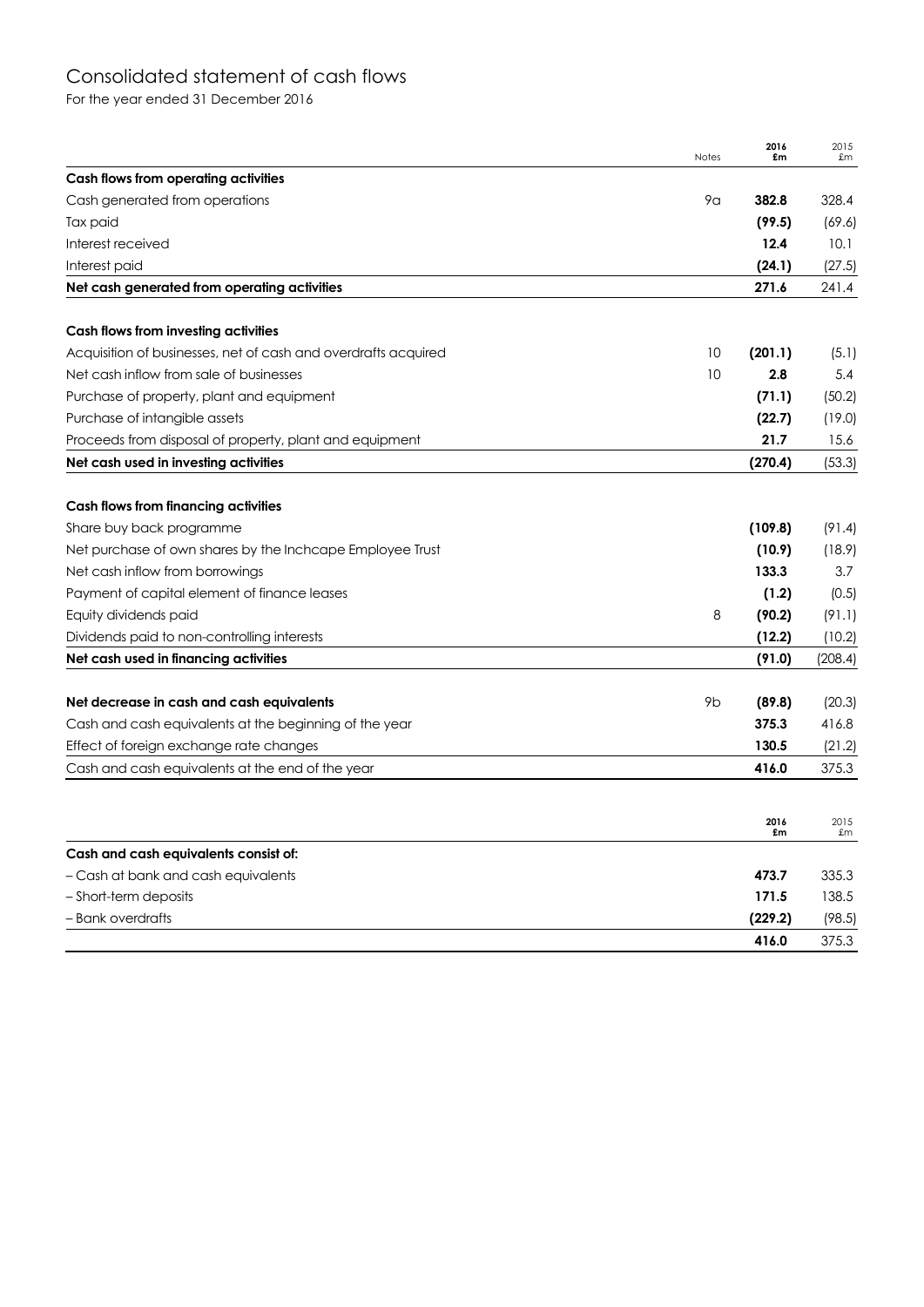# **1. Basis of preparation and accounting policies**

The consolidated financial statements have been prepared in accordance with International Financial Reporting Standards (IFRS) as adopted by the European Union and International Financial Reporting Interpretation Committee (IFRIC) interpretations and with those parts of the Companies Act 2006 applicable to companies reporting under IFRS.

The condensed set of consolidated financial information have been prepared on a going concern basis and have adopted accounting policies consistent with those of the Group's Annual Report and Accounts 2015.

The condensed set of financial information presented for the years ended 31 December 2015 and 2016 do not constitute statutory accounts within the meaning of Section 434 of the Companies Act 2006. The Group's published consolidated financial statements for the year ended 31 December 2015 have been reported on by the Group's auditors and filed with the Registrar of Companies. The report of the auditors was unqualified and did not contain an emphasis of matter paragraph or a statement under Section 498 of the Companies Act 2006. The financial information for the year ended 31 December 2016 and the comparative information have been extracted from the audited consolidated financial statements for the year ended 31 December 2016 prepared under IFRS, which have not yet been approved by the shareholders and have not yet been delivered to the Registrar. The report of the auditors on the consolidated financial statements for 2016 was unqualified and did not contain a statement under Section 498 (2) or (3) of the Companies Act 2006.

# **2 Segmental analysis**

The Group has eight reportable segments which have been identified based on the operating segments of the Group that are regularly reviewed by the chief operating decision maker, which has been determined to be the Executive Committee, in order to assess performance and allocate resources. Operating segments are then aggregated into reporting segments to combine those with similar economic characteristics. The management and reporting of the previous North Asia and South Asia regions has changed to encompass the combination of these to form an Asia region, as well as moving China from the Emerging Markets region to Asia. In addition, and reflecting the percentage of the European region as a proportion of the Group across revenue, profit and assets, UK and Europe has been formed as a new reporting region. The new region encompasses the UK, Belgium, Luxembourg, Greece, Finland, Poland, Romania, Bulgaria, Macedonia, Latvia, Lithuania and Estonia. The following summary describes the operations of each of the Group's reportable segments:

| Distribution | Australasia             | Distribution of new vehicles and parts in Australia and New Zealand together with<br>associated marketing and logistics operations.                                                     |
|--------------|-------------------------|-----------------------------------------------------------------------------------------------------------------------------------------------------------------------------------------|
|              | UK and Europe           | Distribution of new vehicles and parts, together with associated marketing activities, in<br>mature European markets.                                                                   |
|              | Asia                    | Exclusive distribution and sale of new vehicles and parts, in Asian markets, together with<br>associated aftersales activities of service and bodyshop repairs.                         |
|              | <b>Emerging Markets</b> | Distribution of new vehicles and parts, in growing markets, together with associated<br>aftersales activities of service and bodyshop repairs.                                          |
| Retail       | Australasia             | Sale of new and used vehicles in Australia together with associated aftersales activities of<br>service, bodyshop repairs and parts sales.                                              |
|              | UK and Europe           | Sale of primarily new and used premium vehicles in mature markets, together with<br>associated aftersales activities of service, bodyshop repairs and parts sales.                      |
|              | <b>Emerging Markets</b> | Sale of new and used vehicles in growing markets together with associated aftersales<br>activities of service, bodyshop repairs and parts sales.                                        |
| Central      |                         | Comprises the Group's head office function and includes all central activities including the<br>Board, finance, human resources, marketing, governance and global information services. |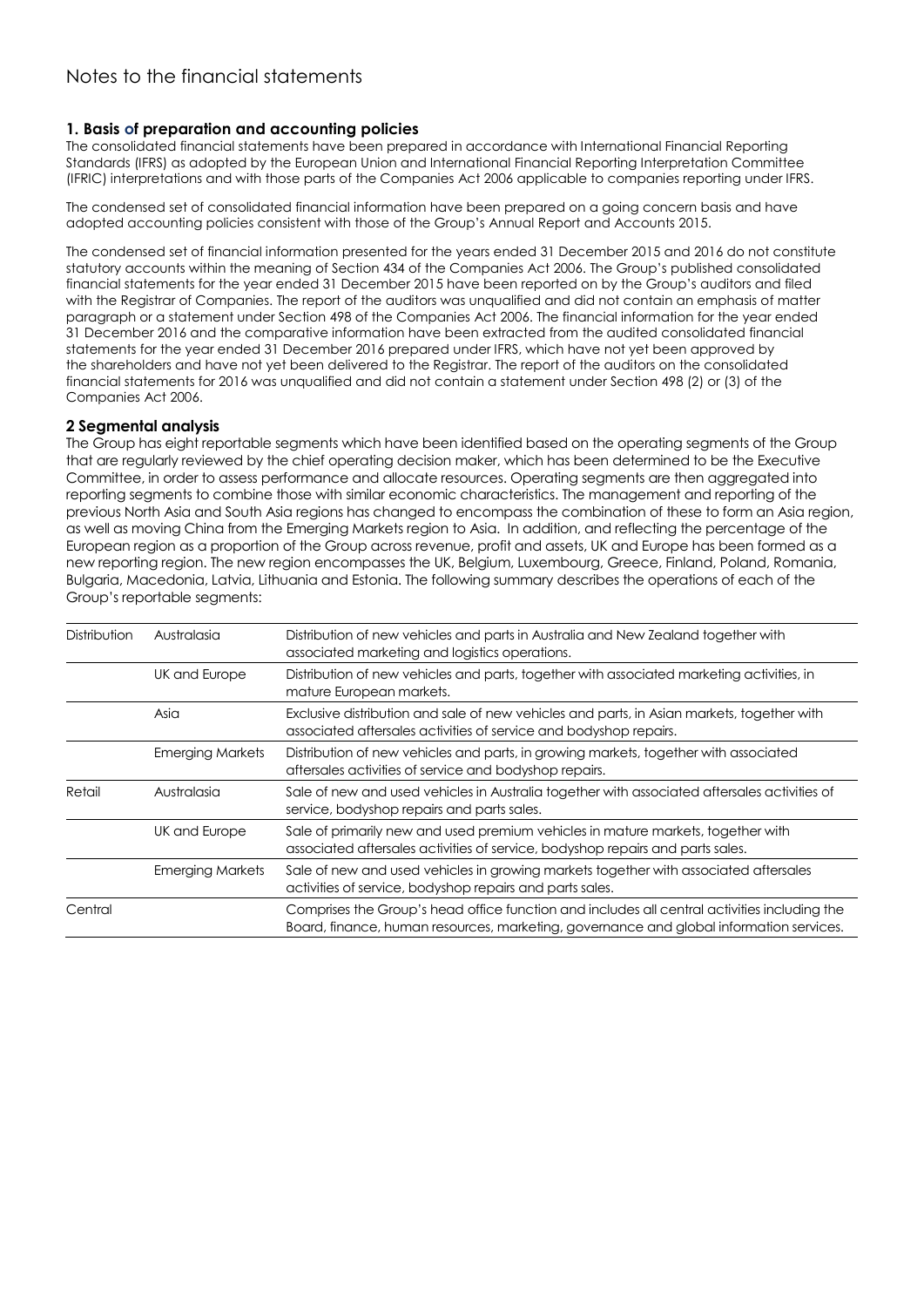|                                                             |                   |                        |            |                                  | <b>Distribution</b>                |
|-------------------------------------------------------------|-------------------|------------------------|------------|----------------------------------|------------------------------------|
| 2016                                                        | Australasia<br>£m | UK<br>and Europe<br>£m | Asia<br>£m | Emerging<br><b>Markets</b><br>£m | Total<br><b>Distribution</b><br>£m |
| Revenue                                                     |                   |                        |            |                                  |                                    |
| Total revenue                                               | 953.0             | 921.5                  | 1,591.6    | 333.4                            | 3,799.5                            |
| Inter-segment revenue                                       | (225.2)           | (176.7)                |            | -                                | (401.9)                            |
| Revenue from third parties                                  | 727.8             | 744.8                  | 1,591.6    | 333.4                            | 3,397.6                            |
| <b>Results</b>                                              |                   |                        |            |                                  |                                    |
| Trading profit / (loss)                                     | 67.8              | 26.5                   | 136.7      | 52.0                             | 283.0                              |
| Operating exceptional items                                 | (0.5)             | (32.1)                 | (11.6)     | (0.5)                            | (44.7)                             |
| Operating profit / (loss) after<br>exceptional items        | 67.3              | (5.6)                  | 125.1      | 51.5                             | 238.3                              |
| Share of loss after tax of joint ventures<br>and associates |                   |                        |            |                                  |                                    |
| Profit before finance and tax                               |                   |                        |            |                                  |                                    |
| Finance income                                              |                   |                        |            |                                  |                                    |
| Finance costs                                               |                   |                        |            |                                  |                                    |
| Profit before tax                                           |                   |                        |            |                                  |                                    |
| Tax                                                         |                   |                        |            |                                  |                                    |
| Profit for the year                                         |                   |                        |            |                                  |                                    |

|                                                             |             |                  |                            | Retail          |                             |         |         |
|-------------------------------------------------------------|-------------|------------------|----------------------------|-----------------|-----------------------------|---------|---------|
|                                                             | Australasia | UK<br>and Europe | Emerging<br><b>Markets</b> | Total<br>Retail | <b>Total pre</b><br>Central | Central | Total   |
| 2016                                                        | £m          | £m               | £m                         | £m              | £m                          | £m      | £m      |
| Revenue                                                     |             |                  |                            |                 |                             |         |         |
| Total revenue                                               | 701.3       | 3,318.1          | 421.4                      | 4,440.8         | 8,240.3                     |         | 8,240.3 |
| Inter-segment revenue                                       |             |                  |                            |                 | (401.9)                     |         | (401.9) |
| Revenue from third parties                                  | 701.3       | 3,318.1          | 421.4                      | 4,440.8         | 7,838.4                     | -       | 7,838.4 |
| <b>Results</b>                                              |             |                  |                            |                 |                             |         |         |
| Trading profit / (loss)                                     | 34.6        | 70.6             | 0.4                        | 105.6           | 388.6                       | (29.5)  | 359.1   |
| Operating exceptional items                                 | (4.7)       | (4.6)            | (0.4)                      | (9.7)           | (54.4)                      | (27.2)  | (81.6)  |
| Operating profit / (loss) after                             |             |                  |                            |                 |                             |         |         |
| exceptional items                                           | 29.9        | 66.0             | -                          | 95.9            | 334.2                       | (56.7)  | 277.5   |
| Share of loss after tax of joint ventures<br>and associates |             |                  |                            |                 |                             |         | (0.1)   |
| Profit before finance and tax                               |             |                  |                            |                 |                             |         | 277.4   |
| Finance income                                              |             |                  |                            |                 |                             |         | 17.0    |
| Finance costs                                               |             |                  |                            |                 |                             |         | (26.6)  |
| Profit before tax                                           |             |                  |                            |                 |                             |         | 267.8   |
| Tax                                                         |             |                  |                            |                 |                             |         | (76.5)  |
| Profit for the year                                         |             |                  |                            |                 |                             |         | 191.3   |
|                                                             |             |                  |                            |                 |                             |         |         |

Net finance costs of £9.6m are not allocated to individual segments.

The Group's reported segments are based on the location of the Group's assets. Revenue earned from sales is disclosed by origin and is not materially different from revenue by destination. Revenue is further analysed as follows:

| 2016                                                | £m      |
|-----------------------------------------------------|---------|
| UK                                                  | 3,030.7 |
| Rest of the world                                   | 4,807.7 |
| Group<br><b>Contract Contract Contract Contract</b> | 7,838.4 |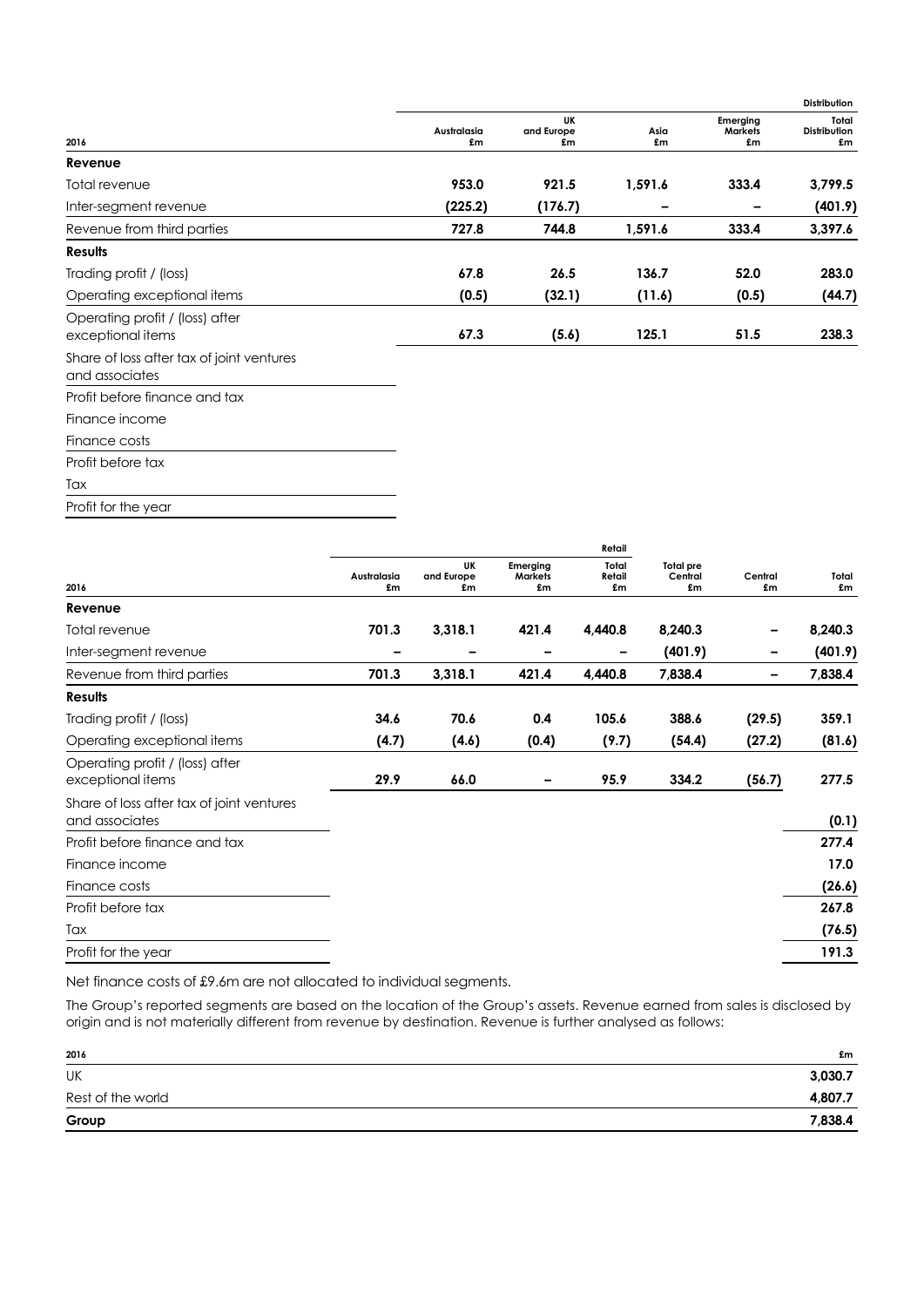Gross profit for Distribution and Retail activities is analysed as follows:

| 2016                           |             |                  | <b>Vehicles</b><br>£m | <b>Aftersales</b><br>£m    | Total<br>£m                  |
|--------------------------------|-------------|------------------|-----------------------|----------------------------|------------------------------|
|                                |             |                  |                       |                            |                              |
| Distribution                   |             |                  | 339.7                 | 242.1                      | 581.8                        |
| Retail                         |             |                  | 339.0                 | 158.3                      | 497.3                        |
| Group                          |             |                  | 678.7                 | 400.4                      | 1,079.1                      |
|                                |             |                  |                       |                            | Distribution                 |
|                                | Australasia | UK<br>and Europe | Asia                  | Emerging<br><b>Markets</b> | Total<br><b>Distribution</b> |
| 2016                           | £m          | £m               | £m                    | £m                         | £m                           |
| Segment assets and liabilities |             |                  |                       |                            |                              |
| Segment assets                 | 129.8       | 215.2            | 372.2                 | 276.0                      | 993.2                        |
| Other current assets           |             |                  |                       |                            |                              |
| Non-current assets             |             |                  |                       |                            |                              |
| Segment liabilities            | (354.4)     | (168.4)          | (329.4)               | (184.4)                    | (1,036.6)                    |
| Other liabilities              |             |                  |                       |                            |                              |

#### **Net assets**

Segment assets include net inventory, receivables and derivative assets. Segment liabilities include payables, provisions and derivative liabilities.

|                                                                             |                   |                        |            |                                  | <b>Distribution</b>                |
|-----------------------------------------------------------------------------|-------------------|------------------------|------------|----------------------------------|------------------------------------|
| 2016                                                                        | Australasia<br>£m | UK<br>and Europe<br>£m | Asia<br>£m | Emerging<br><b>Markets</b><br>£m | Total<br><b>Distribution</b><br>£m |
| Other segment items                                                         |                   |                        |            |                                  |                                    |
| Capital expenditure:                                                        |                   |                        |            |                                  |                                    |
| - Property, plant and equipment                                             | 12.7              | 1.6                    | 21.9       | 5.3                              | 41.5                               |
| -Interest in leased vehicles                                                |                   | 7.4                    | 10.7       | 1.1                              | 19.2                               |
| -Intangible assets                                                          | 2.6               | 1.3                    | 0.3        | 1.0                              | 5.2                                |
| Depreciation:                                                               |                   |                        |            |                                  |                                    |
| - Property, plant and equipment                                             | 2.3               | 1.4                    | 8.6        | 4.0                              | 16.3                               |
| -Interest in leased vehicles                                                |                   | 0.9                    | 4.7        | 0.9                              | 6.5                                |
| Amortisation of intangible assets                                           | 0.3               | 0.9                    | 4.1        | 0.1                              | 5.4                                |
| Impairment of goodwill                                                      |                   | 24.9                   |            |                                  | 24.9                               |
| Impairment of other intangible assets                                       |                   | 0.3                    | 1.9        |                                  | 2.2                                |
| Net provisions charged / (credited)<br>to the consolidated income statement | 4.0               | 10.3                   | 21.9       | (1.4)                            | 34.8                               |

Net provisions include inventory, trade receivables impairment and other liability provisions.

|                                |                   |                        |                           | Retail                |             |
|--------------------------------|-------------------|------------------------|---------------------------|-----------------------|-------------|
| 2016                           | Australasia<br>£m | UK<br>and Europe<br>£m | Emerging<br>Markets<br>£m | Total<br>Retail<br>£m | Total<br>£m |
| Segment assets and liabilities |                   |                        |                           |                       |             |
| Segment assets                 | 179.2             | 756.7                  | 116.7                     | 1,052.6               | 2,045.8     |
| Other current assets           |                   |                        |                           |                       | 822.8       |
| Non-current assets             |                   |                        |                           |                       | 1,512.5     |
| Segment liabilities            | (160.5)           | (745.3)                | (74.5)                    | (980.3)               | (2,016.9)   |
| Other liabilities              |                   |                        |                           |                       | (1,001.7)   |
| Net assets                     |                   |                        |                           |                       | 1,362.5     |

Segment assets include net inventory, receivables and derivative assets. Segment liabilities include payables, provisions and derivative liabilities.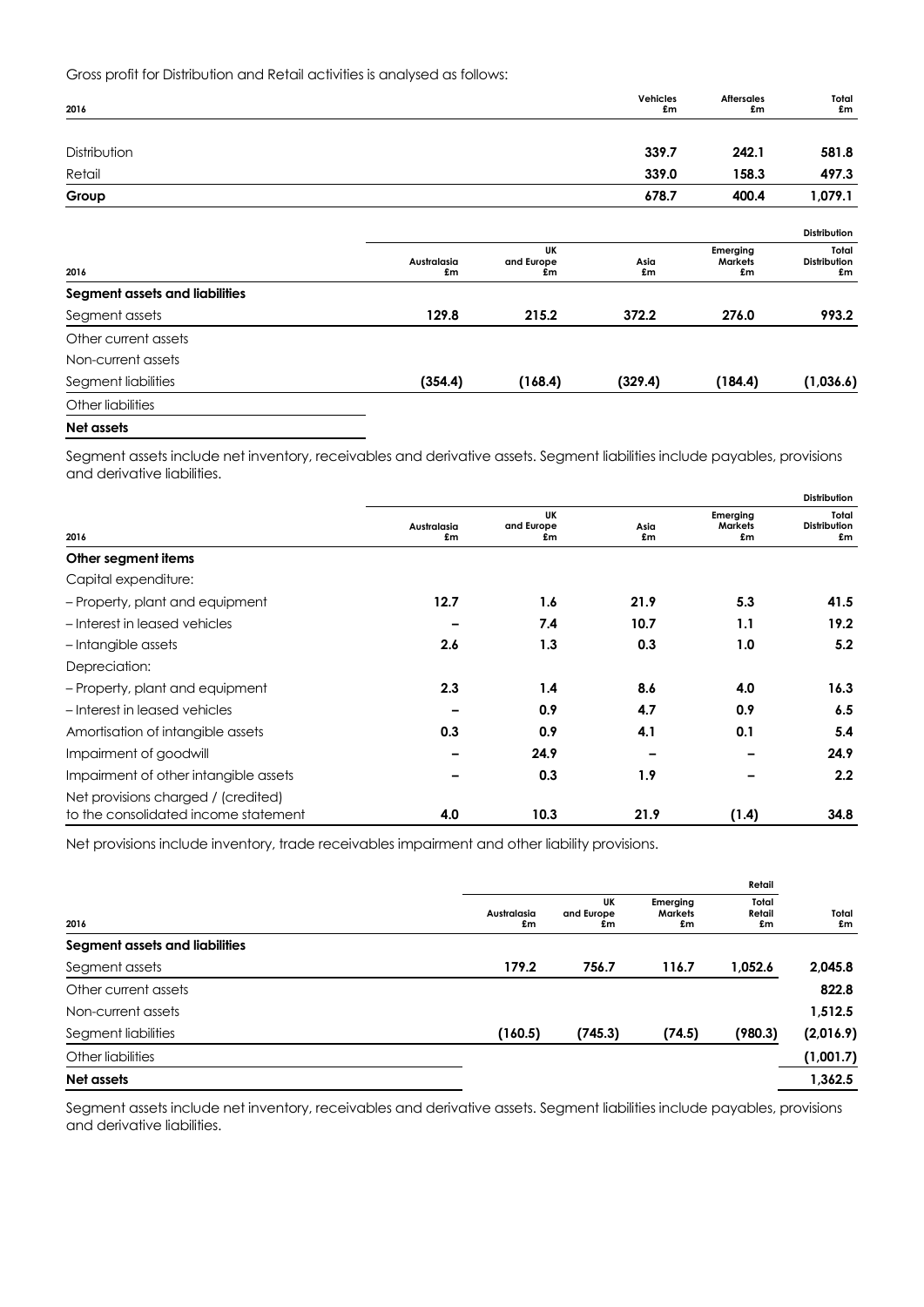|                                                                             |                   |                        |                                  | Retail                |                                   |               |             |
|-----------------------------------------------------------------------------|-------------------|------------------------|----------------------------------|-----------------------|-----------------------------------|---------------|-------------|
| 2016                                                                        | Australasia<br>£m | UK<br>and Europe<br>£m | Emerging<br><b>Markets</b><br>£m | Total<br>Retail<br>£m | <b>Total pre</b><br>Central<br>£m | Central<br>£m | Total<br>£m |
| Other segment items                                                         |                   |                        |                                  |                       |                                   |               |             |
| Capital expenditure:                                                        |                   |                        |                                  |                       |                                   |               |             |
| - Property, plant and equipment                                             | 1.1               | 26.2                   | 2.1                              | 29.4                  | 70.9                              | 0.1           | 71.0        |
| -Interest in leased vehicles                                                |                   | 8.1                    |                                  | 8.1                   | 27.3                              |               | 27.3        |
| -Intangible assets                                                          | 4.3               | 2.4                    | 1.2                              | 7.9                   | 13.1                              | 9.3           | 22.4        |
| Depreciation:                                                               |                   |                        |                                  |                       |                                   |               |             |
| - Property, plant and equipment                                             | 2.2               | 15.2                   | 3.9                              | 21.3                  | 37.6                              | 0.4           | 38.0        |
| -Interest in leased vehicles                                                |                   | 4.1                    |                                  | 4.1                   | 10.6                              |               | 10.6        |
| Amortisation of intangible assets                                           |                   | 5.6                    | 3.2                              | 8.8                   | 14.2                              | 0.7           | 14.9        |
| Impairment of goodwill                                                      |                   | -                      |                                  |                       | 24.9                              |               | 24.9        |
| Impairment of other intangible assets                                       | 4.0               |                        |                                  | 4.0                   | 6.2                               | 16.6          | 22.8        |
| Net provisions charged / (credited)<br>to the consolidated income statement | 3.2               | 28.2                   | 0.6                              | 32.0                  | 66.8                              | (0.9)         | 65.9        |

Net provisions include inventory, trade receivables impairment and other liability provisions.

|                                                               |                   |                        |            | Distribution              |                             |
|---------------------------------------------------------------|-------------------|------------------------|------------|---------------------------|-----------------------------|
| 2015                                                          | Australasia<br>£m | UK<br>and Europe<br>£m | Asia<br>£m | Emerging<br>Markets<br>£m | Total<br>Distribution<br>£m |
| Revenue                                                       |                   |                        |            |                           |                             |
| Total revenue                                                 | 761.4             | 740.4                  | 1,431.9    | 303.8                     | 3,237.5                     |
| Inter-segment revenue                                         | (183.7)           | (156.5)                |            |                           | (340.2)                     |
| Revenue from third parties                                    | 577.7             | 583.9                  | 1,431.9    | 303.8                     | 2,897.3                     |
| <b>Results</b>                                                |                   |                        |            |                           |                             |
| Trading profit / (loss)                                       | 67.0              | 22.8                   | 133.4      | 43.8                      | 267.0                       |
| Operating exceptional items                                   |                   |                        |            |                           |                             |
| Operating profit / (loss) after<br>exceptional items          | 67.0              | 22.8                   | 133.4      | 43.8                      | 267.0                       |
| Share of profit after tax of joint ventures<br>and associates |                   |                        |            |                           |                             |
| Profit before finance and tax                                 |                   |                        |            |                           |                             |
| Finance income                                                |                   |                        |            |                           |                             |
| Finance costs                                                 |                   |                        |            |                           |                             |
| Profit before tax                                             |                   |                        |            |                           |                             |
| Tax                                                           |                   |                        |            |                           |                             |
| Profit for the year                                           |                   |                        |            |                           |                             |
|                                                               |                   |                        |            |                           |                             |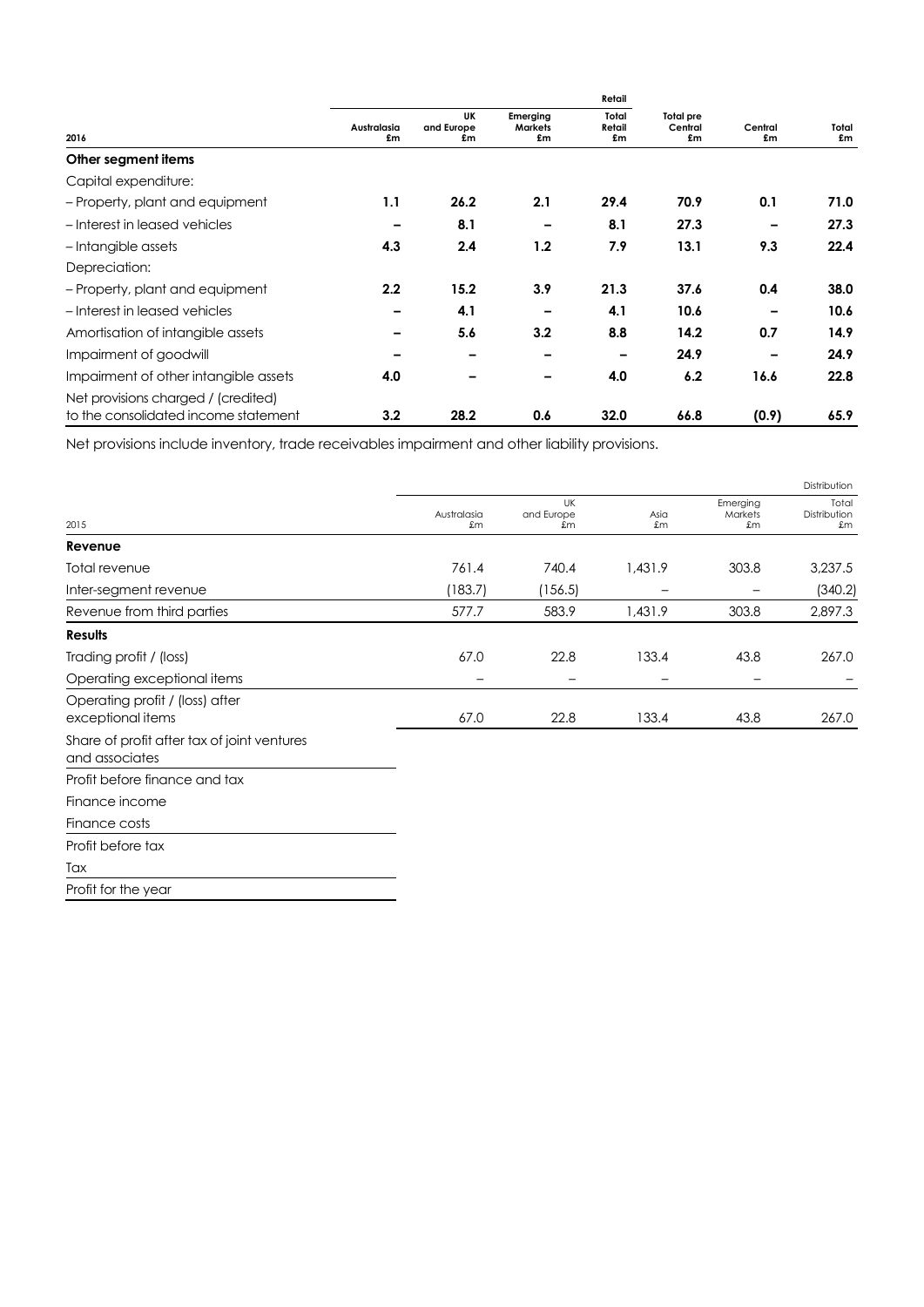|                                                               | Retail            |                               |                           |                       |                            |                                        |                      |
|---------------------------------------------------------------|-------------------|-------------------------------|---------------------------|-----------------------|----------------------------|----------------------------------------|----------------------|
| 2015                                                          | Australasia<br>£m | <b>UK</b><br>and Europe<br>£m | Emerging<br>Markets<br>£m | Total<br>Retail<br>£m | Total pre<br>Central<br>£m | Central<br>$\pmb{\pmb{\varepsilon}}$ m | Total<br>$\pounds$ m |
| Revenue                                                       |                   |                               |                           |                       |                            |                                        |                      |
| Total revenue                                                 | 642.2             | 2,951.0                       | 345.8                     | 3,939.0               | 7,176.5                    |                                        | 7,176.5              |
| Inter-segment revenue                                         |                   |                               |                           |                       | (340.2)                    |                                        | (340.2)              |
| Revenue from third parties                                    | 642.2             | 2,951.0                       | 345.8                     | 3,939.0               | 6,836.3                    |                                        | 6,836.3              |
| <b>Results</b>                                                |                   |                               |                           |                       |                            |                                        |                      |
| Trading profit / (loss)                                       | 23.6              | 66.1                          | (2.0)                     | 87.7                  | 354.7                      | (30.0)                                 | 324.7                |
| Operating exceptional items                                   |                   | —                             | (49.5)                    | (49.5)                | (49.5)                     |                                        | (49.5)               |
| Operating profit / (loss) after<br>exceptional items          | 23.6              | 66.1                          | (51.5)                    | 38.2                  | 305.2                      | (30.0)                                 | 275.2                |
| Share of profit after tax of joint ventures<br>and associates |                   |                               |                           |                       |                            |                                        | 0.7                  |
| Profit before finance and tax                                 |                   |                               |                           |                       |                            |                                        | 275.9                |
| Finance income                                                |                   |                               |                           |                       |                            |                                        | 14.4                 |
| Finance costs                                                 |                   |                               |                           |                       |                            |                                        | (27.7)               |
| Profit before tax                                             |                   |                               |                           |                       |                            |                                        | 262.6                |
| Tax                                                           |                   |                               |                           |                       |                            |                                        | (79.7)               |
| Profit for the year                                           |                   |                               |                           |                       |                            |                                        | 182.9                |
|                                                               |                   |                               |                           |                       |                            |                                        |                      |

Net finance costs of £13.3m are not allocated to individual segments.

The Group's reported segments are based on the location of the Group's assets. Revenue earned from sales is disclosed by origin and is not materially different from revenue by destination. Revenue is further analysed as follows:

| 2015              | £m      |
|-------------------|---------|
| UK                | 2,725.2 |
| Rest of the world | 4,111.1 |
| Group             | 6,836.3 |

Gross profit for Distribution and Retail activities is analysed as follows:

| 2015         | Vehicles<br>£m | Aftersales<br>£m | Total<br>£m |
|--------------|----------------|------------------|-------------|
|              |                |                  |             |
| Distribution | 326.5          | 203.8            | 530.3       |
| Retail       | 305.0          | 153.5            | 458.5       |
| Group        | 631.5          | 357.3            | 988.8       |

|                                |                   |                        |            |                           | Distribution                |
|--------------------------------|-------------------|------------------------|------------|---------------------------|-----------------------------|
| 2015                           | Australasia<br>£m | UK<br>and Europe<br>£m | Asia<br>£m | Emerging<br>Markets<br>£m | Total<br>Distribution<br>£m |
| Segment assets and liabilities |                   |                        |            |                           |                             |
| Segment assets                 | 90.9              | 164.2                  | 318.1      | 137.6                     | 710.8                       |
| Other current assets           |                   |                        |            |                           |                             |
| Non-current assets             |                   |                        |            |                           |                             |
| Segment liabilities            | (218.6)           | (120.5)                | (248.7)    | 122.3                     | (710.1)                     |
| Other liabilities              |                   |                        |            |                           |                             |

**Net assets** 

Segment assets include net inventory, receivables and derivative assets. Segment liabilities include payables, provisions and derivative liabilities.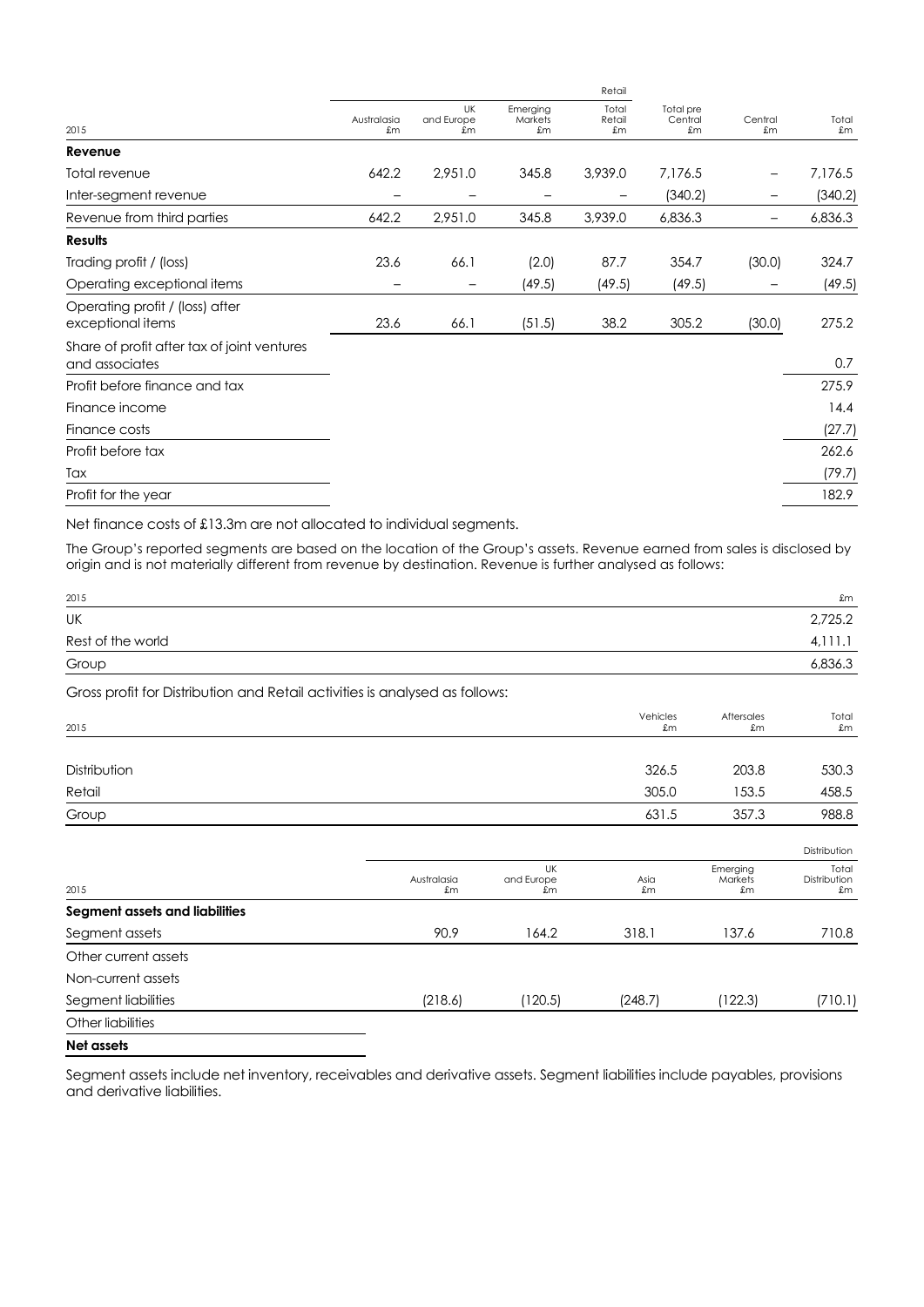|                                      |                   |                               |            |                           | Distribution                |
|--------------------------------------|-------------------|-------------------------------|------------|---------------------------|-----------------------------|
| 2015                                 | Australasia<br>£m | <b>UK</b><br>and Europe<br>£m | Asia<br>£m | Emerging<br>Markets<br>£m | Total<br>Distribution<br>£m |
| Other segment items                  |                   |                               |            |                           |                             |
| Capital expenditure:                 |                   |                               |            |                           |                             |
| - Property, plant and equipment      | 1.9               | 0.9                           | 13.3       | 6.1                       | 22.2                        |
| -Interest in leased vehicles         |                   | 0.5                           | 13.7       | 8.4                       | 22.6                        |
| -Intangible assets                   | 2.4               | 0.5                           | 2.3        | 0.2                       | 5.4                         |
| Depreciation:                        |                   |                               |            |                           |                             |
| - Property, plant and equipment      | 2.6               | 1.3                           | 7.1        | 3.8                       | 14.8                        |
| - Interest in leased vehicles        |                   | 0.6                           | 3.7        | 0.8                       | 5.1                         |
| Amortisation of intangible assets    | 0.4               | 0.8                           | 3.4        | 0.1                       | 4.7                         |
| Impairment of goodwill               |                   |                               |            |                           |                             |
| Net provisions charged / (credited)  |                   |                               |            |                           |                             |
| to the consolidated income statement | 6.3               | 4.8                           | 6.7        | 1.6                       | 19.4                        |

Net provisions include inventory, trade receivables impairment and other liability provisions.

|                            | Retail                 |                           |                       |             |
|----------------------------|------------------------|---------------------------|-----------------------|-------------|
| Australasia<br>$\pounds$ m | UK<br>and Europe<br>£m | Emerging<br>Markets<br>£m | Total<br>Retail<br>£m | Total<br>£m |
|                            |                        |                           |                       |             |
| 115.5                      | 725.8                  | 63.6                      | 904.9                 | 1,615.7     |
|                            |                        |                           |                       | 600.5       |
|                            |                        |                           |                       | 1,212.1     |
| (115.4)                    | (720.9)                | (49.5)                    | (885.8)               | (1, 595.9)  |
|                            |                        |                           |                       | (590.5)     |
|                            |                        |                           |                       | 9.142, ا    |
|                            |                        |                           |                       |             |

Segment assets include net inventory, receivables and derivative assets. Segment liabilities include payables, provisions and derivative liabilities.

|                                                                             | Retail                 |                        |                                    |                       |                                     |                        |             |
|-----------------------------------------------------------------------------|------------------------|------------------------|------------------------------------|-----------------------|-------------------------------------|------------------------|-------------|
| 2015                                                                        | Australasia<br>£m      | UK<br>and Europe<br>£m | Emerging<br>Markets<br>$\pmb{f}$ m | Total<br>Retail<br>£m | Total pre<br>Central<br>$\pounds$ m | Central<br>$\pmb{f}$ m | Total<br>£m |
| Other segment items                                                         |                        |                        |                                    |                       |                                     |                        |             |
| Capital expenditure:                                                        |                        |                        |                                    |                       |                                     |                        |             |
| - Property, plant and equipment                                             | 0.7                    | 14.3                   | 2.5                                | 17.5                  | 39.7                                | 0.1                    | 39.8        |
| -Interest in leased vehicles                                                | $\qquad \qquad$        | 11.9                   |                                    | 11.9                  | 34.5                                |                        | 34.5        |
| - Intangible assets                                                         | 0.1                    | 3.0                    | 1.9                                | 5.0                   | 10.4                                | 8.8                    | 19.2        |
| Depreciation:                                                               |                        |                        |                                    |                       |                                     |                        |             |
| - Property, plant and equipment                                             | 1.7                    | 13.8                   | 3.9                                | 19.4                  | 34.2                                | 0.3                    | 34.5        |
| - Interest in leased vehicles                                               | $\qquad \qquad \qquad$ | 4.7                    |                                    | 4.7                   | 9.8                                 |                        | 9.8         |
| Amortisation of intangible assets                                           |                        | 5.2                    | 3.1                                | 8.3                   | 13.0                                | 1.0                    | 14.0        |
| Impairment of goodwill                                                      |                        | $\qquad \qquad -$      | 49.5                               | 49.5                  | 49.5                                |                        | 49.5        |
| Net provisions charged / (credited)<br>to the consolidated income statement | 10.3                   | 23.7                   | 0.5                                | 34.5                  | 53.9                                | (1.3)                  | 52.6        |

Net provisions include inventory, trade receivables impairment and other liability provisions.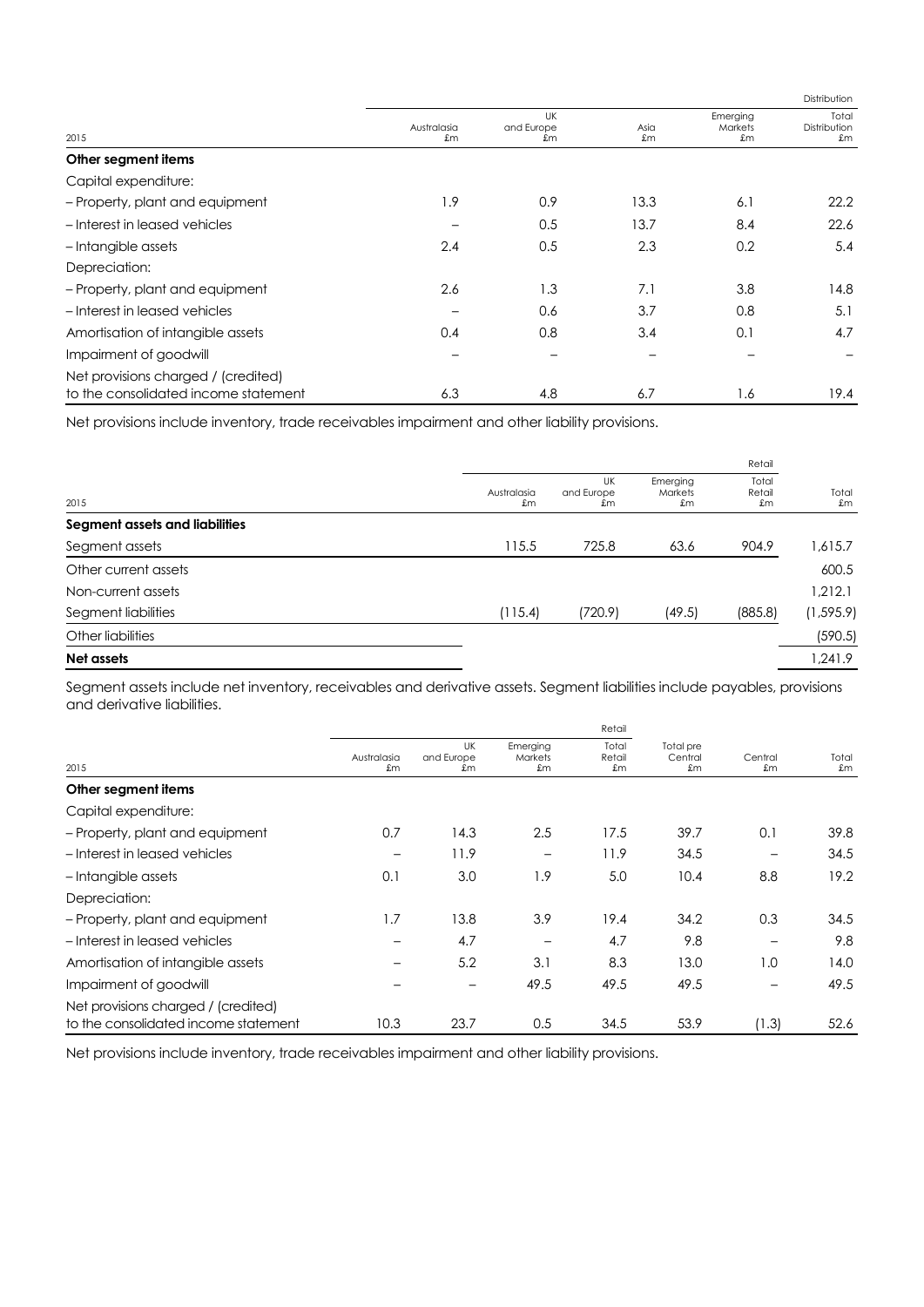# **3 Exceptional items**

|                                              | 2016<br>£m | 2015<br>£m |
|----------------------------------------------|------------|------------|
| Goodwill impairment                          | (24.9)     | (49.5)     |
| Impairment of software and associated assets | (23.1)     |            |
| Restructuring costs                          | (24.8)     |            |
| Acquisition of businesses                    | (8.8)      |            |
| Total exceptional items before tax           | (81.6)     | (49.5)     |
| Exceptional tax (see note 6)                 | 11.5       | (4.8)      |
| Total exceptional items                      | (70.1)     | (54.3)     |
|                                              |            |            |

The Group has recognised an impairment charge of £24.9m in respect of goodwill attributable to Lithuania and Estonia following a reassessment of the short and medium term forecasts for these markets.

During the year, the Group has made configuration changes to the iPower system to better reflect the Ignite strategy. This has resulted in a number of areas of functionality being superseded and as such, we have recorded an exceptional, non-cash impairment charge of £23.1m.

The restructuring costs of £24.8m represent the cost of a Group-wide programme to better align the organisation with the Ignite strategy and comprise headcount reduction; the associated costs of exiting surplus properties; and costs associated with the redevelopment of the third party Retail network in certain markets.

Exceptional costs of £8.8m related to the acquisition of businesses are the costs incurred in acquiring the Subaru, Hino and associated Distribution businesses from Empresas Indumotora S.A. in South America.

# **4 Finance income**

|                                                                    | 2016<br>£m | 2015<br>£m |
|--------------------------------------------------------------------|------------|------------|
| Bank and other interest receivable                                 | 5.0        | 3.1        |
| Net interest income on post-retirement plan assets and liabilities | 4.2        | 4.2        |
| Other finance income                                               | 7.8        |            |
| Total finance income                                               | 17.0       | 14.4       |

**2016** 

2015

# **5 Finance costs**

|                                                       | 2016<br>£m | 2015<br>£m |
|-------------------------------------------------------|------------|------------|
| Interest payable on bank borrowings                   | 2.6        | 1.7        |
| Interest payable on Private Placement                 | 3.3        | 3.1        |
| Interest payable on other borrowings                  | 0.3        | 0.3        |
| Fair value adjustment on Private Placement            | 46.6       | 6.4        |
| Fair value gain on cross currency interest rate swaps | (47.6)     | (7.3)      |
| Stock holding interest                                | 20.1       | 18.4       |
| Other finance costs                                   | 1.3        | 5.1        |
| Total finance costs                                   | 26.6       | 27.7       |

The Group capitalisation rate used for general borrowing costs in accordance with IAS 23 was a weighted average rate for the year of 2.0% (2015 – 2.0%).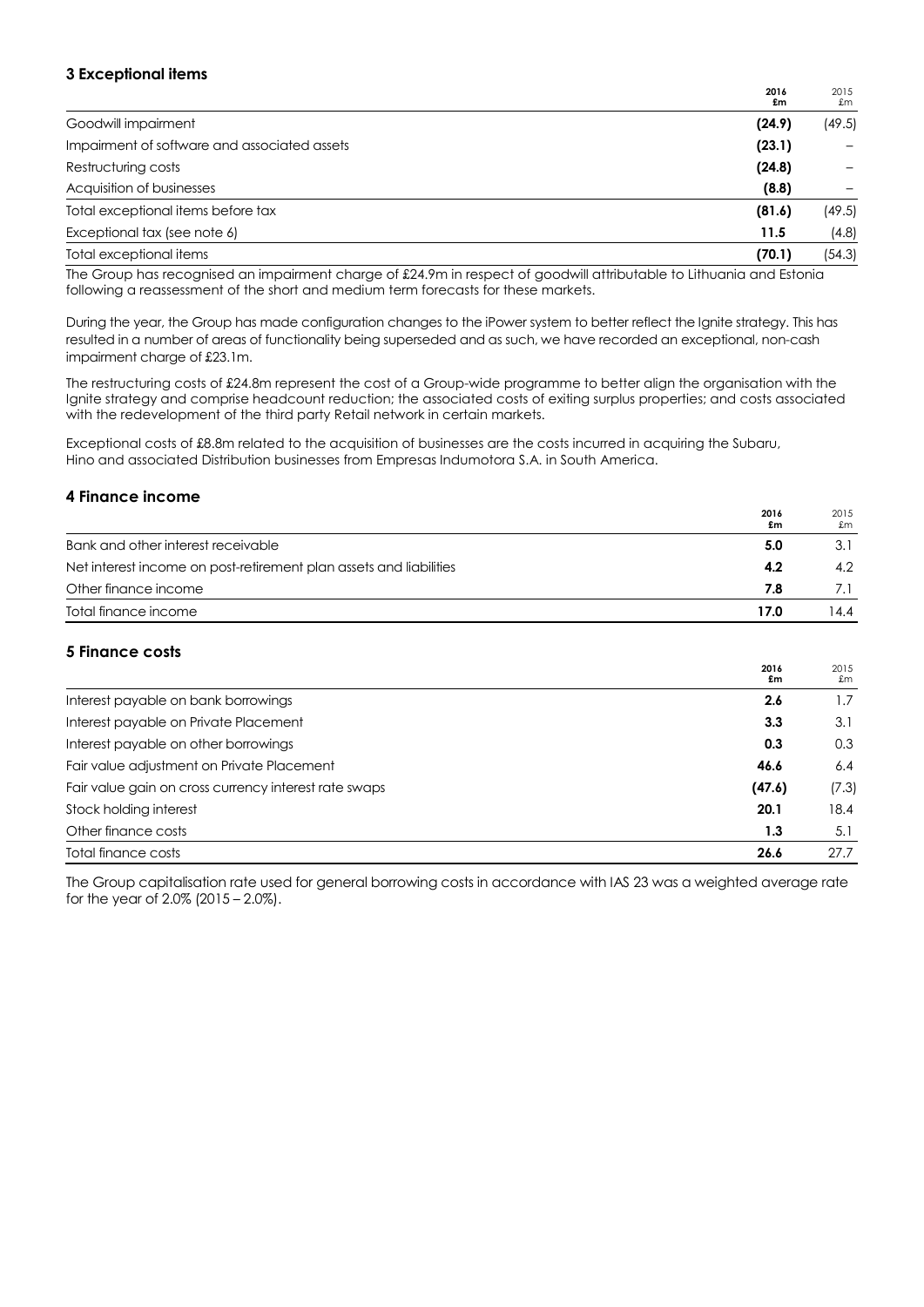# **6 Tax**

|                                                 | 2016<br>£m | 2015<br>£m |
|-------------------------------------------------|------------|------------|
| Current tax:                                    |            |            |
| - UK corporation tax                            | 6.0        | 6.2        |
| - Overseas tax                                  | 79.2       | 73.1       |
|                                                 | 85.2       | 79.3       |
| Adjustments to prior year liabilities:          |            |            |
| $- UK$                                          | (1.5)      |            |
| - Overseas                                      | (1.2)      | (0.6)      |
| Current tax                                     | 82.5       | 78.7       |
| Deferred tax                                    | (6.0)      | 1.0        |
| Total tax charge                                | 76.5       | 79.7       |
| The total tax charge is analysed as follows:    |            |            |
| - Tax charge on profit before exceptional items | 88.0       | 74.9       |
| - Tax credit on exceptional items               | (11.5)     |            |

| – Exceptional deferred tax charge                                                                                            | $\overline{\phantom{0}}$ |  |
|------------------------------------------------------------------------------------------------------------------------------|--------------------------|--|
| Total tax charge                                                                                                             | 76.5                     |  |
| Details of the exceptional items for the year can be found in note 3. Not all of the exceptional items will be allowable for |                          |  |

tax purposes. Therefore the tax credit on exceptional items represents the total of the current and deferred tax on only those elements that are assessed as allowable. The exceptional deferred tax charge in the prior year related to the decision not to recognise the deferred tax asset on tax losses in Russia.

# **Factors affecting the tax expense for the year**

The effective tax rate for the year after exceptional items is 28.6% (2015 – 30.4%). The underlying effective tax rate before the impact of exceptional items is 25.2% (2015 – 24.0%). The weighted average tax rate is 24.1% (2015 – 24.3%). The weighted average tax rate comprises the average statutory rates across the Group, weighted in proportion to accounting profits and losses.

The table below explains the differences between the expected tax expense at the weighted average tax rate and the Group's total tax expense.

|                                                                                       | 2016<br>£m | 2015<br>£m |
|---------------------------------------------------------------------------------------|------------|------------|
| Profit before tax                                                                     | 267.8      | 262.6      |
| Profit before tax multiplied by the weighted average tax rate of 24.1% (2015 - 24.3%) | 64.6       | 63.8       |
| Non-exceptional items                                                                 |            |            |
| - Permanent differences                                                               | 9.9        | 6.9        |
| - Non-taxable income                                                                  | (4.9)      | (2.4)      |
| - Prior year items                                                                    | (2.2)      | (1.7)      |
| - Unrecognised deferred tax movement                                                  | (2.2)      | (1.3)      |
| - Overseas tax audits and settlements                                                 | 1.5        |            |
| - Taxes on undistributed earnings                                                     | 3.2        | 2.5        |
| - Impact of the FID Claim receipt taxed at 45%                                        | 1.6        |            |
| - Other items (including tax rate differentials)                                      | (1.7)      | (2.8)      |
| <b>Exceptional items</b>                                                              |            |            |
| - Goodwill impairment                                                                 | 3.9        | 9.9        |
| - Restructuring costs                                                                 | 1.0        |            |
| - Acquisition of businesses                                                           | 1.8        |            |
| - Impact of derecognition of deferred tax assets (Russia)                             |            | 4.8        |
| Total tax charge                                                                      | 76.5       | 79.7       |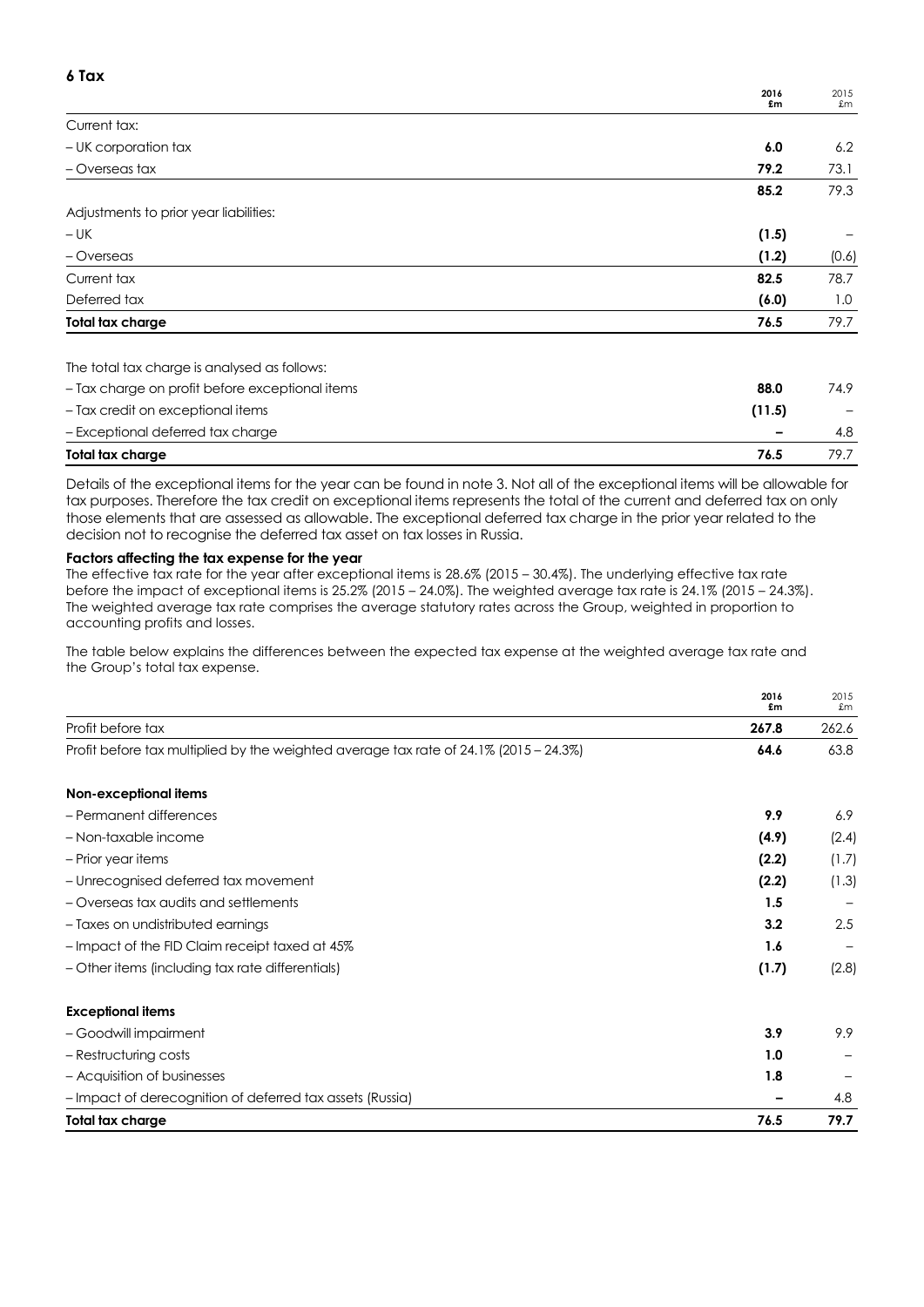#### **Factors affecting the tax expense of future year**

Factors that could affect the Group's future tax expense include the resolution of audits and disputes, changes in tax laws or tax rates, the ability to utilise brought forward losses and business acquisitions and disposals. In addition, a change in profit mix between low and high taxed jurisdictions will impact the Group's future tax expense and this could happen as a result of acquisitions, for example the acquisition of certain businesses from Empresas Indumotora S.A.

The utilisation of brought forward tax losses or the recognition of deferred tax assets associated with such losses may also give rise to tax charges or credits. The recognition of deferred tax assets, particularly in respect of tax losses, is based upon an assessment of whether it is probable that there will be sufficient and suitable taxable profits in the relevant legal entity or tax group against which to utilise the assets in the future. Judgement is required when determining probable future taxable profits.

During the period, the Finance Act 2016 was passed reducing the UK Corporation tax rate to 17% from 1 April 2020. This rate was enacted at the balance sheet date and hence this rate is now relevant for measuring deferred tax balances in the UK.

**2016**

# **7 Earnings per share**

|                                     | 2016<br>£m        | 2015<br>£m |
|-------------------------------------|-------------------|------------|
| Profit for the year                 | 191.3             | 182.9      |
| Non-controlling interests           | (6.9)             | (7.1)      |
| <b>Basic earnings</b>               | 184.4             | 175.8      |
| Exceptional items                   | 70.1              | 54.3       |
| <b>Adjusted earnings</b>            | 254.5             | 230.1      |
| Basic earnings per share            | 43.2 <sub>p</sub> | 39.8p      |
| Diluted earnings per share          | 42.6 <sub>p</sub> | 39.4p      |
| Basic Adjusted earnings per share   | 59.6p             | 52.1p      |
| Diluted Adjusted earnings per share | 58.9p             | 51.6p      |

|                                                                                                                            | 2016<br>number | 2015<br>number |
|----------------------------------------------------------------------------------------------------------------------------|----------------|----------------|
| Weighted average number of fully paid ordinary shares in issue during the year                                             | 428.090.784    | 442.230.291    |
| Weighted average number of fully paid ordinary shares in issue during the year:                                            |                |                |
| - Held by the Inchcape Employee Trust                                                                                      | (1, 182, 428)  | (753,647)      |
| Weighted average number of fully paid ordinary shares for the purposes of basic EPS                                        | 426.908.356    | 441,476,644    |
| Dilutive effect of potential ordinary shares                                                                               | 5,534,805      | 4,468,252      |
| Adjusted weighted average number of fully paid ordinary shares in issue during the<br>year for the purposes of diluted EPS | 432,443,161    | 445,944,896    |

Basic earnings per share is calculated by dividing the Basic earnings for the year by the weighted average number of fully paid ordinary shares in issue during the year, less those shares held by the Inchcape Employee Trust and repurchased as part of the share buy back programme.

Diluted earnings per share is calculated on the same basis as the Basic earnings per share with a further adjustment to the weighted average number of fully paid ordinary shares to reflect the effect of all dilutive potential ordinary shares. Dilutive potential ordinary shares comprise share options and other share-based awards.

Basic Adjusted earnings (which excludes exceptional items) is adopted to assist the reader in understanding the underlying performance of the Group. Adjusted earnings per share is calculated by dividing the Adjusted earnings for the year by the weighted average number of fully paid ordinary shares in issue during the year, less those shares held by the Inchcape Employee Trust and repurchased as part of the share buy back programme.

Diluted Adjusted earnings per share is calculated on the same basis as the Basic Adjusted earnings per share with a further adjustment to the weighted average number of fully paid ordinary shares to reflect the effect of all dilutive potential ordinary shares. Dilutive potential ordinary shares comprise share options and other share-based awards.

# **8 Dividends**

The following dividends were paid by the Group:

|                                                                                                                 | 2016<br>£m | 2015<br>£m |
|-----------------------------------------------------------------------------------------------------------------|------------|------------|
| Interim dividend for the six months ended 30 June 2016 of 7.0p per share<br>$(30$ June $2015 - 6.8p$ per share) | 29.9       | 30.0       |
| Final dividend for the year ended 31 December 2015 of 14.1p per share                                           |            |            |
| $(31$ December $2014 - 13.8p$ per share)                                                                        | 60.3       | 61.1       |
|                                                                                                                 | 90.2       | 91.1       |

A final proposed dividend for the year ended 31 December 2016 of 16.8p per share amounting to £70.6m is subject to approval by shareholders at the Annual General Meeting and has not been included as a liability as at 31 December 2016.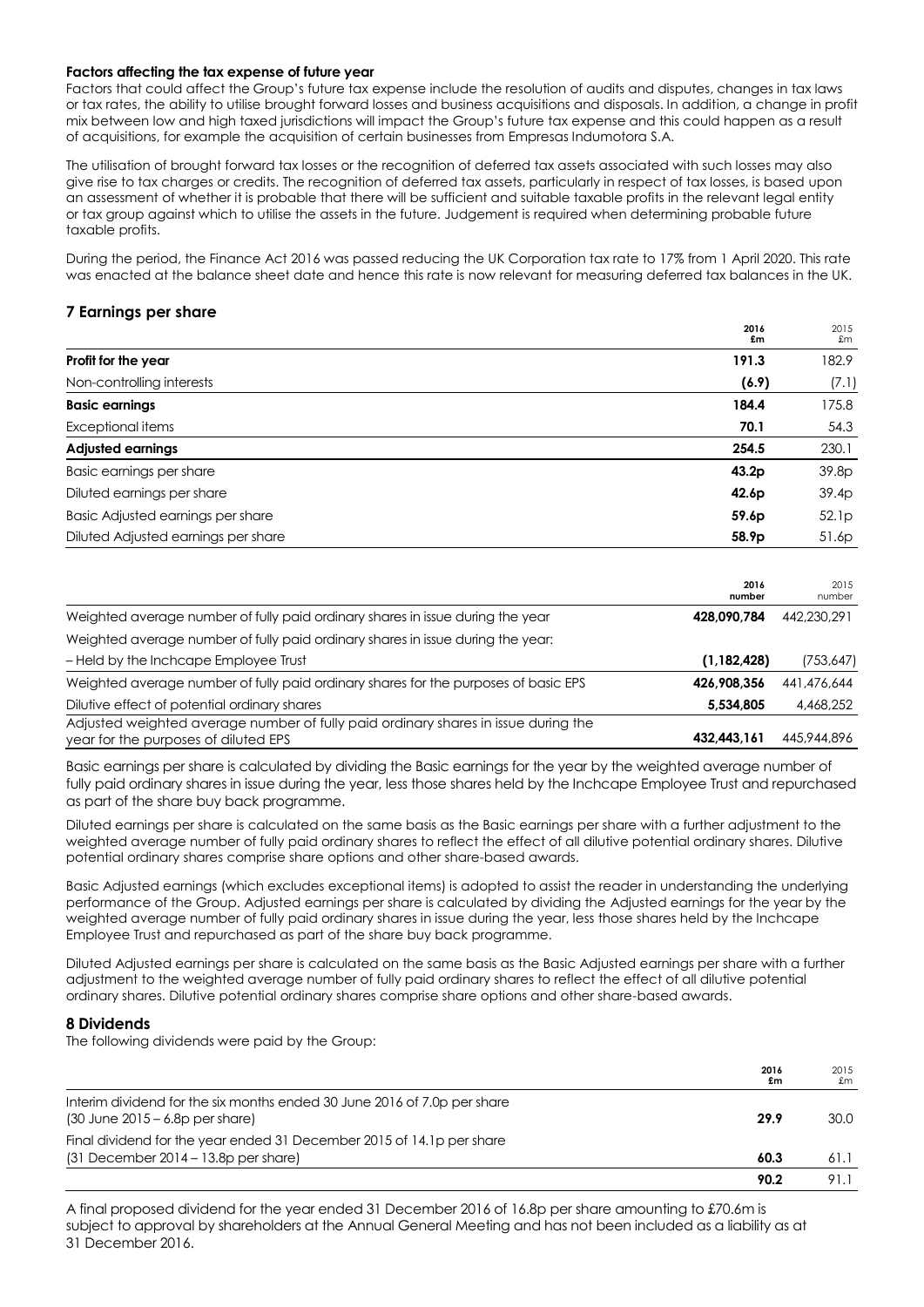# **9 Notes to the consolidated statement of cash flows**

# **a. Reconciliation of cash generated from operations**

|                                                                        | 2016<br>£m | 2015<br>£m  |
|------------------------------------------------------------------------|------------|-------------|
| Cash flows from operating activities                                   |            |             |
| Operating profit                                                       | 277.5      | 275.2       |
| Exceptional items (see note 3)                                         | 81.6       | 49.5        |
| Amortisation including non-exceptional impairment of intangible assets | 14.9       | 14.0        |
| Depreciation of property, plant and equipment                          | 38.0       | 34.5        |
| Profit on disposal of property, plant and equipment                    | (12.7)     | (2.1)       |
| Share-based payments charge                                            | 12.1       | 9.6         |
| Increase in inventories                                                | (110.7)    | (246.5)     |
| Increase in trade and other receivables                                | (10.2)     | (68.5)      |
| Increase in trade and other payables                                   | 99.0       | 282.2       |
| Decrease in provisions                                                 | (9.4)      | (4.2)       |
| Pension contributions less than the pension charge for the year*       | 1.9        | 2.7         |
| Decrease / (increase) in interest in leased vehicles                   | 2.9        | (12.3)      |
| Payments in respect of operating exceptional items                     | (3.2)      |             |
| Other non-cash items                                                   | 1.1        | (5.7)       |
| Cash generated from operations                                         | 382.8      | 328.4       |
| * Includes additional payments of £2.1m (2015 - £1.7m).                |            |             |
| b. Reconciliation of net cash flow to movement in net funds            |            |             |
|                                                                        | 2016<br>£m | 2015<br>£m  |
| Net decrease in cash and cash equivalents                              | (89.8)     | (20.3)      |
| Net cash inflow from borrowings and finance leases                     | (132.1)    | (3.2)       |
| Change in net cash and debt resulting from cash flows                  | (221.9)    | (23.5)      |
| Effect of foreign exchange rate changes on net cash and debt           | 129.7      | (21.2)      |
| Net movement in fair value                                             | 1.0        | 0.9         |
| Net loans and finance leases relating to acquisitions and disposals    | (48.7)     |             |
| Movement in net funds                                                  | (139.9)    | (43.8)      |
| Opening net funds                                                      | 166.4      | 210.2       |
| Closing net funds                                                      | 26.5       | 166.4       |
| Net funds is analysed as follows:                                      |            |             |
|                                                                        | 2016       | 2015        |
| Cash at bank and cash equivalents                                      | 473.7      | £m<br>335.3 |
| Short-term deposits                                                    | 171.5      | 138.5       |
| <b>Bank overdrafts</b>                                                 | (229.2)    | (98.5)      |
| <b>Cash and cash equivalents</b>                                       | 416.0      | 375.3       |
| <b>Bank loans</b>                                                      | (539.8)    | (312.6)     |
| Finance leases                                                         | (4.7)      | (3.7)       |
|                                                                        | (128.5)    | 59.0        |
| Fair value of cross currency interest rate swap                        | 155.0      | 107.4       |
| Net funds                                                              | 26.5       | 166.4       |
|                                                                        |            |             |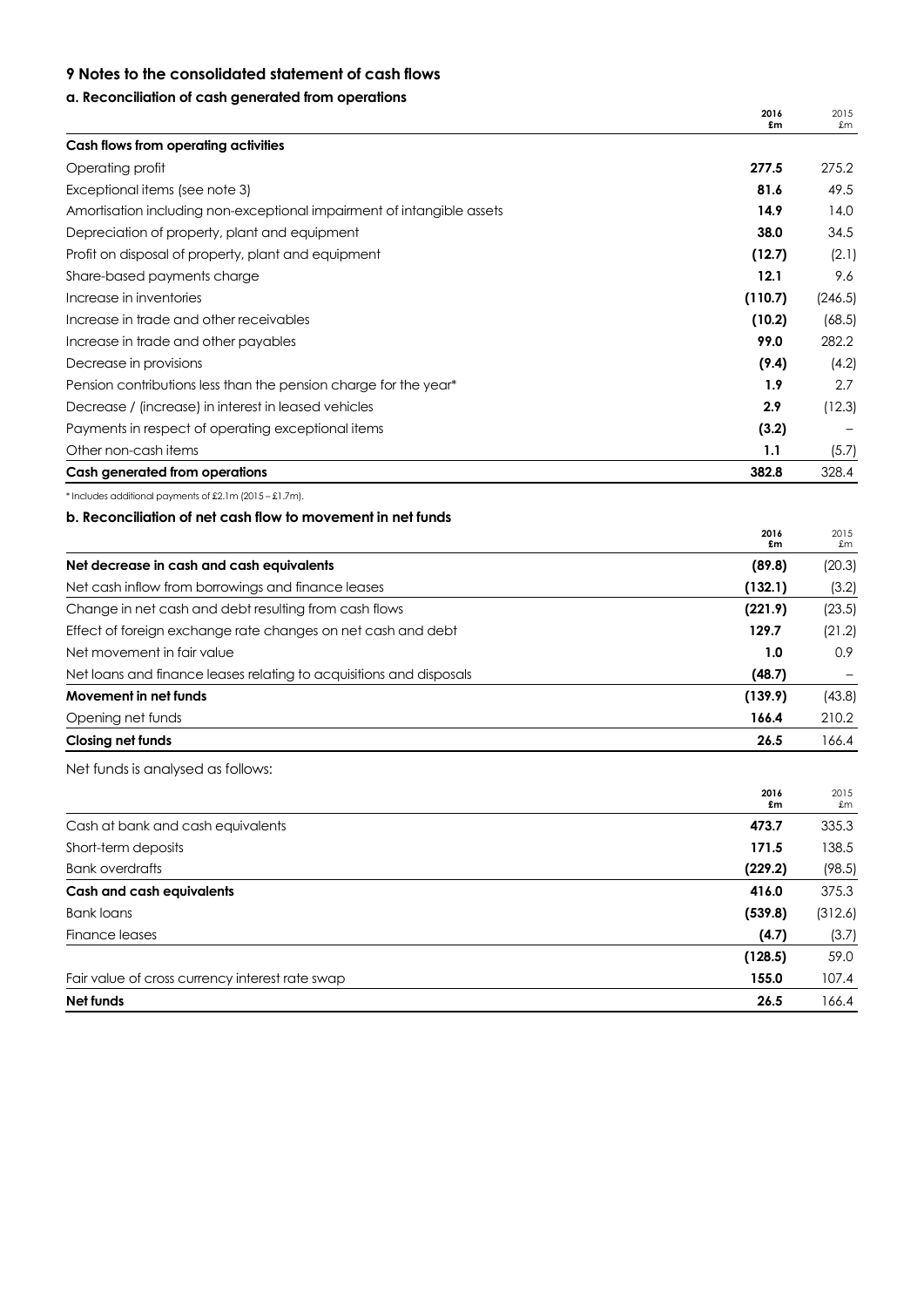#### **10 Acquisitions and disposals a. Acquisitions**

On 22 December 2016, the Group acquired a multi-country scale Distribution business in South America, focused on Subaru and Hino and operating in the growth markets of Chile, Colombia, Peru and Argentina. The business was acquired from Empresas Indumotora S.A.

Details of the provisional fair values of the identifiable assets and liabilities as at the date of acquisition are set out below:

|                                                                                                                                                                                                      | 2016<br>£m |
|------------------------------------------------------------------------------------------------------------------------------------------------------------------------------------------------------|------------|
| Assets and liabilities acquired, at provisional values <sup>1</sup>                                                                                                                                  |            |
| Intangible assets                                                                                                                                                                                    | 3.6        |
| Property, plant and equipment                                                                                                                                                                        | 29.6       |
| Tax assets                                                                                                                                                                                           | 9.7        |
| Inventory                                                                                                                                                                                            | 73.0       |
| Trade and other receivables                                                                                                                                                                          | 67.4       |
| Other assets                                                                                                                                                                                         | 2.2        |
| Cash and cash equivalents                                                                                                                                                                            | 29.9       |
| Trade and other payables                                                                                                                                                                             | (91.5)     |
| Provisions                                                                                                                                                                                           | (4.4)      |
| <b>Borrowings</b>                                                                                                                                                                                    | (48.7)     |
| <b>Tax liabilities</b>                                                                                                                                                                               | (7.2)      |
| Other liabilities                                                                                                                                                                                    | (0.3)      |
| Net assets acquired                                                                                                                                                                                  | 63.3       |
| Distribution agreements recognised on acquisition (net of deferred tax)                                                                                                                              | 112.2      |
| Goodwill                                                                                                                                                                                             | 51.2       |
| Purchase consideration                                                                                                                                                                               | 226.7      |
| 1 Given the proximity of the acquisition prior to the year end, work is underway to identify the fair value of assets and liabilities acquired. The value at which assets and liabilities stated are |            |

stated above are therefore provisional values largely based on book values at the acquisition date.

| (18.8) |
|--------|
| (48.7) |
| 29.9   |
|        |

The goodwill arising on acquisition is attributable to the anticipated future cash flows of the acquired business and synergies expected to arise following integration with the Group's existing business in South America. Specifically, the goodwill represents the premium paid to expand the Group's presence in this important market and to create a scale Distribution platform across South America with attractive growth prospects. This provides a platform to deliver growth and improved returns far quicker than would have been achievable through organic expansion.

During the year, the Group also acquired a number of sites in the UK in relation to the optimisation of our Jaguar Land Rover footprint ahead of the new combined site format being launched in the UK and a site in Australia. Consideration for the acquisitions was £4.3m with goodwill arising on the transaction of £0.2m.

# **b. Proforma full year information**

If the acquisition of South American Distribution business had occurred on 1 January 2016, the approximate revenue and operating profit before exceptional items for the period ended 31 December 2016 of the Group would have been £8,203.1m and £384.3m respectively. This information has been estimated based on the management information of the acquired business prior to acquisition.

# **c. Disposals**

During the year, the Group disposed of certain Jaguar Land Rover sites in the UK as part of the footprint optimisation referred to above, a site in Australia and finalised the liquidation of a joint venture in Greece. Disposal proceeds were £2.8m.

In 2015, the Group disposed of a small number of dealerships in Australia and its interest in Excelease SA, a financial services business in Belgium, generating disposal proceeds of £5.4m and a profit on disposal of £0.6m.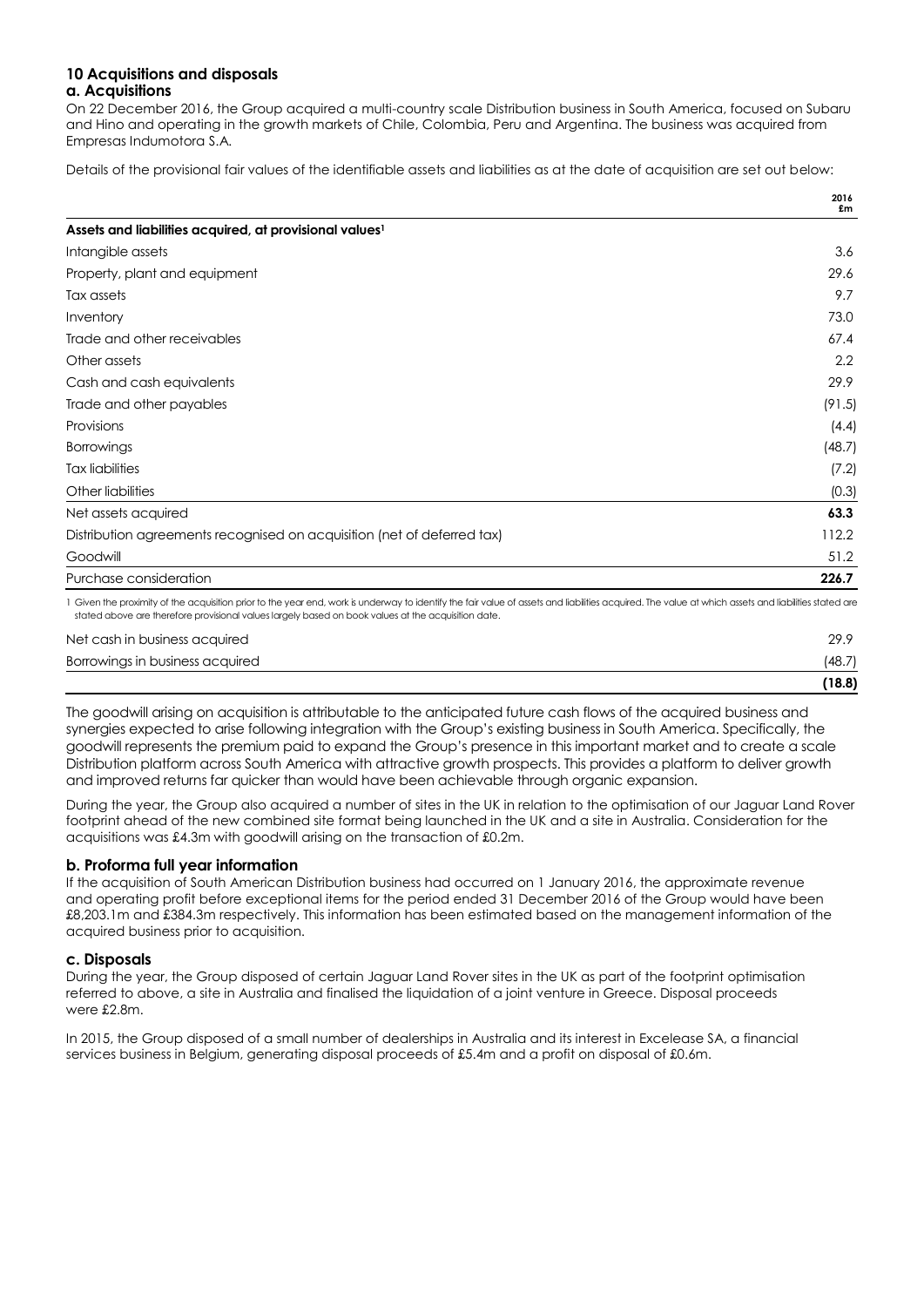# **11 Foreign currency translation**

The main exchange rates used for translation purposes are as follows:

|                       |       | Average rates    |       | Year end rates |
|-----------------------|-------|------------------|-------|----------------|
|                       | 2016  | 2015             | 2016  | 2015           |
| Australian Dollar     | 1.82  | 2.04             | 1.71  | 2.02           |
| Euro                  | 1.23  | $\overline{.38}$ | 1.17  | 1.36           |
| Hong Kong Dollar      | 10.51 | 11.85            | 9.57  | 11.42          |
| Singapore Dollar      | 1.87  | 2.10             | 1.78  | 2.09           |
| <b>Russian Rouble</b> | 90.72 | 93.72            | 75.97 | 107.30         |

# **12 Events after the reporting period**

There have been no events subsequent to the year-end that require additional disclosure.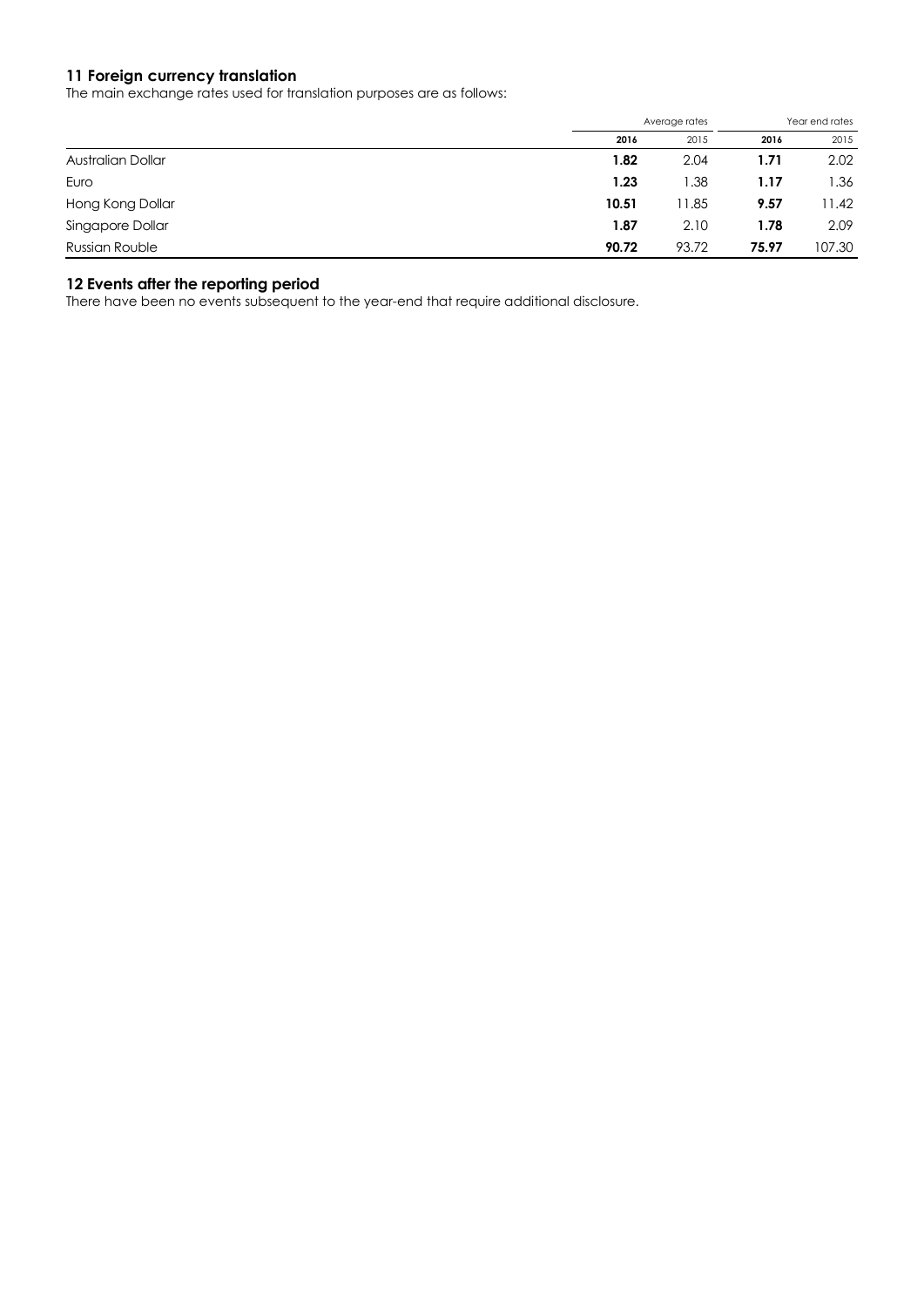# Risk management

Knowing that we have in place the right procedures, processes and frameworks to prevent risks from impacting our business, or to enable us to respond promptly and decisively when they do, gives us confidence in our ability to achieve our strategic objectives and support the long-term sustainable growth of our business.

As a Group, we continue to experience an ever-changing, dynamic risk environment where economic, political, environmental, social, legal and technological changes present a complex risk landscape which threatens our ability to achieve our strategic objectives. However, we believe that our diversity of brand portfolio and geographic spread, combined with our strong balance sheet, cost control and risk-aware decision-making processes, make us resilient to all but the most significant and persistent risks.

# **Principal risks**

The principal risks to achievement of our strategy are:

|    | Loss of distribution contract with major brand partner                                                                                                                |
|----|-----------------------------------------------------------------------------------------------------------------------------------------------------------------------|
| 2  | Significant retrenchment of credit available to customers, dealer network or Inchcape plc                                                                             |
| 3  | Brand failure or major interruption to OEM operations or product                                                                                                      |
| 4  | Major loss of confidential or sensitive data                                                                                                                          |
| 5  | Failure to extract value from acquisitions                                                                                                                            |
| 6  | Impact of disruptive technologies and/or methods of engaging the next generation of customers                                                                         |
|    | Fluctuations in exchange rates with negative impact on financial performance                                                                                          |
| 8  | Interruption to iPower, or major systems failure                                                                                                                      |
| 9  | Failure to safeguard our customers and employees by not consistently applying EH&S standards across the Group                                                         |
| 10 | Internal controls failure sufficient to affect reputation                                                                                                             |
| 11 | Individual governments increasing restrictions on cross-border currency movements leading to higher incidents of<br>trapped cash across the Group                     |
| 12 | Dynamic changes in local or international tax rules (e.g. changes to transfer pricing rules as a result of the OECD's Base<br>Erosion and Profit Shifting Initiative) |
| 13 | Social, political and regulatory instability in Emerging Markets                                                                                                      |
| 14 | Changes in legislation directly affecting customer demand                                                                                                             |
| 15 | Non-compliance with dynamic changes in laws and regulations                                                                                                           |
| 16 | Failure to attract, retain and develop our people                                                                                                                     |